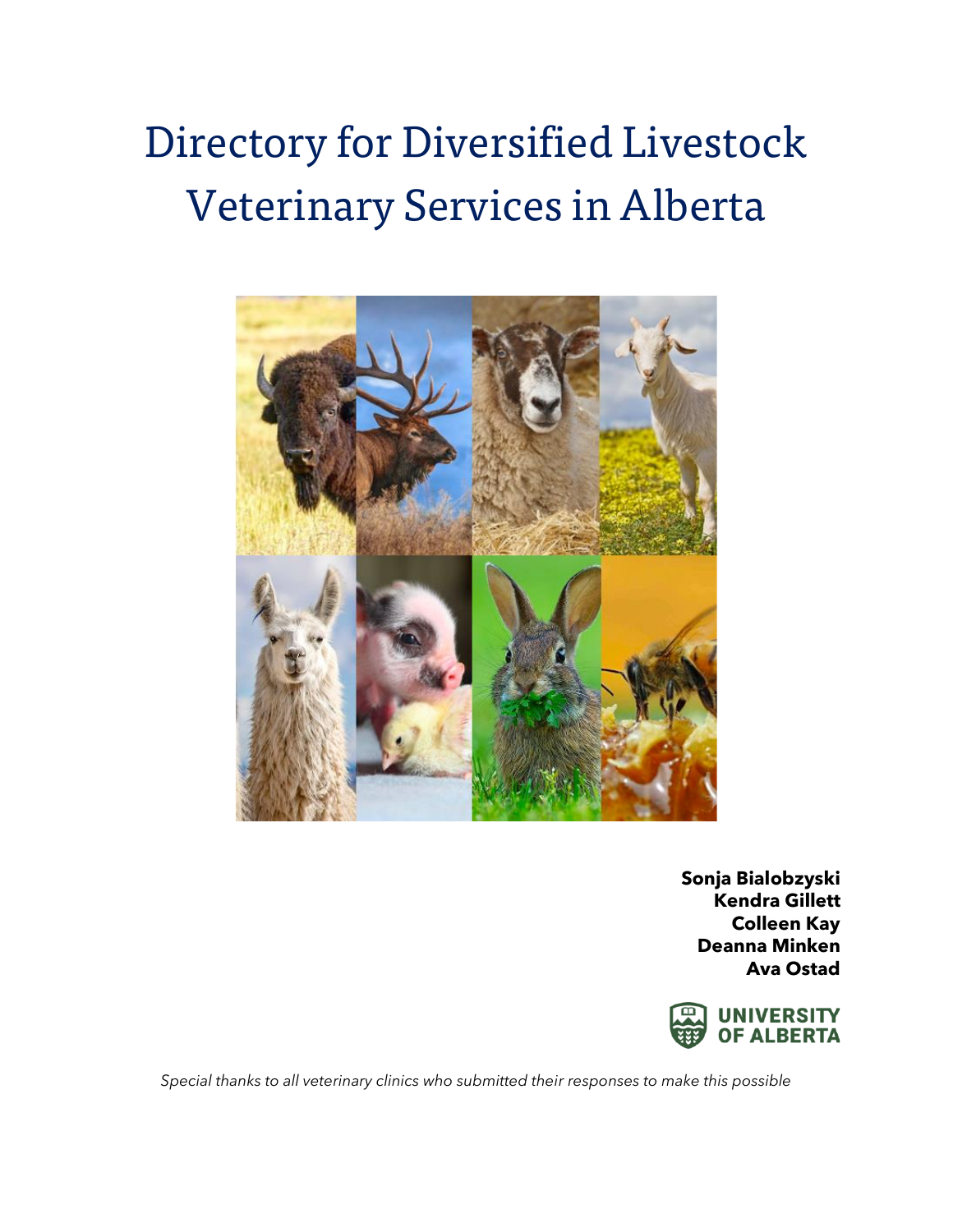# <span id="page-1-0"></span>Acknowledgments

We wish to express our deepest gratitude to all the individuals to help make this directory become possible.

This project would not have been possible without our amazing mentor, Dr. Jayson Galbraith.

Dr. Melissa Moggy with the Alberta Farm Animal Care Council helped support this project and will continue to update the directory for future use.

We also wish to thank the veterinary clinics that responded to our survey and the Alberta Veterinary Medical Association for sending out our survey in their newsletter.

Dr. Robinson and Dr. Grenwich provided helpful feedback on all aspects of our project.

Finally, thanks to Steven Lunty who was kind enough to give us a tour of his bison farm.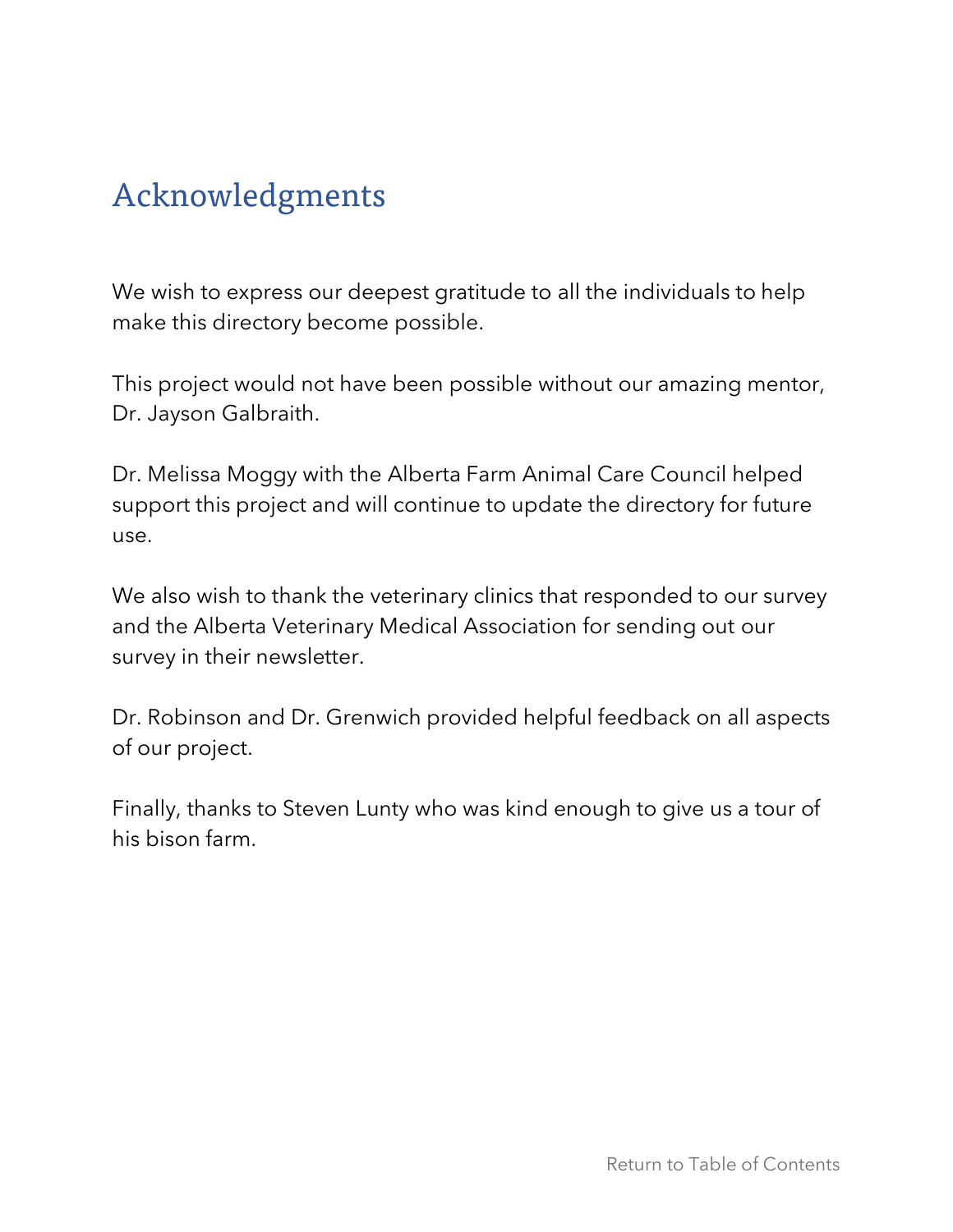# <span id="page-2-0"></span>Table of Contents

|                                            | Lakeland Animal Care Group  10           |
|--------------------------------------------|------------------------------------------|
| Animal Care Centre at Strathmore  8        | Leduc Farm Animal Hospital 10            |
| Animal Medical Centre South  8             | Livestock Veterinary Services 10         |
| Animal Pathology Services (APS) Ltd  8     | Manning Veterinary Clinic 11             |
| Barr-North Veterinary Services 8           | Mayerthorpe Veterinary Clinic  11        |
| Bluffton Veterinary Services 8             | Nanton Veterinary Clinic 11              |
|                                            | Northern Veterinary Services 11          |
| Camrose Veterinary Hospital 9              | Rimbey Veterinary Clinic  12             |
| Central Veterinary Clinic (Ponoka) 9       | Riverstone Veterinary Services  12       |
|                                            | Rocky Rapids Veterinary Services 12      |
|                                            | Stettler Veterinary Clinic Ltd.  12      |
| Creekside Veterinary Service  9            | Stone Ridge Veterinary Services Ltd.  12 |
|                                            | Weir Veterinary Services 12              |
| Emerson Trail Veterinary Services Ltd.  10 | West County Animal Clinic and Bear Creek |
| Greenview Veterinary Services 10           |                                          |
| High Prairie Veterinary Services 10        | Westlock Veterinary Center  13           |
|                                            |                                          |

| Flk.                                      |
|-------------------------------------------|
|                                           |
| Animal Care Centre at Strathmore 14       |
| Animal Pathology Services (APS) Ltd  14   |
| Bluffton Veterinary Services 14           |
| Central Veterinary Clinic (Bashaw)  14    |
| Central Veterinary Clinic (Ponoka) 14     |
| Cold Lake Veterinary Clinic 14            |
| Highview Animal Clinic 15                 |
|                                           |
| Emerson Trail Veterinary Services Ltd. 15 |
| Greenview Veterinary Services 15          |

| Leduc Farm Animal Hospital 15            |  |
|------------------------------------------|--|
| Manning Veterinary Clinic 15             |  |
| Mayerthorpe Veterinary Clinic  16        |  |
| Pioneer Veterinary Services  16          |  |
| Rimbey Veterinary Clinic  16             |  |
| Rocky Rapids Veterinary Services16       |  |
| Stettler Veterinary Clinic Ltd.  16      |  |
| Stone Ridge Veterinary Services Ltd.  16 |  |
|                                          |  |
| Weir Veterinary Services 17              |  |
|                                          |  |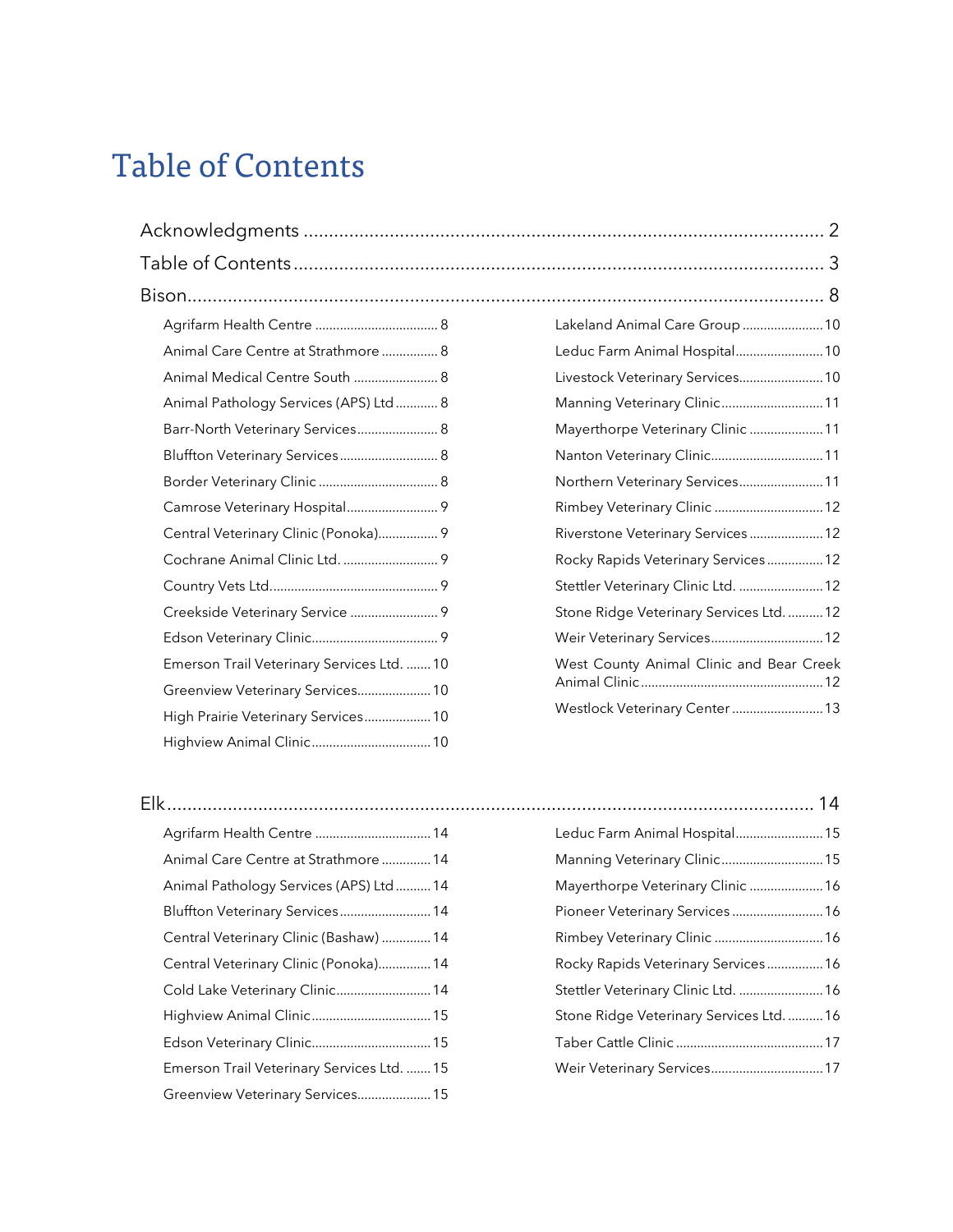| West County Animal Clinic and Bear Creek |  |  |  |
|------------------------------------------|--|--|--|
|                                          |  |  |  |

| Agrifarm Health Centre  18                |
|-------------------------------------------|
| Animal Care Centre at Strathmore  18      |
| Animal Medical Centre South  18           |
| Badlands Veterinary Services Ltd.  18     |
| Bow Valley Livestock Health  18           |
| Barr-North Veterinary Services 18         |
| Bluffton Veterinary Services 18           |
| Border Veterinary Clinic  19              |
| Boyle Veterinary Services Ltd.  19        |
| Camrose Veterinary Hospital 19            |
| Central Veterinary Clinic (Bashaw)  19    |
| Central Veterinary Clinic (Ponoka) 19     |
| Cochrane Animal Clinic Ltd.  19           |
|                                           |
|                                           |
| Creekside Veterinary Service  20          |
|                                           |
| Emerson Trail Veterinary Services Ltd. 20 |
|                                           |
| Greenview Veterinary Services 20          |
| Gull Lake Veterinary Services Ltd. 20     |
| Hastings Lake Animal Hospital20           |
| High Prairie Veterinary Services 21       |
|                                           |
| Innisfail Veterinary Services 21          |

| Animal Care Centre at Strathmore 26 |
|-------------------------------------|
| Animal Medical Centre South 26      |
|                                     |
| Bow Valley Livestock Health  26     |
| Barr-North Veterinary Services 26   |
| Bluffton Veterinary Services 26     |
| Border Veterinary Clinic  27        |
| Boyle Veterinary Services Ltd.  27  |

[Westlock Veterinary Center..........................17](#page-16-3)

| Iron Creek Veterinary Hospital 21         |
|-------------------------------------------|
| Lakeland Animal Care Group 21             |
| Leduc Farm Animal Hospital21              |
| Livestock Veterinary Services21           |
|                                           |
| Manning Veterinary Clinic22               |
| Marshall Swine and Poultry Health 22      |
| Mayerthorpe Veterinary Clinic 22          |
| Nanton Veterinary Clinic22                |
| Neudale Veterinary Services22             |
| Northern Veterinary Services22            |
| Olds Riverstone Veterinary 23             |
| Prairie Rose Veterinary Clinic23          |
| Rimbey Veterinary Clinic 23               |
| Riverstone Veterinary Services 23         |
| Rocky Rapids Veterinary Services23        |
| Stettler Veterinary Clinic Ltd. 24        |
| Stockyard Veterinary Services (Tofield)24 |
| Stone Ridge Veterinary Services Ltd. 24   |
|                                           |
|                                           |
| Vulcan Veterinary Hospital 24             |
| Weir Veterinary Services24                |
| West County Animal Clinic and Bear Creek  |
| Westlock Veterinary Center 25             |
|                                           |
| Camrose Veterinary Hospital27             |
| Central Veterinary Clinic (Bashaw)27      |
| Central Veterinary Clinic (Ponoka)27      |
| Cochrane Animal Clinic Ltd. 27            |
| Cold Lake Veterinary Clinic27             |
|                                           |
|                                           |
| Creekside Veterinary Service28            |
|                                           |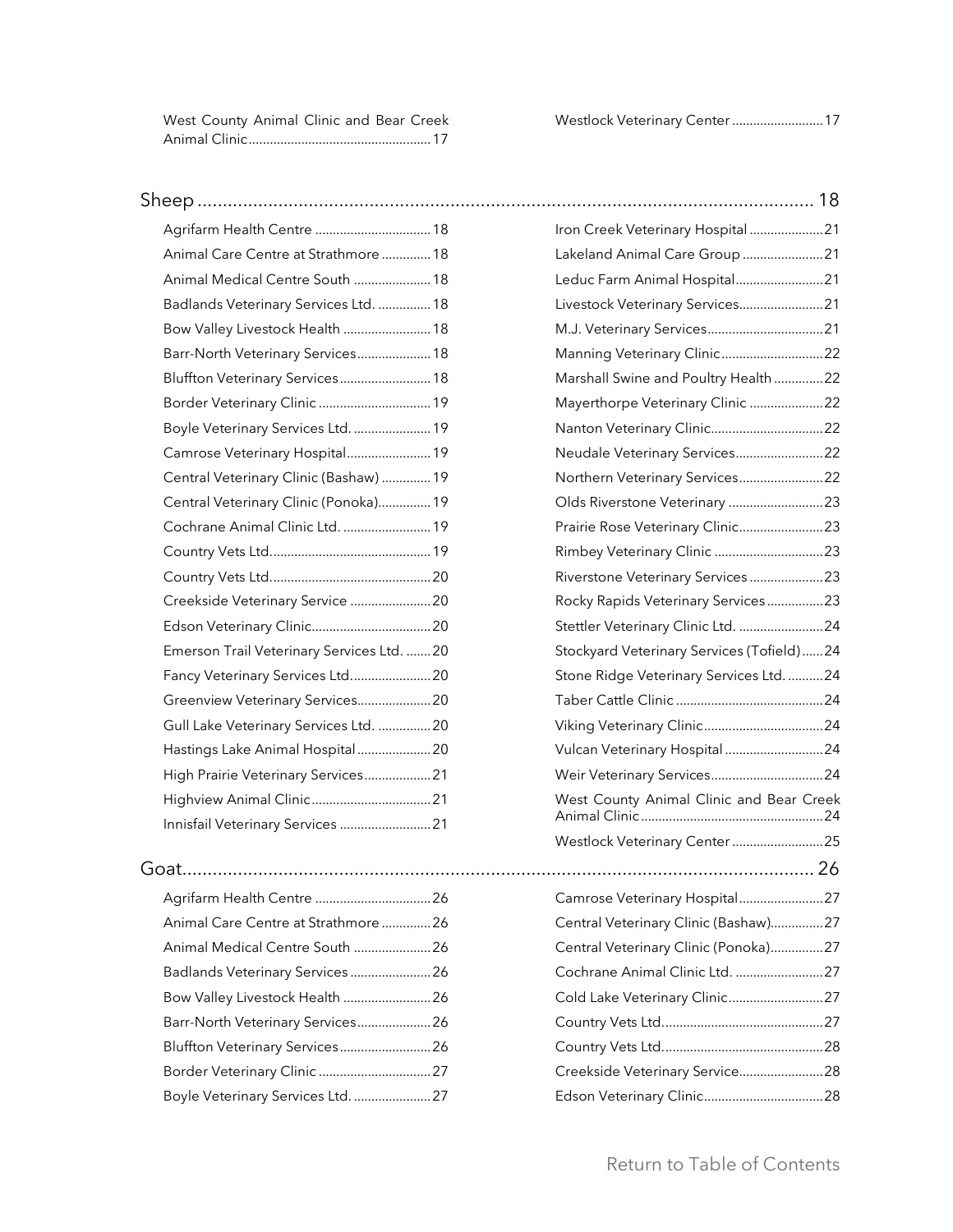| Fancy Veterinary Services Ltd 28       |    |
|----------------------------------------|----|
| Greenview Veterinary Services 28       |    |
| Gull Lake Veterinary Services Ltd.  28 |    |
| Hastings Lake Animal Hospital 28       |    |
| High Prairie Veterinary Services 28    |    |
|                                        |    |
| Innisfail Veterinary Services  29      |    |
| Iron Creek Veterinary Hospital 29      |    |
| Lakeland Animal Care Group  29         |    |
| Leduc Farm Animal Hospital  29         |    |
| Livestock Veterinary Services  29      |    |
| M.J. Veterinary Services29             |    |
| Manning Veterinary Clinic 30           |    |
| Mayerthorpe Veterinary Clinic  30      |    |
| Nanton Veterinary Clinic  30           |    |
| Neudale Veterinary Services 30         |    |
| Northern Veterinary Services 30        |    |
|                                        |    |
| Agrifarm Health Centre 33              |    |
| Animal Care Centre at Strathmore  33   |    |
| Animal Medical Centre South  33        |    |
| Bow Valley Livestock Health  33        |    |
| Bluffton Veterinary Services 33        |    |
| Camrose Veterinary Hospital33          |    |
| Central Veterinary Clinic (Bashaw) 33  |    |
| Central Veterinary Clinic (Ponoka) 34  |    |
| Cochrane Animal Clinic Ltd.  34        |    |
|                                        | 34 |
| Creekside Veterinary Services34        |    |
|                                        |    |
| Greenview Veterinary Services 34       |    |
| Hastings Lake Animal Hospital 34       |    |
|                                        |    |
| Innisfail Veterinary Services  35      |    |
|                                        |    |
|                                        |    |
|                                        |    |
| Animal Care Centre at Strathmore  38   |    |
| Animal Health Product Distributors38   |    |
| Animal Medical Centre South  38        |    |

| OC Flock Management Inc. 30               |  |
|-------------------------------------------|--|
| Olds Riverstone Veterinary 30             |  |
| Pioneer Veterinary Services 31            |  |
| Prairie Rose Veterinary Clinic31          |  |
| Rimbey Veterinary Clinic 31               |  |
| Riverstone Veterinary Services 31         |  |
| Rocky Rapids Veterinary Services31        |  |
| Stettler Veterinary Clinic Ltd. 31        |  |
| Stockyard Veterinary Services (Tofield)31 |  |
| Stone Ridge Veterinary Services Ltd. 32   |  |
|                                           |  |
|                                           |  |
| Vulcan Veterinary Hospital 32             |  |
| Weir Veterinary Services32                |  |
| West County Animal Clinic and Bear Creek  |  |
| Westlock Veterinary Center32              |  |
|                                           |  |
| Leduc Farm Animal Hospital35              |  |
| Livestock Veterinary Services35           |  |
| Manning Veterinary Clinic35               |  |
|                                           |  |
| Mayerthorpe Veterinary Clinic 35          |  |
| Nanton Veterinary Clinic35                |  |
| Olds Riverstone Veterinary 36             |  |
| Prairie Rose Veterinary Clinic36          |  |
| Rimbey Veterinary Clinic 36               |  |
| Riverstone Veterinary Services36          |  |
| Rocky Rapids Veterinary Services36        |  |
| Stettler Veterinary Clinic Ltd. 36        |  |
| Stone Ridge Veterinary Services Ltd. 37   |  |
| Vulcan Veterinary Hospital 37             |  |
| West County Animal Clinic and Bear Creek  |  |
| Westlock Veterinary Center 37             |  |
|                                           |  |
|                                           |  |
|                                           |  |
| Bow Valley Livestock Health 38            |  |
| Bluffton Veterinary Services38            |  |
| Boyle Veterinary Services Ltd. 38         |  |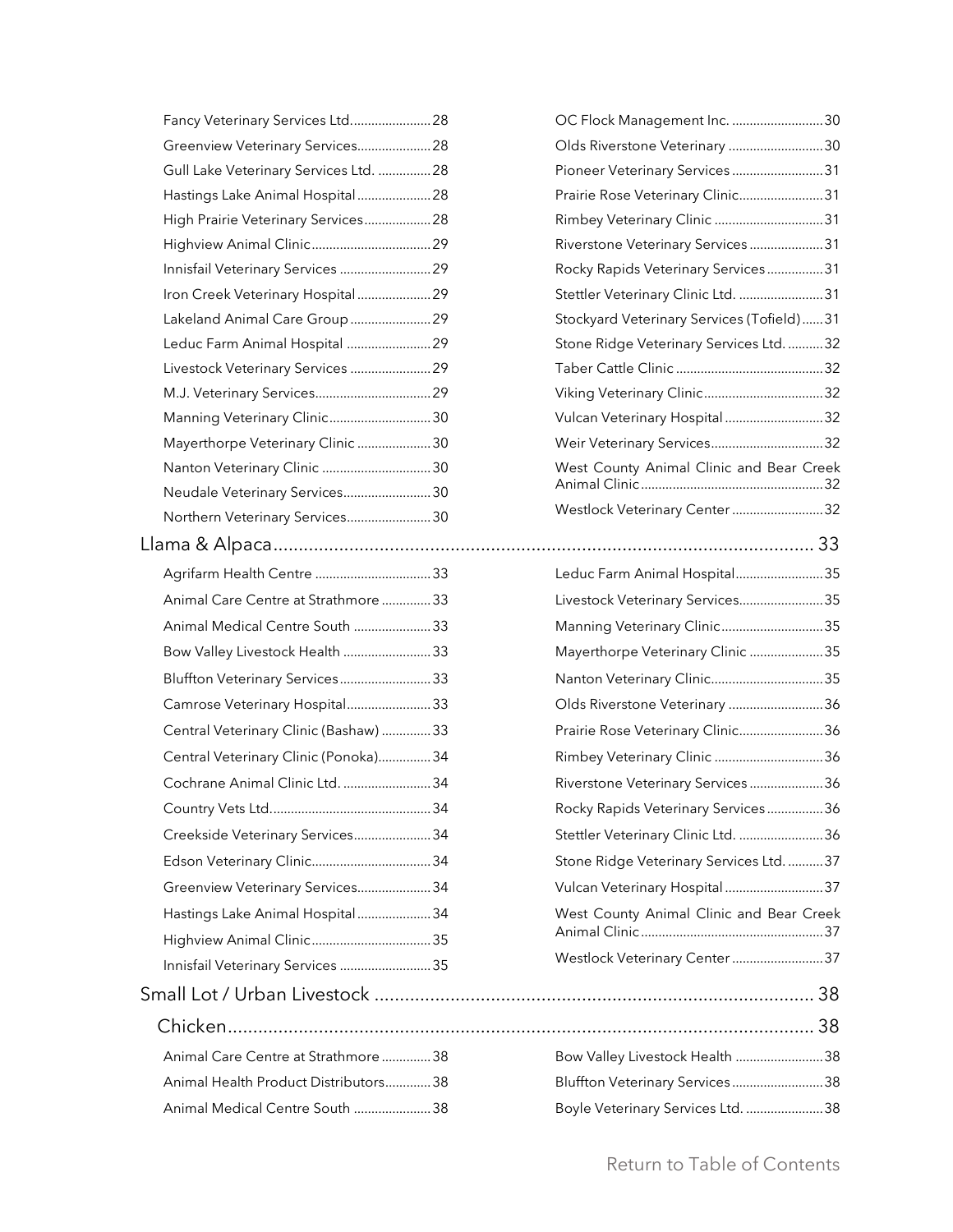| Camrose Veterinary Hospital 38         |
|----------------------------------------|
| Central Veterinary Clinic (Bashaw)  39 |
| Central Veterinary Clinic (Ponoka) 39  |
| Cochrane Animal Clinic Ltd.  39        |
|                                        |
|                                        |
| Creekside Veterinary Services39        |
|                                        |
| Greenview Veterinary Services 39       |
| Hastings Lake Animal Hospital 40       |
| Lakeland Animal Care Group  40         |
| Leduc Farm Animal Hospital  40         |
| Manning Veterinary Clinic 40           |
| Marshall Swine and Poultry Health 40   |

| Animal Care Centre at Strathmore  42   |  |
|----------------------------------------|--|
| Animal Medical Centre South  42        |  |
| Bluffton Veterinary Services 42        |  |
| Camrose Veterinary Hospital 43         |  |
| Central Veterinary Clinic (Bashaw)  43 |  |
| Central Veterinary Clinic (Ponoka) 43  |  |
| Cochrane Animal Clinic Ltd.  43        |  |
|                                        |  |
|                                        |  |
| Greenview Veterinary Services 43       |  |
| Hastings Lake Animal Hospital 43       |  |
| Lakeland Animal Care Group  44         |  |
| Leduc Farm Animal Hospital  44         |  |
| M.J. Veterinary Services 44            |  |
|                                        |  |
| Animal Care Centre at Strathmore 47    |  |
| Animal Medical Centre South  47        |  |
| Animal Pathology Services (APS) Ltd 47 |  |
| Bluffton Veterinary Services 47        |  |
| Camrose Veterinary Hospital 47         |  |
| Central Veterinary Clinic (Bashaw)  47 |  |
| Central Veterinary Clinic (Ponoka) 47  |  |
|                                        |  |

| Nanton Veterinary Clinic40               |
|------------------------------------------|
| Northern Veterinary Services40           |
| Olds Riverstone Veterinary 40            |
| Prairie Rose Veterinary Clinic41         |
| Rimbey Veterinary Clinic 41              |
| Riverstone Veterinary Services 41        |
| Rocky Rapids Veterinary Services41       |
| Stone Ridge Veterinary Services Ltd. 41  |
| Vulcan Veterinary Hospital 42            |
| Weir Veterinary Services42               |
| West County Animal Clinic and Bear Creek |
| Westlock Veterinary Center 42            |
|                                          |

| Manning Veterinary Clinic44              |
|------------------------------------------|
| Marshall Swine and Poultry Health 44     |
|                                          |
| Northern Veterinary Services44           |
| Olds Riverstone Veterinary 44            |
| Rimbey Veterinary Clinic 45              |
| Riverstone Veterinary Services 45        |
| Rocky Rapids Veterinary Services45       |
| Stone Ridge Veterinary Services Ltd. 45  |
| Vulcan Veterinary Hospital 45            |
| Weir Veterinary Services45               |
| West County Animal Clinic and Bear Creek |
| Westlock Veterinary Center46             |
|                                          |
| Cochrane Animal Clinic Ltd. 47           |
| Cold Lake Veterinary Clinic48            |
|                                          |
|                                          |
| Greenview Veterinary Services48          |
| Hastings Lake Animal Hospital 48         |
| High Prairie Veterinary Services48       |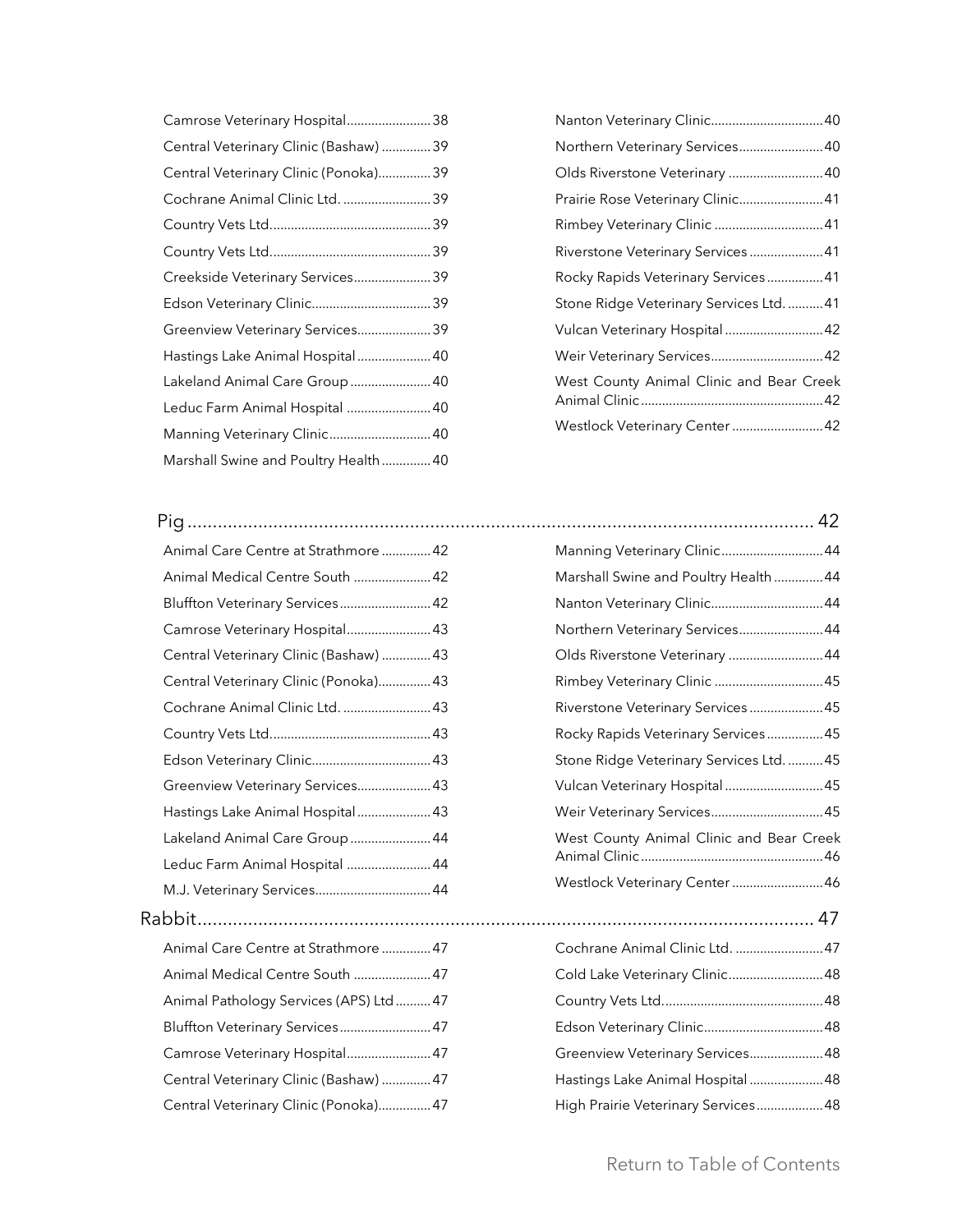| Lakeland Animal Care Group  48        | Rocky Rapids Veterinary Services49       |
|---------------------------------------|------------------------------------------|
| Manning Veterinary Clinic 48          | Stone Ridge Veterinary Services Ltd. 50  |
| Mayerthorpe Veterinary Clinic  49     | Vulcan Veterinary Hospital 50            |
| Northern Veterinary Services 49       | Weir Veterinary Services50               |
| Olds Riverstone Veterinary  49        | West County Animal Clinic and Bear Creek |
| Prairie Rose Veterinary Clinic 49     |                                          |
| Riverstone Veterinary Services 49     | Westlock Veterinary Center 50            |
|                                       |                                          |
| Bow Valley Livestock Health 51        | Rimbey Veterinary Clinic 52              |
| Barr-North Veterinary Services 51     | Riverstone Veterinary Services52         |
| Camrose Veterinary Hospital51         | Rocky Rapids Veterinary Services52       |
| Central Veterinary Clinic (Bashaw) 51 | Stettler Veterinary Clinic Ltd. 52       |
| Central Veterinary Clinic (Ponoka)51  | Stone Ridge Veterinary Services Ltd. 52  |
| Creekside Veterinary Services51       | Weir Veterinary Services53               |
|                                       | West County Animal Clinic and Bear Creek |
| Leduc Farm Animal Hospital  51        |                                          |
| Marshall Swine and Poultry Health52   | Westlock Veterinary Center 53            |
|                                       |                                          |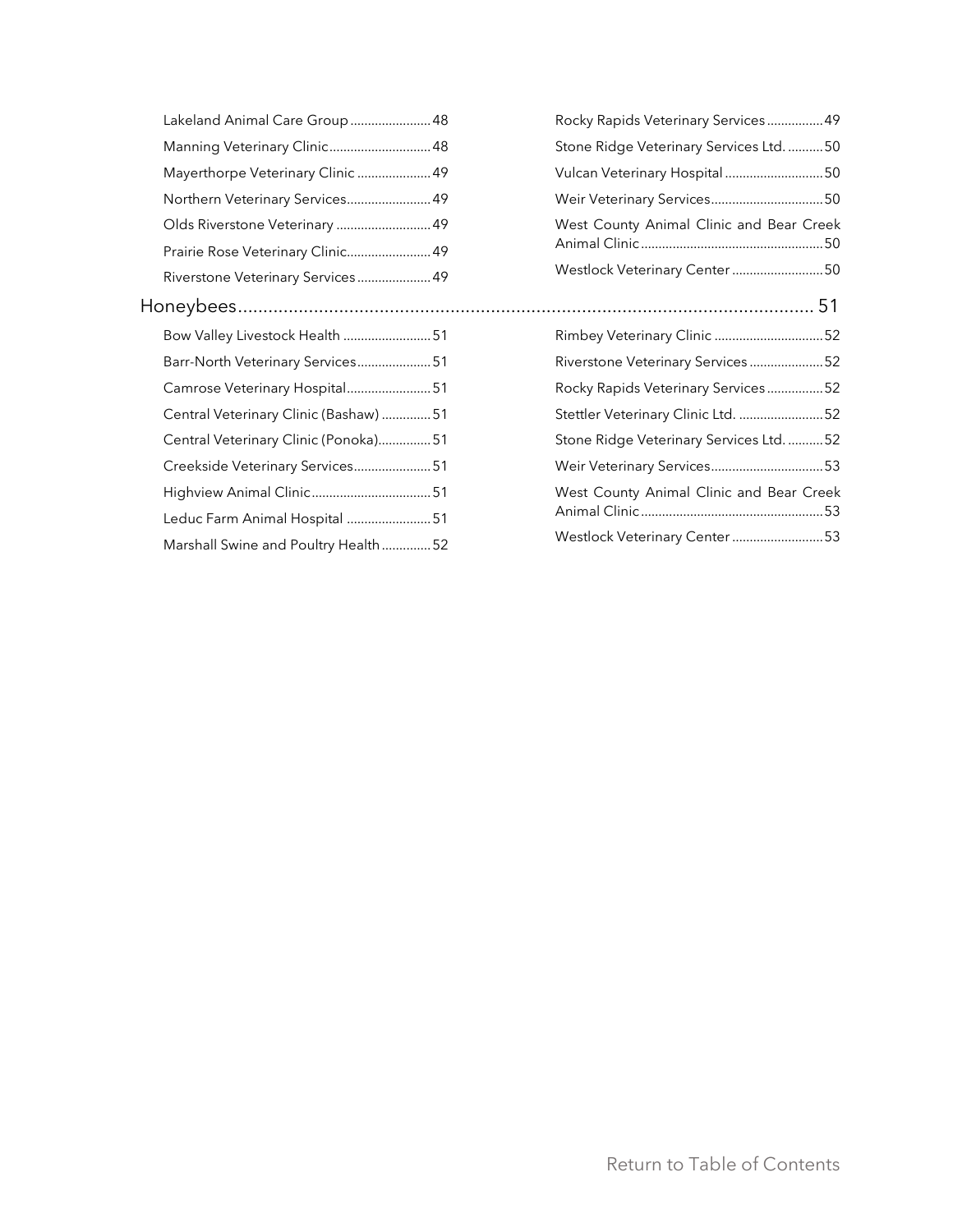# <span id="page-7-0"></span>Bison

## <span id="page-7-1"></span>Agrifarm Health Centre

**(403) 995 1409 CS@AGRIFARM.CA 72 NORTH RAILWAY ST, OKOTOKS, AB, T1S 1J3** SERVICES PROVIDED: Preventative medicine, emergency services, euthanasia, routine procedures, reproductive medicine, and calving TRAVEL RADIUS: 200+ km TELEMEDICINE**:** Phone consultation CFIA ACCREDITATION: Herd certification and tuberculosis testing

## <span id="page-7-2"></span>Animal Care Centre at Strathmore

#### **(403) 901 1800**

**INFO@ANIMALCARECENTRE.CA RANGE RD 254B, STRATHMORE, AB, T1P 1J6** SERVICES PROVIDED: Preventative medicine, emergency services, euthanasia, routine procedures, reproductive medicine, and calving TRAVEL RADIUS: 150-200 km

TELEMEDICINE**:** Phone consultation and video consultation CFIA ACCREDITATION: No

## <span id="page-7-3"></span>Animal Medical Centre South

**(403) 527 4888 INFO@AMCSOUTH.CA 59 E 3 RD AVE, DUNMORE, AB, T1B 0J9** SERVICES PROVIDED: Preventative medicine, emergency services, euthanasia, routine procedures, reproductive medicine, and calving TRAVEL RADIUS: 50-100 km TELEMEDICINE**:** No

CFIA ACCREDITATION: Yes (not applicable)



## <span id="page-7-4"></span>Animal Pathology Services (APS) Ltd

**(780) 720 5378 DRNATION@TELUS.NET 18208 ELLERSLIE RD SW, EDMONTON, AB, T6W 1A5** SERVICES PROVIDED: Diagnostic pathology and laboratory TRAVEL RADIUS: 1-50 km TELEMEDICINE**:** No CFIA ACCREDITATION: No

## <span id="page-7-5"></span>Barr-North Veterinary Services

**(780) 674 2100 JSCHONKN@GMAIL.COM 6302 49TH ST, BARRHEAD AB, T7N 1A3** SERVICES PROVIDED: Preventative medicine, emergency services, euthanasia, routine procedures, and calving TRAVEL RADIUS: 1-50 km TELEMEDICINE**:** No CFIA ACCREDITATION: No

## <span id="page-7-6"></span>Bluffton Veterinary Services

## **(403) 843 8463**

**BLUFFTONVETSERVICES@GMAIL.COM 50 MAIN ST #4, BLUFFTON, AB, T0C 0M0** SERVICES PROVIDED: preventative medicine, emergency services, euthanasia, routine procedures, reproductive medicine, and calving

TRAVEL RADIUS: 50-100 km TELEMEDICINE**:** Phone consultation CFIA ACCREDITATION: Exports, tuberculosis testing, and herd certification

#### <span id="page-7-7"></span>Border Veterinary Clinic

**(780) 753 6183 MARIELUCIE.GENDRON@GMAIL.COM 40 WHEATLAND CRES, PROVOST, AB, T0B 3S0** SERVICES PROVIDED: Preventative medicine, emergency services, euthanasia, routine procedures, reproductive medicine, and calving TRAVEL RADIUS: 50-100 km TELEMEDICINE**:** Phone consultation

CFIA ACCREDITATION: No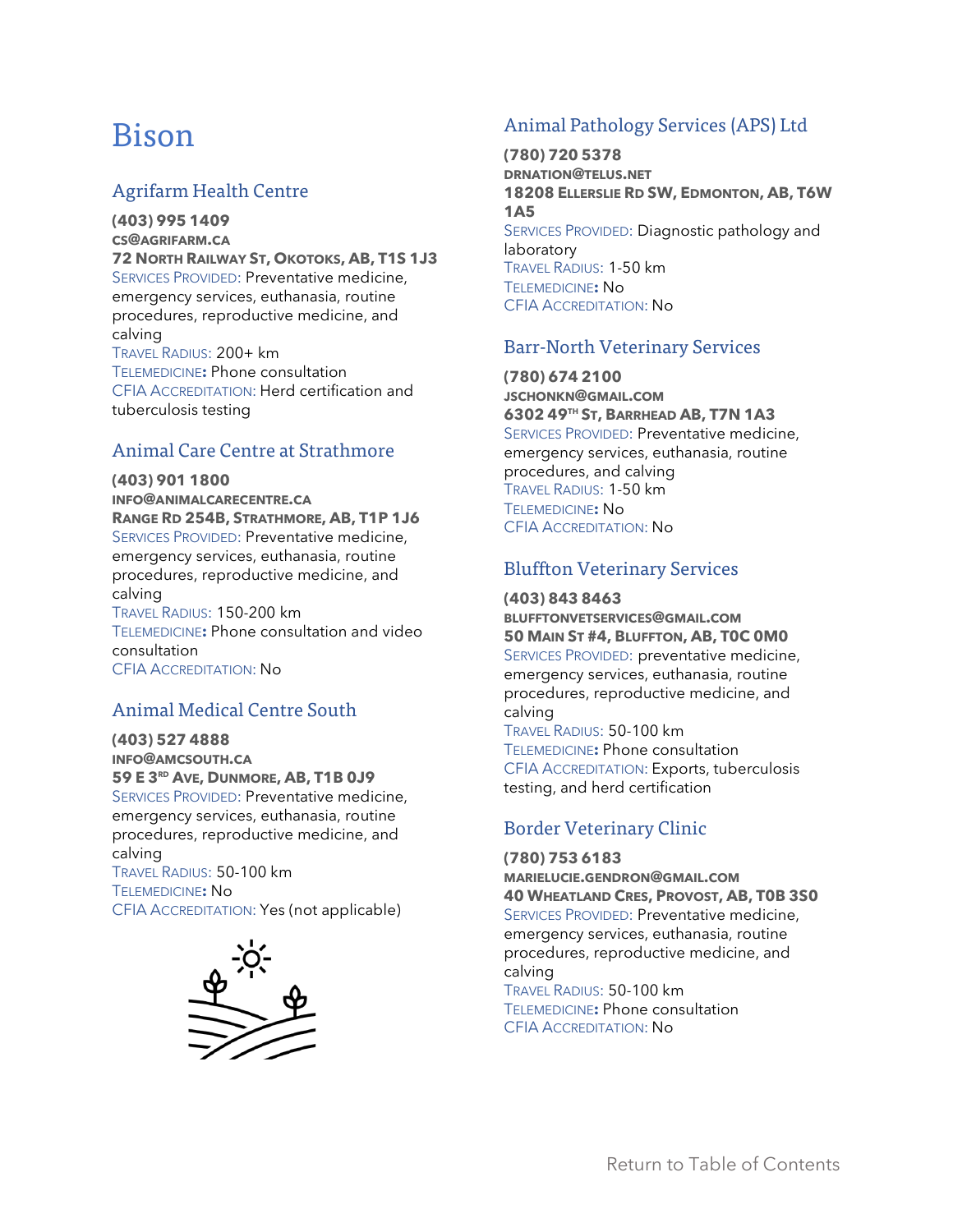## <span id="page-8-0"></span>Camrose Veterinary Hospital

**(780) 672 3171 MARISSA.WELESCHUK@OUTLOOK.COM 4712 41ST ST, CAMROSE, AB, T4V 0Z6** SERVICES PROVIDED: Preventative medicine, emergency services, euthanasia, routine procedures, and calving TRAVEL RADIUS: 50-100 km TELEMEDICINE**:** Phone consultation CFIA ACCREDITATION: Exports, tuberculosis testing, and herd certification

## Central Veterinary Clinic (Bashaw)

#### **(780) 372 2411**

**EMILJOHN.AQUINO@GMAIL.COM**  $511350$ <sup>TH</sup> ST, BASHAW, TOB 0H0 SERVICES PROVIDED: Preventative medicine, emergency services, euthanasia, routine procedures, and calving TRAVEL RADIUS: 150-200 km TELEMEDICINE**:** Phone consultation CFIA ACCREDITATION: Exports, tuberculosis testing, and herd certification

# <span id="page-8-1"></span>Central Veterinary Clinic (Ponoka)

**(403) 783 5200**

**DRHOOK@CENTRALVETCLINIC.CA 6610 46TH AVE, PONOKA, AB, T4J 1J8** SERVICES PROVIDED: Preventative medicine, emergency services, euthanasia, routine procedures, and calving TRAVEL RADIUS: 50-100 km TELEMEDICINE**:** Phone consultation and video consultation CFIA ACCREDITATION: Yes (not specified)

# <span id="page-8-2"></span>Cochrane Animal Clinic Ltd.

**(403) 932 5875 STEPHANIE.BLACKBURN@COCHRANEANIMALCLINIC. COM 124 RIVER AVE BAY 3, COCHRANE, AB, T4C 2C7** SERVICES PROVIDED: Preventative medicine, emergency services, euthanasia, routine procedures, reproductive medicine, and calving TRAVEL RADIUS: 1-50 km TELEMEDICINE**:** Phone consultation and video consultation

CFIA ACCREDITATION: No

# <span id="page-8-3"></span>Country Vets Ltd.

**(403) 627 6458 AMANDA.ELLIOT79@GMAIL.COM PO BOX 1538, 1171 BIGHORN AVE, PINCHER CREEK, AB, T0K 1W0** SERVICES PROVIDED: Preventative medicine, emergency services, euthanasia, routine procedures, reproductive medicine, and calving TRAVEL RADIUS: 1-50 km TELEMEDICINE**:** Phone consultation CFIA ACCREDITATION: No

## <span id="page-8-4"></span>Creekside Veterinary Service

**(306) 662 4969 OFFICE@CREEKSIDEVETSERVICE.CA 515 2 ND AVE N, MAPLE CREEK, SK, S0N 1N0** SERVICES PROVIDED: Preventative medicine, emergency services, euthanasia, routine procedures, reproductive medicine, and calving TRAVEL RADIUS: 100-150 km TELEMEDICINE**:** Phone consultation CFIA ACCREDITATION: Yes (not specified)

## <span id="page-8-5"></span>Edson Veterinary Clinic

**(780) 723 3354 EVCADMIN@TELUS.NET 4403 2 ND AVE, EDSON, AB, T7E 1C1** SERVICES PROVIDED: Preventative medicine, emergency services, euthanasia, routine procedures, reproductive medicine, and calving

TRAVEL RADIUS: 50-100 km TELEMEDICINE**:** Phone consultation CFIA ACCREDITATION: Exports, tuberculosis testing, and herd certification

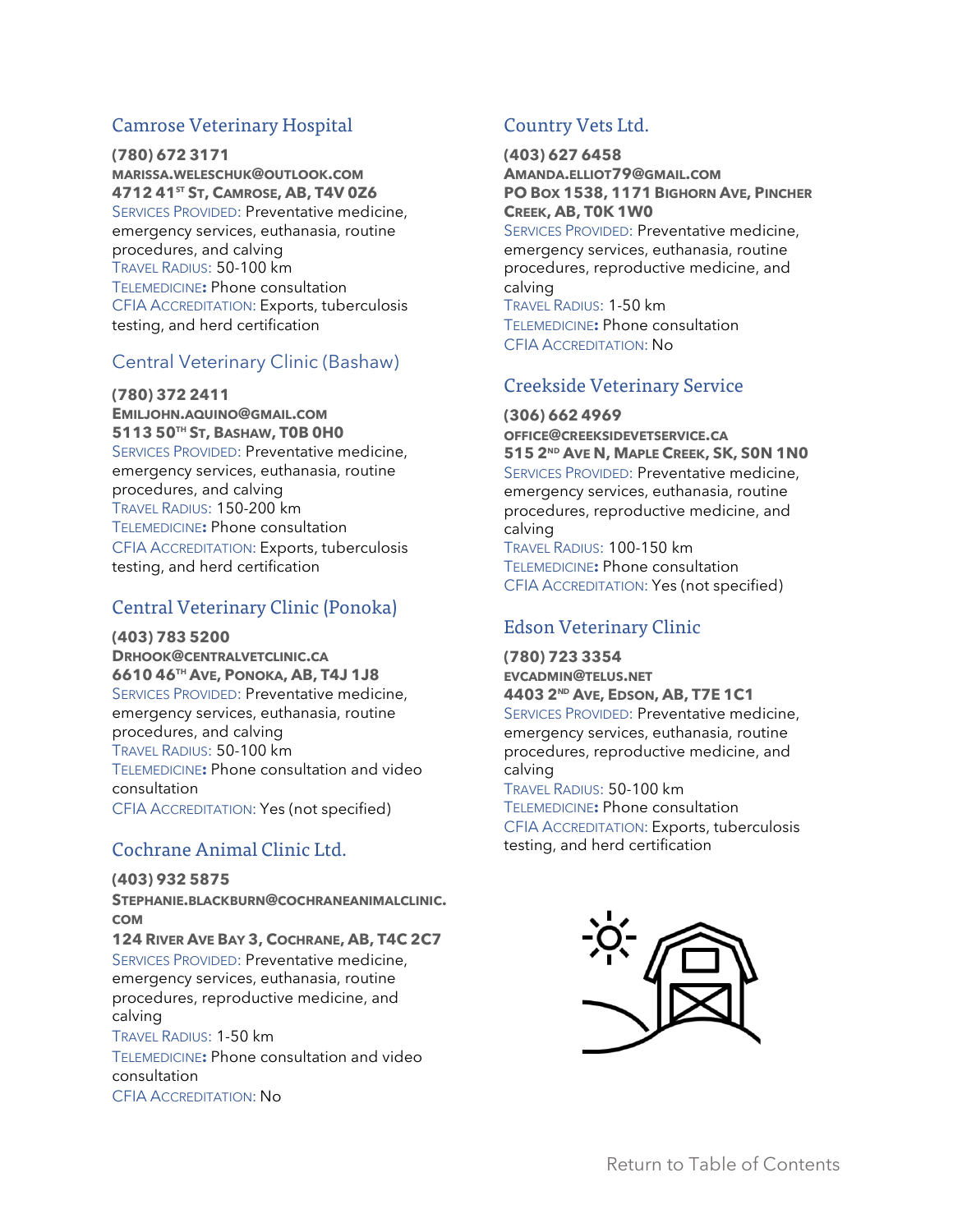## <span id="page-9-0"></span>Emerson Trail Veterinary Services Ltd.

**(780) 356 3887 EVAN.LOWE@ETVS.CA BOX 509, BEAVERLODGE, AB, T0H 0C0** SERVICES PROVIDED: Preventative medicine,

emergency services, euthanasia, routine procedures, reproductive medicine, and calving

TRAVEL RADIUS: 200+ km TELEMEDICINE**:** Phone consultation CFIA ACCREDITATION: Exports, tuberculosis testing, brucellosis testing, and EU herd certification

#### <span id="page-9-1"></span>Greenview Veterinary Services

**(780) 524 4616 VVVETCLINIC@GMAIL.COM 4602 39TH AVE, VALLEYVIEW, AB, T0H 3N0** SERVICES PROVIDED: Preventative medicine, emergency services, euthanasia, routine procedures, reproductive medicine, and calving TRAVEL RADIUS: 150-200 km TELEMEDICINE**:** No CFIA ACCREDITATION: Exports and tuberculosis testing

## <span id="page-9-2"></span>High Prairie Veterinary Services

**(780) 523 3826 COLIVE@SHAW.CA**

**4128 53RD AVE, HIGH PRAIRIE, AB, T0G 1E0** SERVICES PROVIDED: Preventative medicine, emergency services, euthanasia, routine procedures, reproductive medicine, and calving

TRAVEL RADIUS: 50-100 km

TELEMEDICINE**:** No CFIA ACCREDITATION: Exports and herd certification



## <span id="page-9-3"></span>Highview Animal Clinic

**(403) 652 1300 DRGAVEL@TELUS.NET 1104 18TH ST SE, HIGH RIVER, AB, T1V 2A6** SERVICES PROVIDED: Preventative medicine, emergency services, euthanasia, routine procedures, and calving TRAVEL RADIUS: 50-100 km TELEMEDICINE**:** Phone consultation CFIA ACCREDITATION: No

## <span id="page-9-4"></span>Lakeland Animal Care Group

**(780) 623 8387 LLBVETCLINIC@GMAIL.COM 30 NIPEWON RD, LAC LA BICHE, AB, T0A 2C0** SERVICES PROVIDED: Preventative medicine, emergency services, euthanasia, routine procedures, reproductive medicine, and calving TRAVEL RADIUS: 50-100 km TELEMEDICINE**:** No CFIA ACCREDITATION: Herd certification

## <span id="page-9-5"></span>Leduc Farm Animal Hospital

**(780) 986 3269 INFO@LEDUCFARMANIMALHOSPITAL.CA 5710 47TH ST, LEDUC, ALBERTA, T9E 6Z9** SERVICES PROVIDED: Preventative medicine, emergency services, euthanasia, routine procedures, reproductive medicine, and calving TRAVEL RADIUS: 150-200 km TELEMEDICINE**:** Phone consultation

CFIA ACCREDITATION: Exports and tuberculosis testing

## <span id="page-9-6"></span>Livestock Veterinary Services

**(403) 732 5322 ADMIN@LIVESTOCKVET.CA PO BOX 1189, 424 HWY AVE N, PICTURE BUTTE, AB, T0K 1V0** SERVICES PROVIDED: Preventative medicine, emergency services, euthanasia, reproductive medicine, and calving TRAVEL RADIUS: 200+ km

TELEMEDICINE**:** Phone consultation CFIA ACCREDITATION: Exports and tuberculosis testing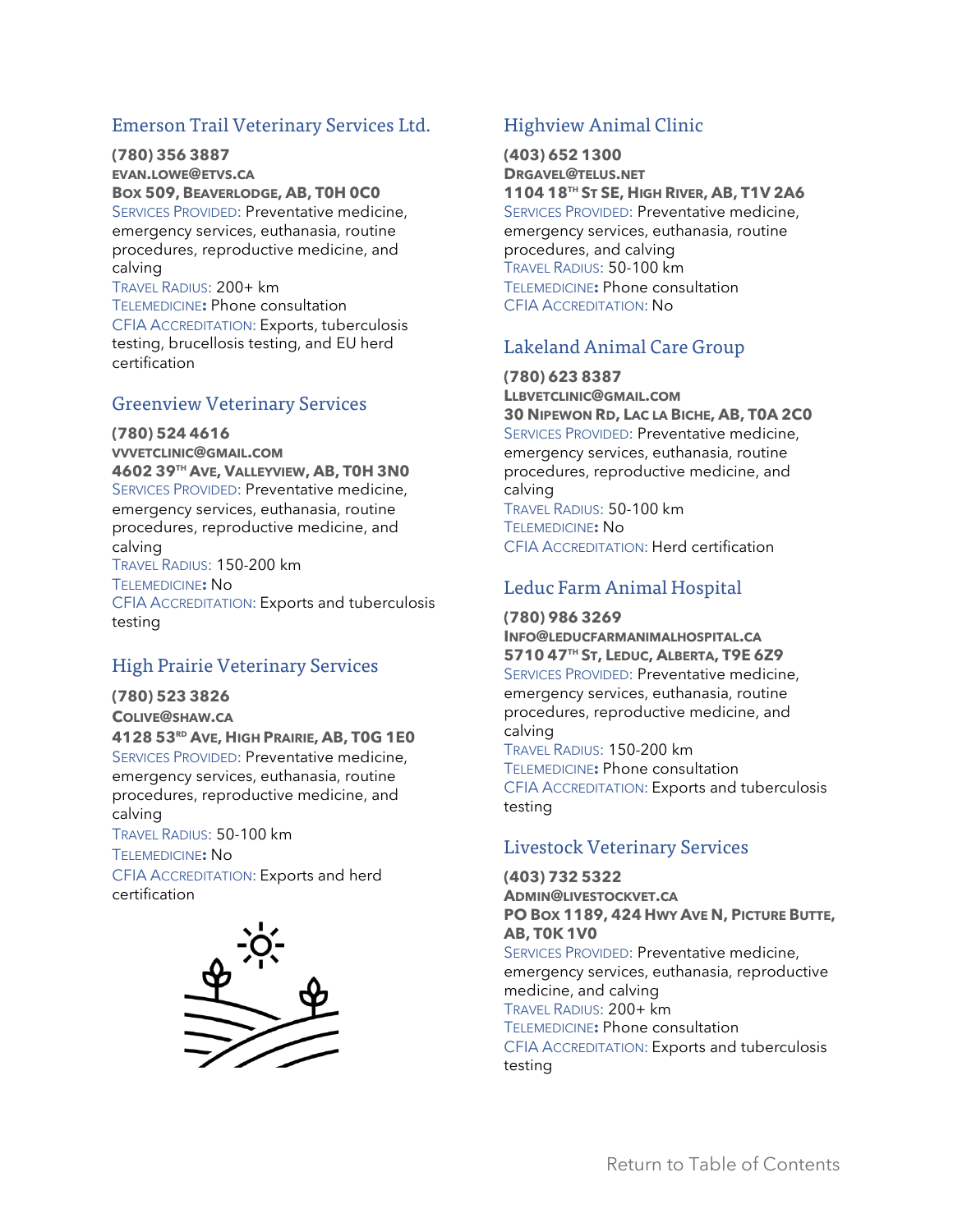## <span id="page-10-0"></span>Manning Veterinary Clinic

**(780) 836 3770**

**MANNINGVETCLINIC@GMAIL.COM BOX 870, 640 7 TH AVE NW, MANNING, AB, T0H 2M0**

SERVICES PROVIDED: Preventative medicine, emergency services, euthanasia, routine procedures, reproductive medicine, and calving

TRAVEL RADIUS: 200+ km TELEMEDICINE**:** Phone consultation and video consultation CFIA ACCREDITATION: Exports and tuberculosis testing

# <span id="page-10-1"></span>Mayerthorpe Veterinary Clinic

#### **(780) 786 2000**

**MAYERTHORPEVET@GMAIL.COM BOX 509, 4818 42ND AVE, MAYERTHORPE, AB, T0E 1N0**

SERVICES PROVIDED: Preventative medicine, emergency services, euthanasia, routine procedures, reproductive medicine, and calving

TRAVEL RADIUS: 100-150 km TELEMEDICINE**:** Phone consultation CFIA ACCREDITATION: Exports, tuberculosis testing, and herd certification

## <span id="page-10-2"></span>Nanton Veterinary Clinic

**(403) 646 2060 VET@NANTONVETCLINIC.COM 2401 19TH AVE, NANTON, AB, T0L 1R0** SERVICES PROVIDED: Preventative medicine, emergency services, euthanasia, routine procedures, and calving TRAVEL RADIUS: 50-100 km TELEMEDICINE**:** Phone consultation CFIA ACCREDITATION: No



## <span id="page-10-3"></span>Northern Veterinary Services

**(780) 790 2035 CLIENTCARE@NORTHERNVET.CA 155 MACLEAN RD, FORT MCMURRAY ALBERTA, T9H 4X2** SERVICES PROVIDED: Preventative medicine, emergency services, euthanasia, and routine procedures TRAVEL RADIUS: 1-50 km TELEMEDICINE**:** No CFIA ACCREDITATION: No

## Peace River Veterinary Services

**(780) 624 1606 MICHELLE.DUBRULE@PEACERIVERVET.COM 7710 100TH AVE, PEACE RIVER, AB, T8S 1M5** SERVICES PROVIDED: Preventative medicine, emergency services, euthanasia, routine procedures reproductive medicine, and calving TRAVEL RADIUS: 200+ km TELEMEDICINE**:** No CFIA ACCREDITATION: Exports and tuberculosis testing

## Pioneer Veterinary Services

**(403) 638-3774 SUNDRE@PIONEERVET.CA 709 MAIN AVE W, SUNDRE, AB, T0M 1X0** SERVICES PROVIDED: Preventative medicine, emergency services, euthanasia, routine procedures, reproductive medicine, and calving TRAVEL RADIUS: 100-150 km TELEMEDICINE**:** Phone consultation CFIA ACCREDITATION: No

# Poplar Grove Veterinary Services

**(403) 227 4701 PGVETS@TELUS.NET 4408 42ND AVE, INNISFAIL, AB, T4G 1P6** SERVICES PROVIDED: Preventative medicine, emergency services, euthanasia, routine procedures, reproductive medicine, and calving TRAVEL RADIUS: 50-100 km TELEMEDICINE**:** Phone consultation CFIA ACCREDITATION: Yes (not specified)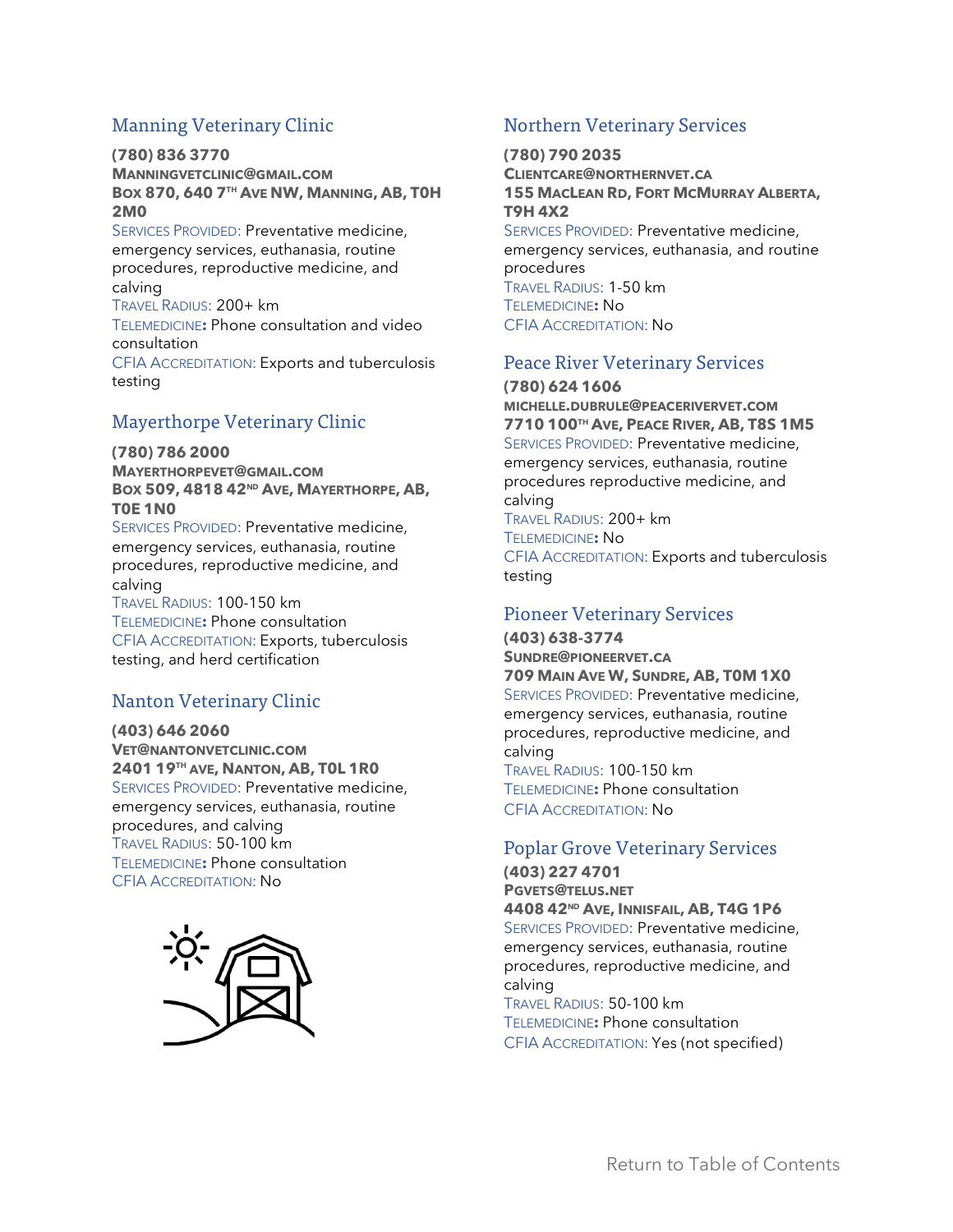## <span id="page-11-0"></span>Rimbey Veterinary Clinic

**(403) 843 2234 INFO@RIMBEYVET.CA 4607 50TH AVE, RIMBEY, AB, T0C 2J0** SERVICES PROVIDED: Preventative medicine, emergency services, euthanasia, routine procedures, and calving TRAVEL RADIUS: 50-100 km TELEMEDICINE**:** Phone consultation CFIA ACCREDITATION: Yes (not specified)

#### <span id="page-11-1"></span>Riverstone Veterinary Services

**(403) 507 4412 VETS@RIVERSTONEVETSERVICES.CA 32539 RG RD 43 HWY 27, SUNDRE, AB, T0M 1X0**

SERVICES PROVIDED: Preventative medicine, emergency services, euthanasia, routine procedures, reproductive medicine, and calving

TRAVEL RADIUS: 50-100 km TELEMEDICINE**:** Phone consultation and video consultation CFIA ACCREDITATION: Yes (not specified)

## <span id="page-11-2"></span>Rocky Rapids Veterinary Services

#### **(780) 542 2144**

**INFO@ROCKYRAPIDSVET.COM 5605 56TH ST, DRAYTON VALLEY, AB, T7A 0B2** SERVICES PROVIDED: Preventative medicine, emergency services, euthanasia, routine procedures, and calving TRAVEL RADIUS: 1-50 km TELEMEDICINE**:** Phone consultation and video consultation CFIA ACCREDITATION: No

#### <span id="page-11-3"></span>Stettler Veterinary Clinic Ltd.

**(403) 742 3338 STETVET@STETVET.COM 4605 51ST AVE, STETTLER, AB, T0C 2L0** SERVICES PROVIDED: Preventative medicine, emergency services, euthanasia, routine procedures, calving, and exports TRAVEL RADIUS: 50-100 km TELEMEDICINE**:** Phone consultation CFIA ACCREDITATION: Yes (not specified)

## <span id="page-11-4"></span>Stone Ridge Veterinary Services Ltd.

#### **(780) 554 0663**

**OFFICE@STONERIDGEVETSERVICES.COM 59525 RG RD 235, WESTLOCK COUNTY, AB, T0G 0P0**

SERVICES PROVIDED: Preventative medicine, emergency services, euthanasia, routine procedures, reproductive medicine, calving, and referrals TRAVEL RADIUS: 50-100 km TELEMEDICINE**:** Phone consultation and video consultation CFIA ACCREDITATION: No

## <span id="page-11-5"></span>Weir Veterinary Services

**(780) 875 2281 KENTDWEIR@GMAIL.COM 5603 44TH ST, LLOYDMINSTER, AB, T9V 0B2** SERVICES PROVIDED: Preventative medicine, emergency services, euthanasia, routine procedures, reproductive medicine, and calving TRAVEL RADIUS: 100-150 km

TELEMEDICINE**:** Phone consultation CFIA ACCREDITATION: Exports

## <span id="page-11-6"></span>West County Animal Clinic and Bear

### Creek Animal Clinic

**(780) 354 3550 ALEETAJ@HOTMAIL.COM 314 3 RD AVE W, BEAVERLODGE, AB, T0H 3S0** SERVICES PROVIDED: Preventative medicine, emergency services, euthanasia, routine procedures, and calving TRAVEL RADIUS: 50-100 km TELEMEDICINE**:** Phone consultation CFIA ACCREDITATION: Exports and tuberculosis testing

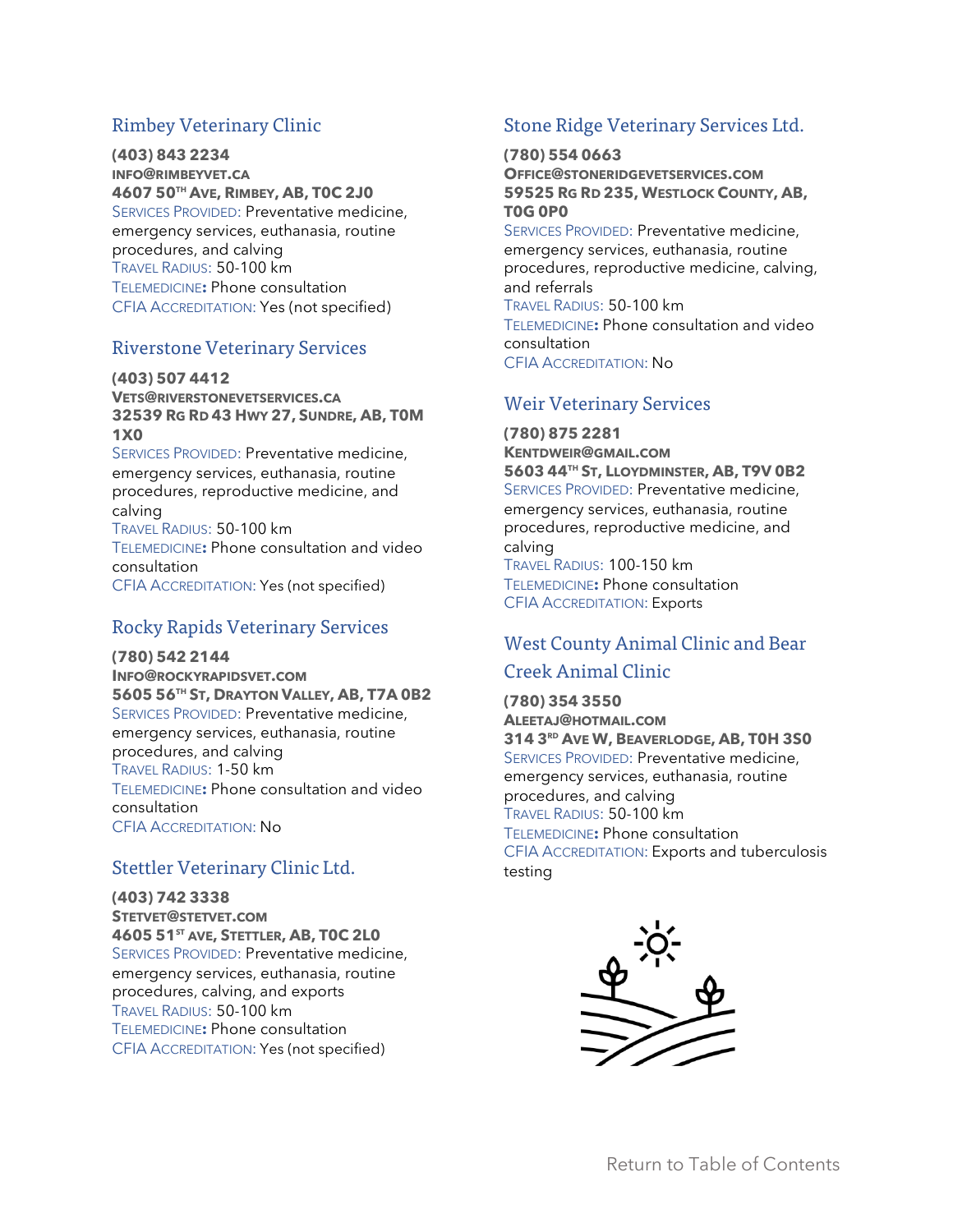## <span id="page-12-0"></span>Westlock Veterinary Center

**(780) 349 3663 CONTACT@WESTLOCKVET.COM 10004 94A AVE WESTLOCK, AB, T7P 2M9** SERVICES PROVIDED: Preventative medicine, emergency services, euthanasia, routine procedures, reproductive medicine, and calving TRAVEL RADIUS: 200+ km TELEMEDICINE**:** Phone consultation CFIA ACCREDITATION: Exports and tuberculosis testing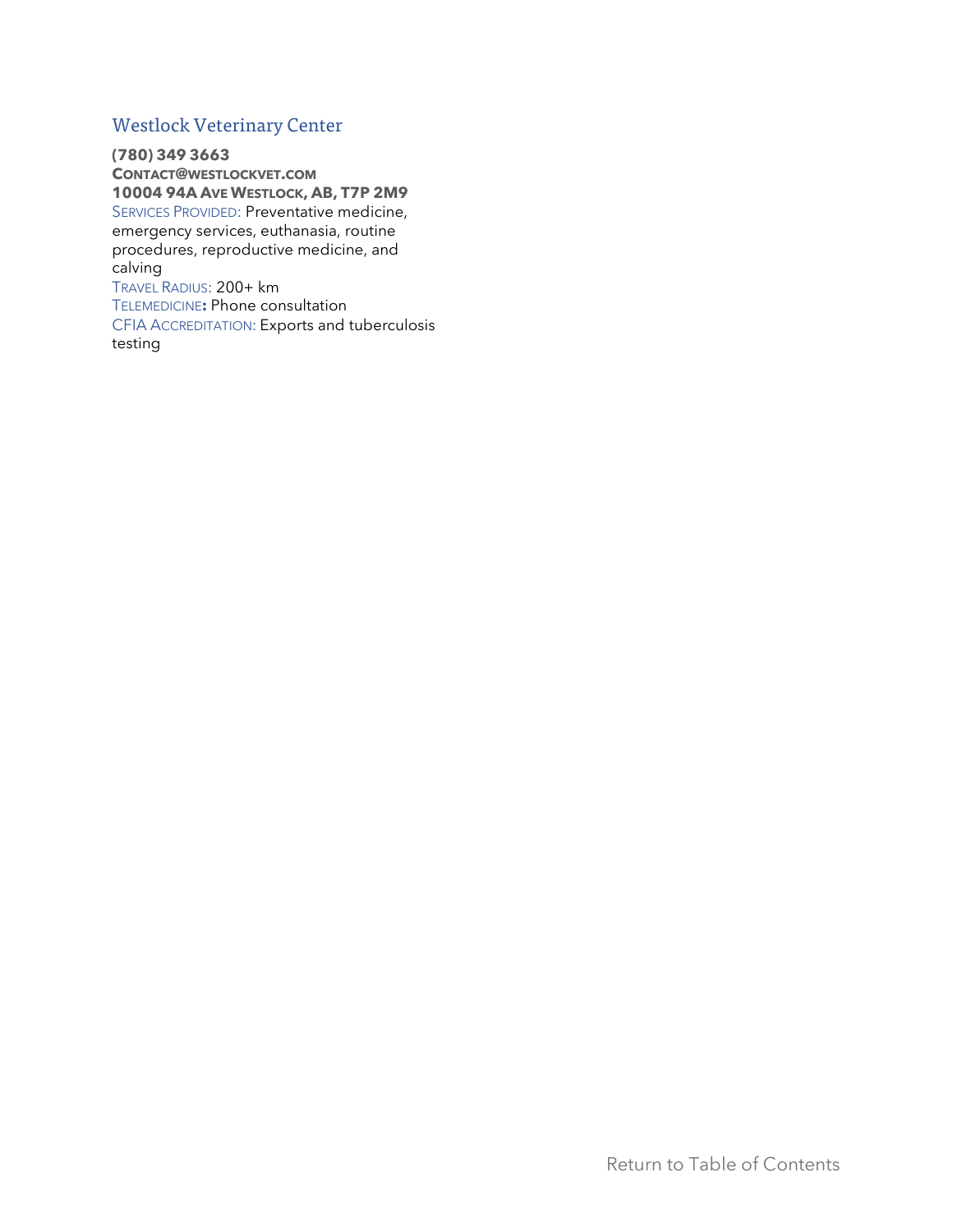# <span id="page-13-0"></span>Elk

## <span id="page-13-1"></span>Agrifarm Health Centre

**(403) 995 1409 CS@AGRIFARM.CA 72 NORTH RAILWAY ST, OKOTOKS, AB, T1S 1J3** SERVICES PROVIDED: Preventative medicine, emergency services, euthanasia, routine procedures, reproductive medicine, and calving TRAVEL RADIUS: 200+ km TELEMEDICINE**:** Phone consultation CFIA ACCREDITATION: Exports, tuberculosis testing, and herd certification

## <span id="page-13-2"></span>Animal Care Centre at Strathmore

#### **(403) 901 1800**

**INFO@ANIMALCARECENTRE.CA RANGE RD 254B, STRATHMORE, AB, T1P 1J6** SERVICES PROVIDED: Preventative medicine, emergency services, euthanasia, routine procedures, reproductive medicine, and calving TRAVEL RADIUS: 150-200 km TELEMEDICINE**:** Phone consultation and video consultation

<span id="page-13-3"></span>CFIA ACCREDITATION: No

## Animal Pathology Services (APS) Ltd

#### **(780) 720 5378**

**DRNATION@TELUS.NET 18208 ELLERSLIE RD SW, EDMONTON, AB, T6W 1A5** SERVICES PROVIDED: Diagnostic pathology and laboratory

TRAVEL RADIUS: 1-50 km TELEMEDICINE**:** No CFIA ACCREDITATION: No



### <span id="page-13-4"></span>Bluffton Veterinary Services

#### **(403) 843 8463**

**BLUFFTONVETSERVICES@GMAIL.COM 50 MAIN ST #4, BLUFFTON, AB, T0C 0M0** SERVICES PROVIDED: preventative medicine, emergency services, euthanasia, routine procedures, reproductive medicine, and calving

TRAVEL RADIUS: 50-100 km TELEMEDICINE**:** Phone consultation CFIA ACCREDITATION: Tuberculosis testing, herd certification, and chronic wasting disease certification

#### <span id="page-13-5"></span>Central Veterinary Clinic (Bashaw)

**(780) 372 2411 EMILJOHN.AQUINO@GMAIL.COM 5113 50TH ST, BASHAW, AB, T0B 0H0** SERVICES PROVIDED: Preventative medicine, emergency services, euthanasia, routine procedures, and calving TRAVEL RADIUS: 150-200 km TELEMEDICINE**:** Phone consultation CFIA ACCREDITATION: Exports, tuberculosis testing, and herd certification

## <span id="page-13-6"></span>Central Veterinary Clinic (Ponoka)

**(403) 783 5200 DRHOOK@CENTRALVETCLINIC.CA 6610 46TH AVE, PONOKA, AB, T4J 1J8** SERVICES PROVIDED: Preventative medicine, emergency services, euthanasia, routine procedures, and calving TRAVEL RADIUS: 50-100 km TELEMEDICINE**:** Phone consultation and video consultation CFIA ACCREDITATION: Yes (not specified)

## <span id="page-13-7"></span>Cold Lake Veterinary Clinic

**(780) 594 5212 INFO@COLDLAKEVETCLINIC.CA 5404 55TH ST, COLD LAKE, AB, T9M 1R5** SERVICES PROVIDED: Euthanasia and routine procedures TRAVEL RADIUS: 100-150 km TELEMEDICINE**:** Phone Consultation CFIA ACCREDITATION: Exports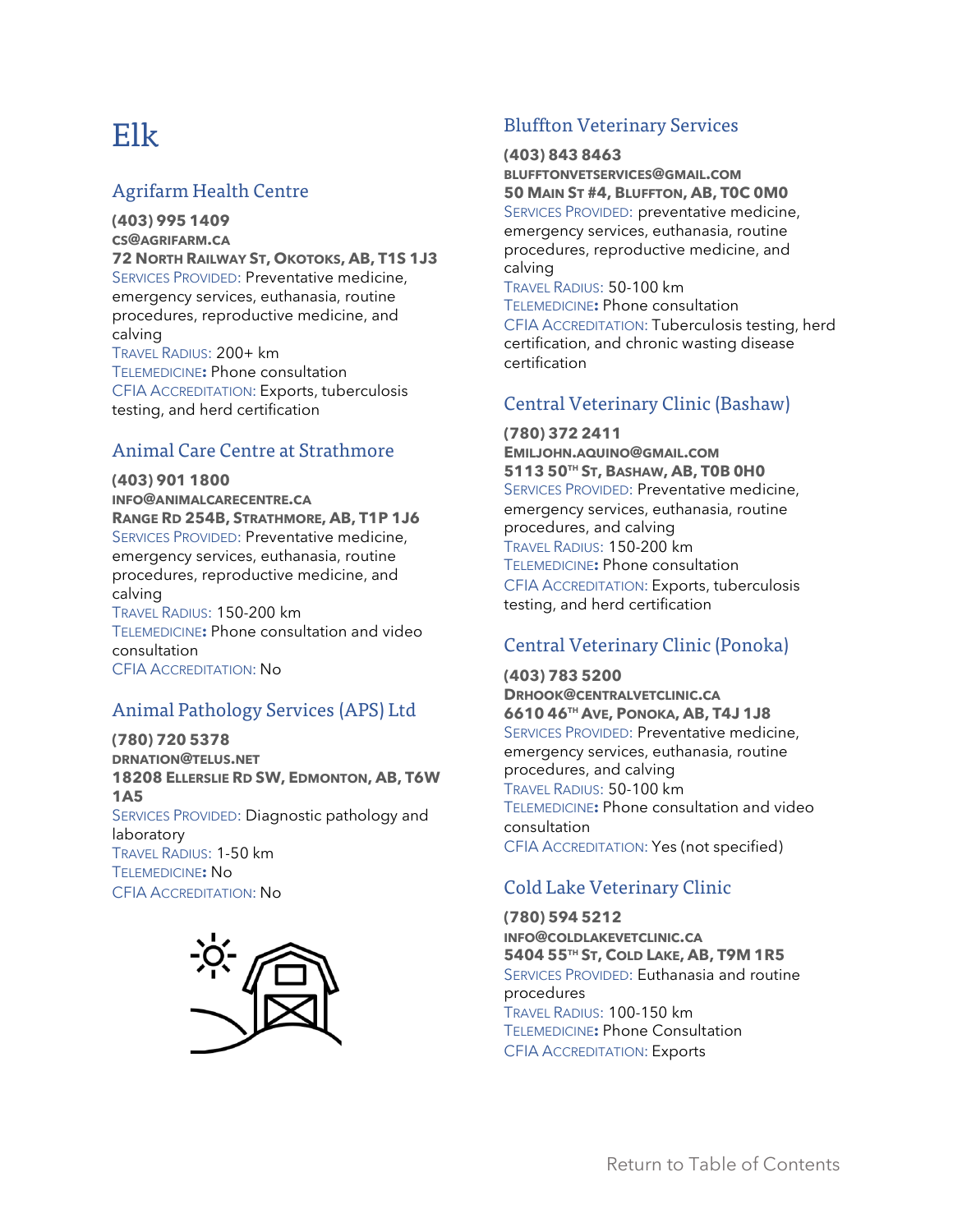## <span id="page-14-0"></span>Highview Animal Clinic

**(403) 652 1300 DRGAVEL@TELUS.NET 1104 18TH ST SE, HIGH RIVER, AB, T1V 2A6** SERVICES PROVIDED: Preventative medicine, emergency services, euthanasia, routine procedures, and calving TRAVEL RADIUS: 50-100 km TELEMEDICINE**:** Phone consultation CFIA ACCREDITATION: No

## <span id="page-14-1"></span>Edson Veterinary Clinic

**(780) 723 3354**

**EVCADMIN@TELUS.NET**

**4403 2 ND AVE, EDSON, AB, T7E 1C1** SERVICES PROVIDED: Preventative medicine, emergency services, euthanasia, routine procedures, reproductive medicine, and calving

TRAVEL RADIUS: 50-100 km TELEMEDICINE**:** Phone consultation CFIA ACCREDITATION: Exports, tuberculosis testing, herd certification, and chronic wasting disease certification

## <span id="page-14-2"></span>Emerson Trail Veterinary Services Ltd.

#### **(780) 356 3887**

**EVAN.LOWE@ETVS.CA**

**BOX 509, BEAVERLODGE, AB, T0H 0C0** SERVICES PROVIDED: Preventative medicine, emergency services, euthanasia, routine procedures, reproductive medicine, and calving

TRAVEL RADIUS: 200+ km TELEMEDICINE**:** Phone consultation CFIA ACCREDITATION: Exports, tuberculosis testing, brucellosis testing, and EU herd certification



## <span id="page-14-3"></span>Greenview Veterinary Services

**(780) 524 4616 VVVETCLINIC@GMAIL.COM 4602 39TH AVE, VALLEYVIEW, AB, T0H 3N0** SERVICES PROVIDED: Preventative medicine, emergency services, euthanasia, routine procedures, reproductive medicine, and calving TRAVEL RADIUS: 150-200 km TELEMEDICINE**:** No

CFIA ACCREDITATION: Export, tuberculosis testing, and chronic wasting disease certification

## <span id="page-14-4"></span>Leduc Farm Animal Hospital

#### **(780) 986 3269**

**INFO@LEDUCFARMANIMALHOSPITAL.CA 5710 47TH ST, LEDUC, ALBERTA, T9E 6Z9** SERVICES PROVIDED: Preventative medicine, emergency services, euthanasia, routine procedures, reproductive medicine, and calving

TRAVEL RADIUS: 150-200 km TELEMEDICINE**:** Phone consultation CFIA ACCREDITATION: Exports, tuberculosis testing, and chronic wasting disease certification

## <span id="page-14-5"></span>Manning Veterinary Clinic

#### **(780) 836 3770**

**MANNINGVETCLINIC@GMAIL.COM BOX 870, 640 7 TH AVE NW, MANNING, AB, T0H 2M0**

SERVICES PROVIDED: Preventative medicine, emergency services, euthanasia, routine procedures, reproductive medicine, and calving

TRAVEL RADIUS: 200+ km

TELEMEDICINE**:** Phone consultation and video consultation

CFIA ACCREDITATION: Exports, tuberculosis testing, and chronic wasting disease certification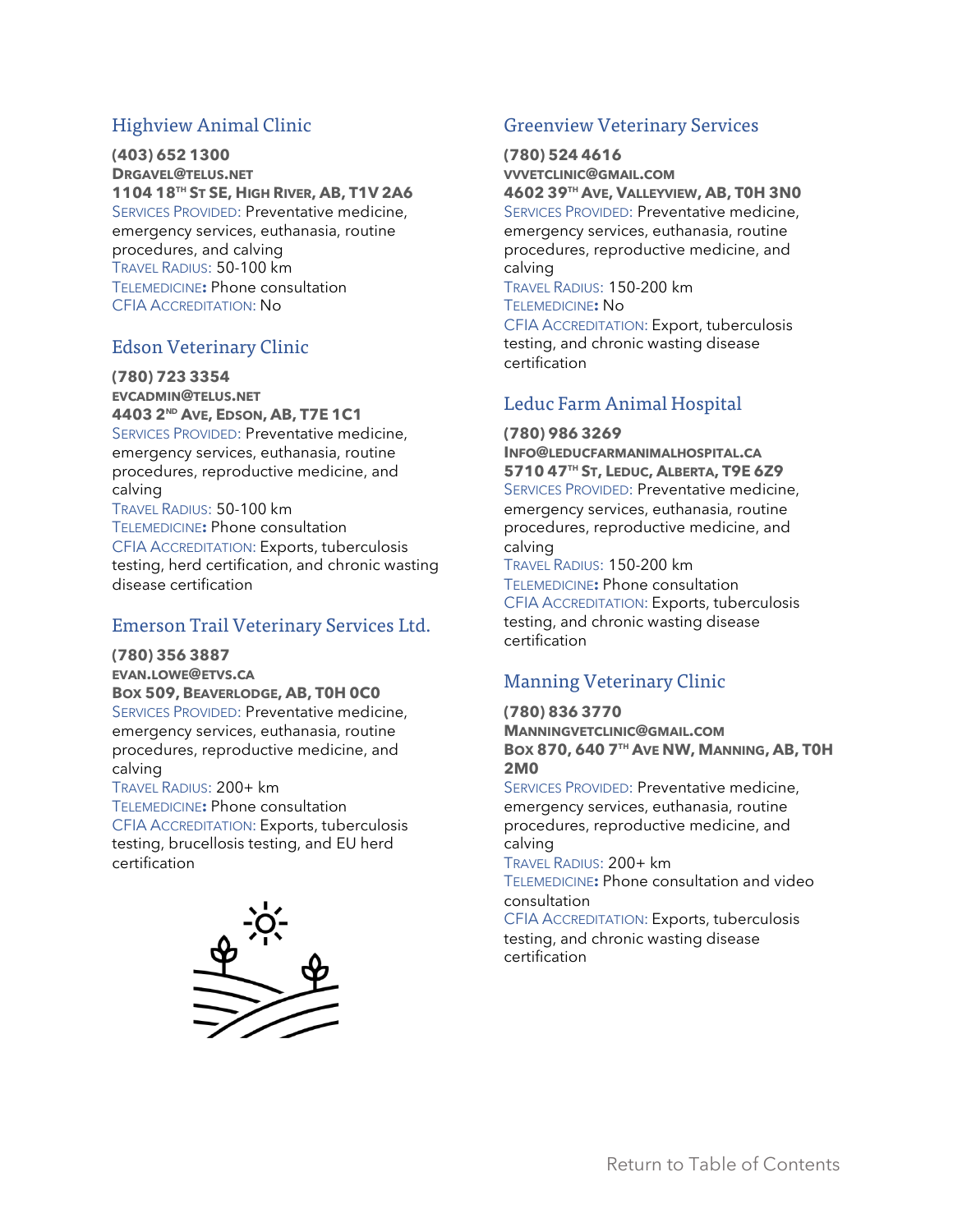## <span id="page-15-0"></span>Mayerthorpe Veterinary Clinic

**(780) 786 2000**

**MAYERTHORPEEVET@GMAIL.COM BOX 509, 4818 42ND AVE, MAYERTHORPE, AB, T0E 1N0**

SERVICES PROVIDED: Preventative medicine, emergency services, euthanasia, routine procedures, reproductive medicine, and calving

TRAVEL RADIUS: 100-150 km TELEMEDICINE**:** Phone consultation CFIA ACCREDITATION: Exports, tuberculosis testing, herd certification, and chronic wasting disease certification

## Peace River Veterinary Services

#### **(780) 624 1606**

**MICHELLE.DUBRULE@PEACERIVERVET.COM 7710 100 AVE, PEACE RIVER, AB, T8S 1M5** SERVICES PROVIDED: Preventative medicine, emergency services, euthanasia, routine procedures reproductive medicine, and calving

TRAVEL RADIUS: 200+ km TELEMEDICINE**:** No

CFIA ACCREDITATION: Tuberculosis testing and chronic wasting disease certification

## <span id="page-15-1"></span>Pioneer Veterinary Services

**(403) 638-3774 SUNDRE@PIONEERVET.CA 709 MAIN AVE W, SUNDRE, AB, T0M 1X0** SERVICES PROVIDED: Preventative medicine, emergency services, euthanasia, routine procedures, reproductive medicine, and calving

TRAVEL RADIUS: 100-150 km TELEMEDICINE**:** Phone consultation CFIA ACCREDITATION: No

## Poplar Grove Veterinary Services

**(403) 227 4701 PGVETS@TELUS.NET 4408 42ND AVE, INNISFAIL, AB, T4G 1P6** SERVICES PROVIDED: Preventative medicine, emergency services, euthanasia, routine procedures, reproductive medicine, and calving

TRAVEL RADIUS: 50-100 km TELEMEDICINE**:** Phone consultation CFIA ACCREDITATION: Yes (not specified)

## <span id="page-15-2"></span>Rimbey Veterinary Clinic

**(403) 843 2234 INFO@RIMBEYVET.CA 4607 50TH AVE, RIMBEY, AB, T0C 2J0** SERVICES PROVIDED: Preventative medicine, emergency services, euthanasia, routine procedures, and calving TRAVEL RADIUS: 50-100 km TELEMEDICINE**:** Phone consultation CFIA ACCREDITATION: Yes (not specified)

## <span id="page-15-3"></span>Rocky Rapids Veterinary Services

**(780) 542 2144 INFO@ROCKYRAPIDSVET.COM 5605 56TH ST, DRAYTON VALLEY, AB, T7A 0B2** SERVICES PROVIDED: Preventative medicine, emergency services, euthanasia, routine procedures, and calving TRAVEL RADIUS: 1-50 km TELEMEDICINE**:** Phone consultation and video consultation CFIA ACCREDITATION: No

## <span id="page-15-4"></span>Stettler Veterinary Clinic Ltd.

**(403) 742 3338 STETVET@STETVET.COM 4605 51ST AVE, STETTLER, AB, T0C 2L0** SERVICES PROVIDED: Preventative medicine, emergency services, euthanasia, routine procedures, calving, and exports TRAVEL RADIUS: 50-100 km TELEMEDICINE**:** Phone consultation CFIA ACCREDITATION: Yes (not specified)

## <span id="page-15-5"></span>Stone Ridge Veterinary Services Ltd.

**(780) 554 0663 OFFICE@STONERIDGEVETSERVICES.COM 59525 RG RD 235, WESTLOCK COUNTY, AB, T0G 0P0**

SERVICES PROVIDED: Preventative medicine, emergency services, euthanasia, routine procedures, reproductive medicine, calving, and referrals

TRAVEL RADIUS: 50-100 km TELEMEDICINE**:** Phone consultation and video consultation CFIA ACCREDITATION: No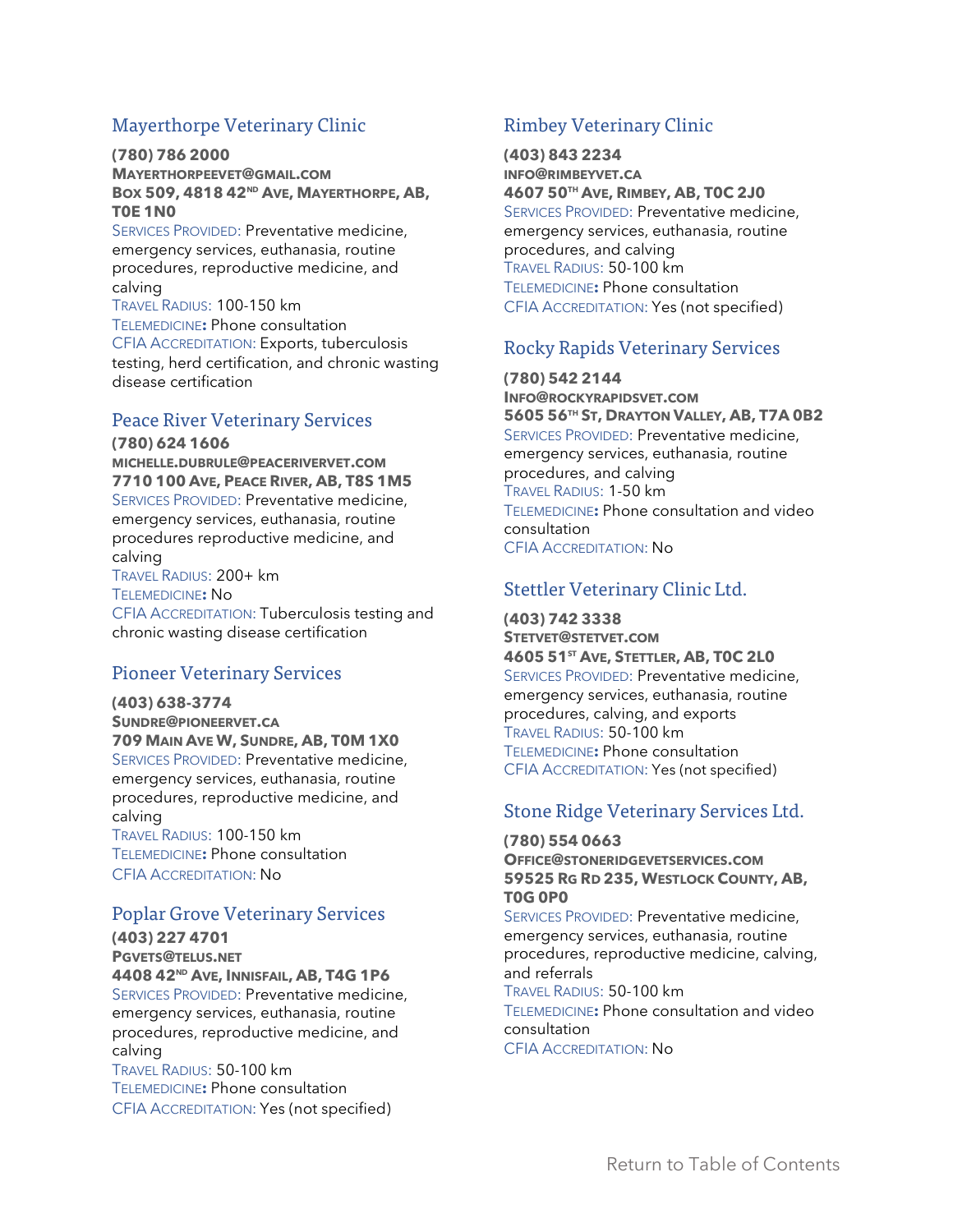## <span id="page-16-0"></span>Taber Cattle Clinic

**(403) 223 2000 OFFICE@TABERCATTLECLINIC.COM 6306 55TH ST, TABER, AB, T1G 2H4** SERVICES PROVIDED: Preventative medicine, emergency services, routine procedures, and calving TRAVEL RADIUS: 100-150 km TELEMEDICINE**:** Phone consultation CFIA ACCREDITATION: Exports and tuberculosis testing

#### <span id="page-16-1"></span>Weir Veterinary Services

**(780) 875 2281 KENTDWEIR@GMAIL.COM 5603 44TH ST, LLOYDMINSTER, AB, T9V 0B2** SERVICES PROVIDED: Preventative medicine, emergency services, euthanasia, routine procedures, reproductive medicine, and calving TRAVEL RADIUS: 100-150 km TELEMEDICINE**:** Phone consultation CFIA ACCREDITATION: Exports

# <span id="page-16-2"></span>West County Animal Clinic and Bear Creek Animal Clinic

#### **(780) 354 3550**

**ALEETAJ@HOTMAIL.COM 314 3 AVE W, BEAVERLODGE, AB, T0H 3S0** SERVICES PROVIDED: Preventative medicine, emergency services, euthanasia, routine procedures, and calving TRAVEL RADIUS: 50-100 km TELEMEDICINE**:** Phone consultation CFIA ACCREDITATION: Exports, tuberculosis testing, and herd certification

#### <span id="page-16-3"></span>Westlock Veterinary Center

**(780) 349 3663 CONTACT@WESTLOCKVET.COM 10004 94A AVE WESTLOCK, AB, T7P 2M9** SERVICES PROVIDED: Preventative medicine, emergency services, euthanasia, routine procedures, reproductive medicine, and calving TRAVEL RADIUS: 200+ km TELEMEDICINE**:** Phone consultation CFIA ACCREDITATION: Tuberculosis testing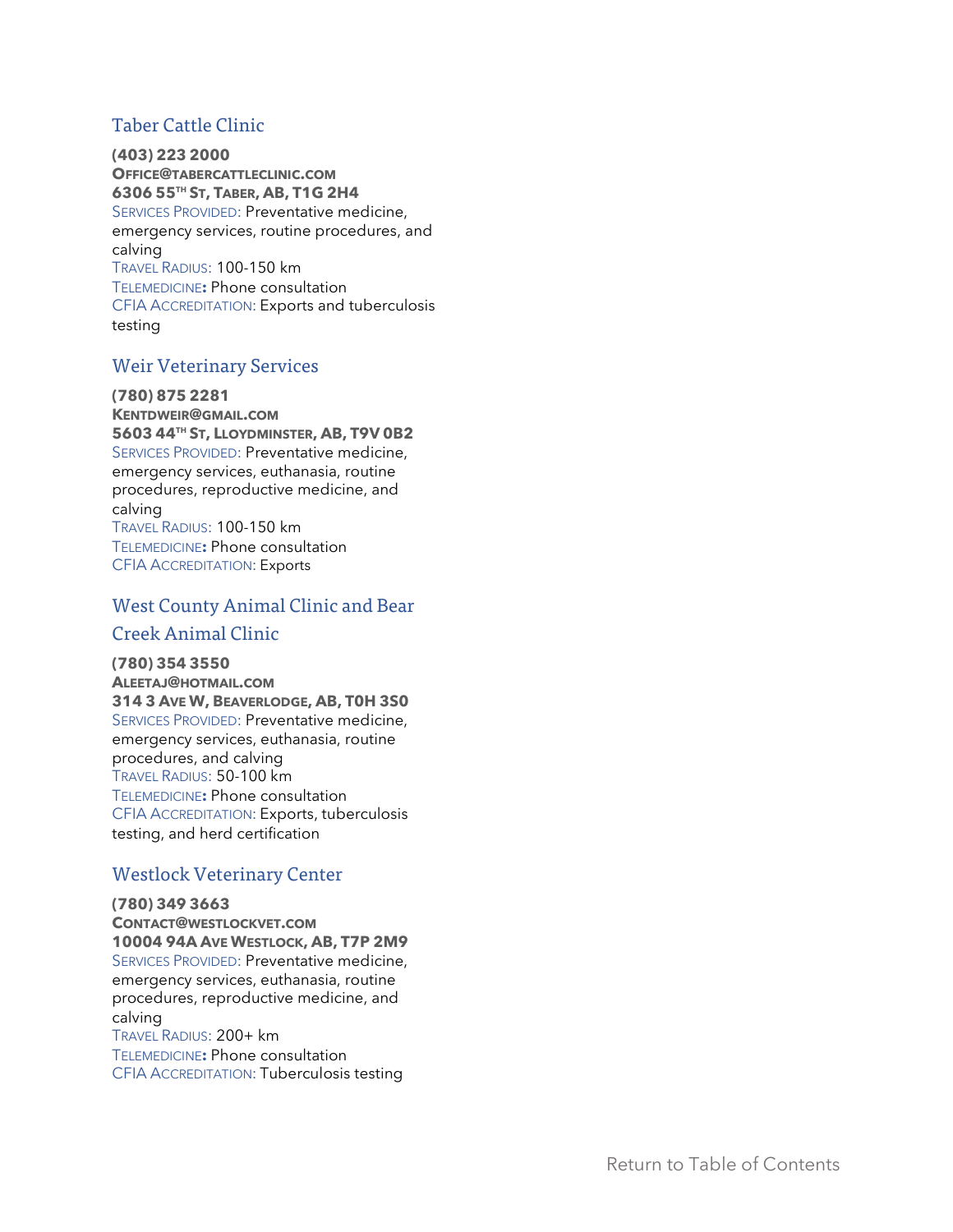# <span id="page-17-0"></span>Sheep

# <span id="page-17-1"></span>Agrifarm Health Centre

**(403) 995 1409 CS@AGRIFARM.CA 72 NORTH RAILWAY ST, OKOTOKS, AB, T1S 1J3** SERVICES PROVIDED: Preventative medicine, emergency services, euthanasia, routine procedures, reproductive medicine, and lambing TRAVEL RADIUS: 200+ km TELEMEDICINE**:** Phone consultation CFIA ACCREDITATION: Tuberculosis testing and herd certification

## <span id="page-17-2"></span>Animal Care Centre at Strathmore

#### **(403) 901 1800**

**INFO@ANIMALCARECENTRE.CA RANGE RD 254B, STRATHMORE, AB, T1P 1J6** SERVICES PROVIDED: Preventative medicine, emergency services, euthanasia, routine procedures, reproductive medicine, and lambing TRAVEL RADIUS: 150-200 km

TELEMEDICINE**:** Phone consultation and video consultation CFIA ACCREDITATION: No

## <span id="page-17-3"></span>Animal Medical Centre South

**(403) 527 4888 INFO@AMCSOUTH.CA 59 E 3 RD AVE DUNMORE, AB, T1B 0J9** SERVICES PROVIDED: Preventative medicine, emergency services, euthanasia, routine procedures, reproductive medicine, and lambing TRAVEL RADIUS: 50-100 km TELEMEDICINE**:** No CFIA ACCREDITATION: Scrapie testing



# <span id="page-17-4"></span>Badlands Veterinary Services Ltd.

#### **(403) 878 4545**

**BADLANDSVET@GMAIL.COM MEDICINE HAT, AB** SERVICES PROVIDED: Preventative medicine, emergency services, euthanasia, routine procedures, reproductive medicine, and lambing TRAVEL RADIUS: 150-200 km TELEMEDICINE**:** No CFIA ACCREDITATION: No

## <span id="page-17-5"></span>Bow Valley Livestock Health

#### **(403) 362 5114 BOWVALLEYLH@GMAIL.COM 103-143073, TOWNSHIP RD 192, BROOKS, AB, T1R 1C1**

SERVICES PROVIDED: Preventative medicine, emergency services, euthanasia, routine procedures, reproductive medicine, and lambing TRAVEL RADIUS: 1-50 km TELEMEDICINE**:** Phone consultation CFIA ACCREDITATION: Exports and scrapie

<span id="page-17-6"></span>testing

## Barr-North Veterinary Services

**(780) 674 2100 JSCHONKN@GMAIL.COM 6302 49TH ST, BARRHEAD AB, T7N 1A3** SERVICES PROVIDED: Preventative medicine, emergency services, euthanasia, routine procedures, and lambing TRAVEL RADIUS: 1-50 km TELEMEDICINE**:** No CFIA ACCREDITATION: No

## <span id="page-17-7"></span>Bluffton Veterinary Services

#### **(403) 843 8463**

**BLUFFTONVETSERVICES@GMAIL.COM 50 MAIN ST #4, BLUFFTON, AB, T0C 0M0** SERVICES PROVIDED: preventative medicine, emergency services, euthanasia, routine procedures, reproductive medicine, and lambing TRAVEL RADIUS: 50-100 km TELEMEDICINE**:** Phone consultation CFIA ACCREDITATION: Tuberculosis testing and herd certification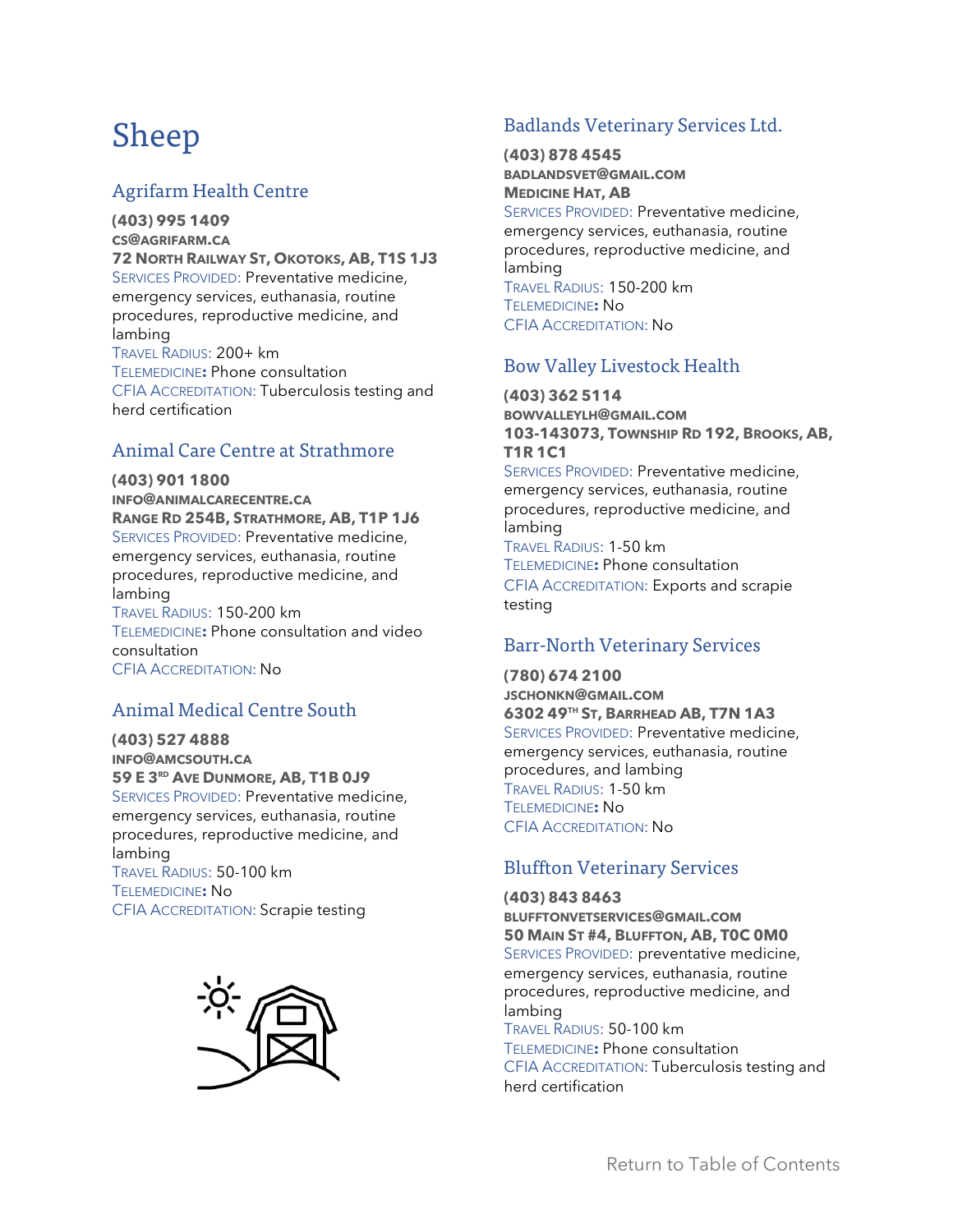## <span id="page-18-0"></span>Border Veterinary Clinic

**(780) 753 6183**

**MARIELUCIE.GENDRON@GMAIL.COM 40 WHEATLAND CRES, PROVOST, AB, T0B 3S0** SERVICES PROVIDED: Preventative medicine, emergency services, euthanasia, routine procedures, reproductive medicine, and lambing TRAVEL RADIUS: 50-100 km TELEMEDICINE**:** Phone consultation CFIA ACCREDITATION: No

## <span id="page-18-1"></span>Boyle Veterinary Services Ltd.

**(780) 213 9213 BOYLEVET@TELUS.NET 5615 RAILWAY AVE, BOYLE, AB, T0A 0M0** SERVICES PROVIDED: Preventative medicine, emergency services, and lambing TRAVEL RADIUS: 1-50 km TELEMEDICINE**:** Phone consultation CFIA ACCREDITATION: Yes (not applicable)

## <span id="page-18-2"></span>Camrose Veterinary Hospital

**(780) 672 3171**

**MARISSA.WELESCHUK@OUTLOOK.COM 4712 41ST ST, CAMROSE, AB, T4V 0Z6** SERVICES PROVIDED: Preventative medicine, emergency services, euthanasia, routine procedures, and lambing TRAVEL RADIUS: 50-100 km TELEMEDICINE**:** Phone consultation CFIA ACCREDITATION: Tuberculosis testing and herd certification

## <span id="page-18-3"></span>Central Veterinary Clinic (Bashaw)

**(780) 372 2411 EMILJOHN.AQUINO@GMAIL.COM 5113 50TH ST, BASHAW, AB, T0B 0H0** SERVICES PROVIDED: Preventative medicine, emergency services, euthanasia, routine procedures, and lambing TRAVEL RADIUS: 150-200 km TELEMEDICINE**:** Phone consultation CFIA ACCREDITATION: Exports, tuberculosis testing, and herd certification

## <span id="page-18-4"></span>Central Veterinary Clinic (Ponoka)

**(403) 783 5200 DRHOOK@CENTRALVETCLINIC.CA 6610 46TH AVE, PONOKA, AB, T4J 1J8** SERVICES PROVIDED: Preventative medicine, emergency services, euthanasia, routine procedures, and lambing TRAVEL RADIUS: 50-100 km TELEMEDICINE**:** Phone consultation and video consultation CFIA ACCREDITATION: Yes (not specified)

## <span id="page-18-5"></span>Cochrane Animal Clinic Ltd.

**(403) 932 5875 STEPHANIE.BLACKBURN@COCHRANEANIMALCLINIC. COM 124 RIVER AVE BAY 3, COCHRANE, T4C 2C7** SERVICES PROVIDED: Preventative medicine, emergency services, euthanasia, routine procedures, reproductive medicine, and lambing TRAVEL RADIUS: 1-50 km TELEMEDICINE**:** Phone consultation and video consultation CFIA ACCREDITATION: No

# <span id="page-18-6"></span>Country Vets Ltd.

**(403) 627 6458 AMANDA.ELLIOT79@GMAIL.COM PO BOX 1538, 1171 BIGHORN AVE, PINCHER CREEK, AB, T0K 1W0** SERVICES PROVIDED: Preventative medicine,

emergency services, euthanasia, routine procedures, reproductive medicine, and lambing TRAVEL RADIUS: 1-50 km

TELEMEDICINE**:** Phone consultation CFIA ACCREDITATION: No

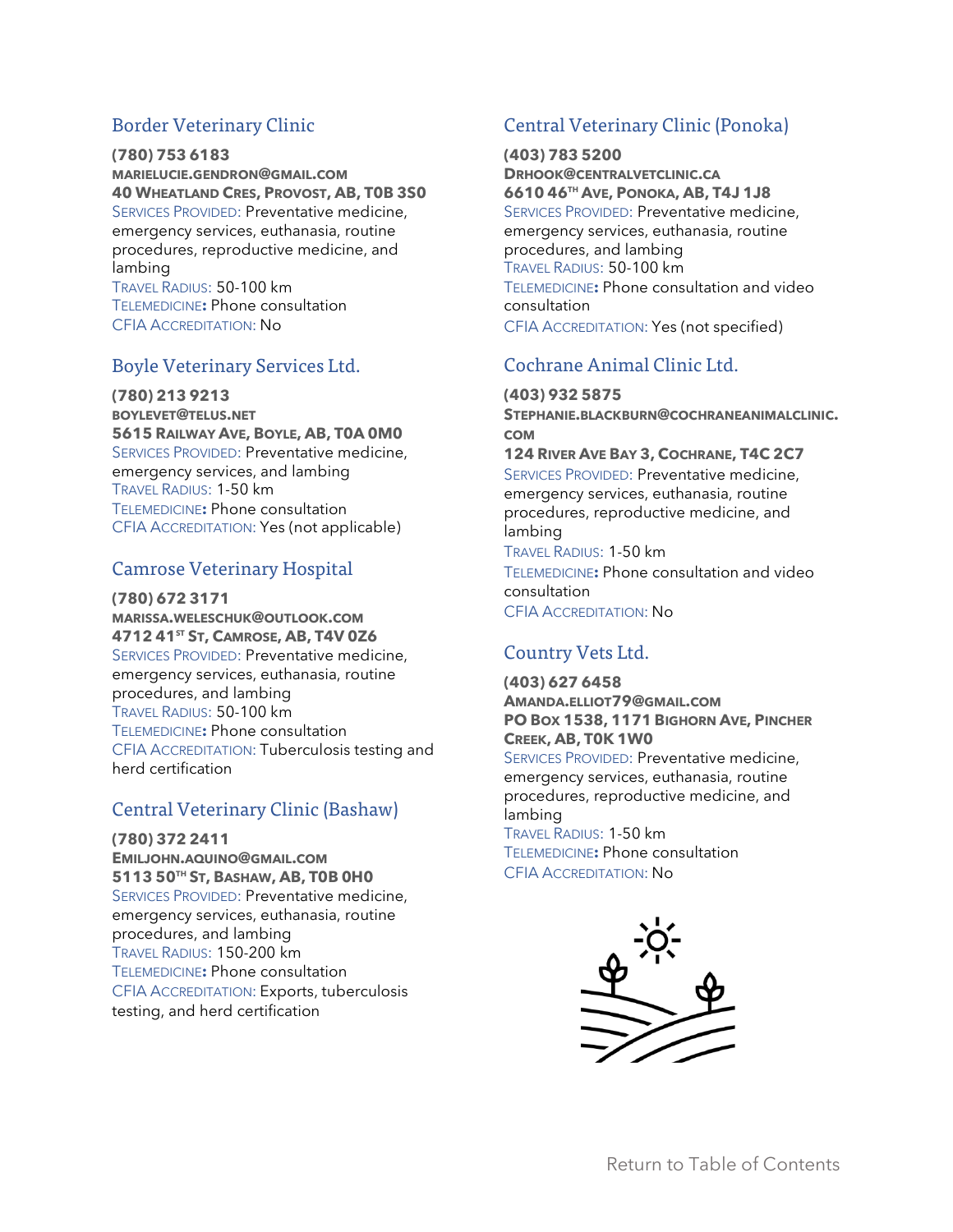## <span id="page-19-0"></span>Country Vets Ltd.

<span id="page-19-1"></span>certification

**(403) 627 4212 JSOUCY695@GMAIL.COM 1171 BIGHORN AVE, PINCHER CREEK, AB, T0K 1W0** SERVICES PROVIDED: Preventative medicine, emergency services, euthanasia, routine procedures, and lambing TRAVEL RADIUS: 100-150 km TELEMEDICINE**:** No CFIA ACCREDITATION: Exports and herd

## Creekside Veterinary Service

**(306) 662 4969 OFFICE@CREEKSIDEVETSERVICE.CA 515 2 ND AVE N, MAPLE CREEK, SK, S0N 1N0** SERVICES PROVIDED: Preventative medicine, emergency services, euthanasia, routine procedures, reproductive medicine, and lambing TRAVEL RADIUS: 100-150 km TELEMEDICINE**:** Phone consultation CFIA ACCREDITATION: Yes (not specified)

## <span id="page-19-2"></span>Edson Veterinary Clinic

**(780) 723 3354**

**EVCADMIN@TELUS.NET 4403 2 ND AVE, EDSON, AB, T7E 1C1** SERVICES PROVIDED: Preventative medicine, emergency services, euthanasia, routine procedures, reproductive medicine, and lambing TRAVEL RADIUS: 50-100 km

TELEMEDICINE**:** Phone consultation CFIA ACCREDITATION: Exports, tuberculosis testing, and herd certification

## <span id="page-19-3"></span>Emerson Trail Veterinary Services Ltd.

**(780) 356 3887 EVAN.LOWE@ETVS.CA BOX 509, BEAVERLODGE, AB, T0H 0C0** SERVICES PROVIDED: Preventative medicine, emergency services, euthanasia, routine procedures, reproductive medicine, and lambing TRAVEL RADIUS: 200+ km TELEMEDICINE**:** Phone consultation CFIA ACCREDITATION: Tuberculosis testing,

brucellosis testing, and EU herd certification

<span id="page-19-4"></span>Fancy Veterinary Services Ltd.

**(403) 625 7051 FANCYVETSERVICES@GMAIL.COM 274042 TWP RD 124, CLARESHOLM, AB, T0L**

**0T0** SERVICES PROVIDED: Preventative medicine, emergency services, euthanasia, routine procedures, reproductive medicine, and lambing TRAVEL RADIUS: 50-100 km TELEMEDICINE**:** Phone consultation and video consultation

<span id="page-19-5"></span>CFIA ACCREDITATION: No

#### Greenview Veterinary Services

**(780) 524 4616 VVVETCLINIC@GMAIL.COM 4602 39TH AVE, VALLEYVIEW, AB, T0H 3N0** SERVICES PROVIDED: Preventative medicine, emergency services, euthanasia, routine procedures, reproductive medicine, and lambing TRAVEL RADIUS: 150-200 km TELEMEDICINE**:** No CFIA ACCREDITATION: Tuberculosis testing and scrapie testing

## <span id="page-19-6"></span>Gull Lake Veterinary Services Ltd.

**(403) 782 0354 CLINIC@GULLLAKEVET.COM RR 3, SITE 3, BOX 12, LACOMBE, AB, T4L 2N3** SERVICES PROVIDED: Preventative medicine, emergency services, reproductive medicine, and lambing TRAVEL RADIUS: 150-200 km TELEMEDICINE**:** Phone consultation CFIA ACCREDITATION: Yes (not specified)

## <span id="page-19-7"></span>Hastings Lake Animal Hospital

**(780) 662 2227 INFO@HASTINGSLAKEVET.COM #1 20332 TWP RD. 512 SHERWOOD PARK, AB, T8G 1E6** SERVICES PROVIDED: Preventative medicine, emergency services, euthanasia, and routine procedures TRAVEL RADIUS: In clinic only TELEMEDICINE**:** Phone consultation and video consultation CFIA ACCREDITATION: No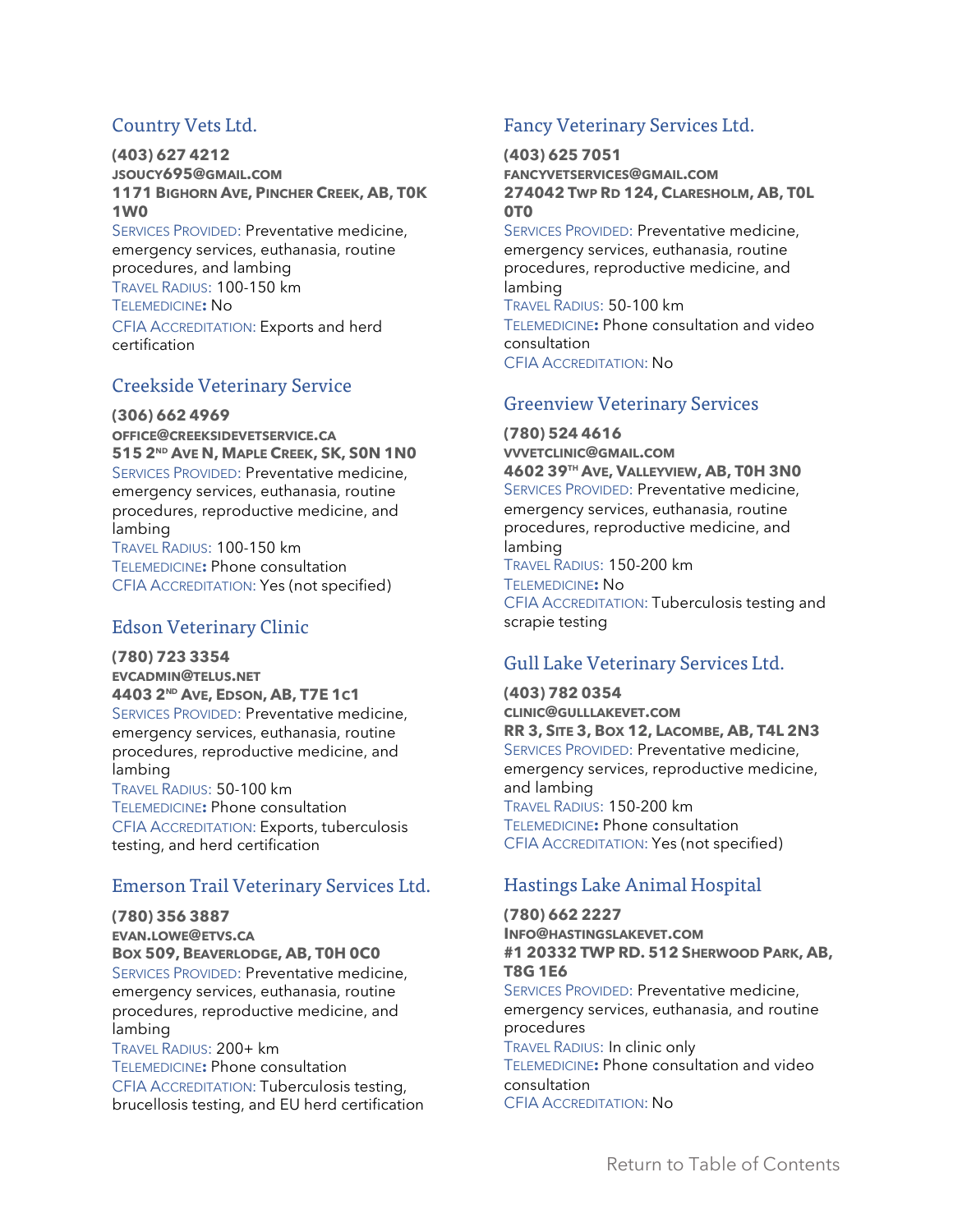## <span id="page-20-0"></span>High Prairie Veterinary Services

**(780) 523 3826 COLIVE@SHAW.CA 4128 53RD AVE, HIGH PRAIRIE, AB, T0G 1E0** SERVICES PROVIDED: Preventative medicine, emergency services, euthanasia, routine procedures, reproductive medicine, and lambing TRAVEL RADIUS: 50-100 km TELEMEDICINE**:** No CFIA ACCREDITATION: Exports and herd certification

## <span id="page-20-1"></span>Highview Animal Clinic

**(403) 652 1300 DRGAVEL@TELUS.NET 1104 18TH ST SE, HIGH RIVER, AB, T1V 2A6** SERVICES PROVIDED: Preventative medicine, emergency services, euthanasia, routine procedures, and lambing TRAVEL RADIUS: 50-100 km TELEMEDICINE**:** Phone consultation CFIA ACCREDITATION: No

## <span id="page-20-2"></span>Innisfail Veterinary Services

**(403) 227 3535 INNVET@TELUS.NET 5239 50TH ST, INNISFAIL, AB, T4G 1S1** SERVICES PROVIDED: Preventative medicine, emergency services, euthanasia, routine procedures, reproductive medicine, and lambing TRAVEL RADIUS: 50-100 km TELEMEDICINE**:** Phone consultation CFIA ACCREDITATION: Exports, tuberculosis

## Iron Creek Veterinary Hospital

<span id="page-20-3"></span>testing, and herd certification

**(780) 384 0003 CLINIC@IRONCREEKVET.CA 8 SPRUCE DR, SEDGEWICK, AB, T0B 4C0** SERVICES PROVIDED: Preventative medicine, emergency services, euthanasia, routine procedures, reproductive medicine, and lambing TRAVEL RADIUS: 50-100 km TELEMEDICINE**:** Phone consultation CFIA ACCREDITATION: Yes (not applicable)

## <span id="page-20-4"></span>Lakeland Animal Care Group

**(780) 623 8387**

**LLBVETCLINIC@GMAIL.COM 30 NIPEWON RD, LAC LA BICHE, AB, T0A 2C0** SERVICES PROVIDED: Preventative medicine, emergency services, euthanasia, routine procedures, reproductive medicine, and lambing TRAVEL RADIUS: 50-100 km TELEMEDICINE**:** No CFIA ACCREDITATION: Herd certification

## <span id="page-20-5"></span>Leduc Farm Animal Hospital

**(780) 986 3269 INFO@LEDUCFARMANIMALHOSPITAL.CA 5710 47TH ST, LEDUC, ALBERTA, T9E 6Z9** SERVICES PROVIDED: Preventative medicine, emergency services, euthanasia, routine procedures, reproductive medicine, and lambing TRAVEL RADIUS: 150-200 km TELEMEDICINE**:** Phone consultation CFIA ACCREDITATION: NO

## <span id="page-20-6"></span>Livestock Veterinary Services

**(403) 732 5322 ADMIN@LIVESTOCKVET.CA PO BOX 1189, 424 HWY AVE N, PICTURE BUTTE, AB, T0K 1V0**

SERVICES PROVIDED: Preventative medicine, emergency services, euthanasia, reproductive medicine, and lambing TRAVEL RADIUS: 200+ km TELEMEDICINE**:** Phone consultation CFIA ACCREDITATION: Exports, tuberculosis testing, and scrapie testing

## <span id="page-20-7"></span>M.J. Veterinary Services

#### **(403) 882 4560**

**M.J.VETERINARYSERVICES@GMAIL.COM 37211 HWY 36, BOX 173, CORONATION, AB, T0C 1C0**

SERVICES PROVIDED: Preventative medicine, emergency services, euthanasia, and lambing TRAVEL RADIUS: 100-150 km TELEMEDICINE**:** Phone consultation and video consultation

CFIA ACCREDITATION: Tuberculosis testing and herd certification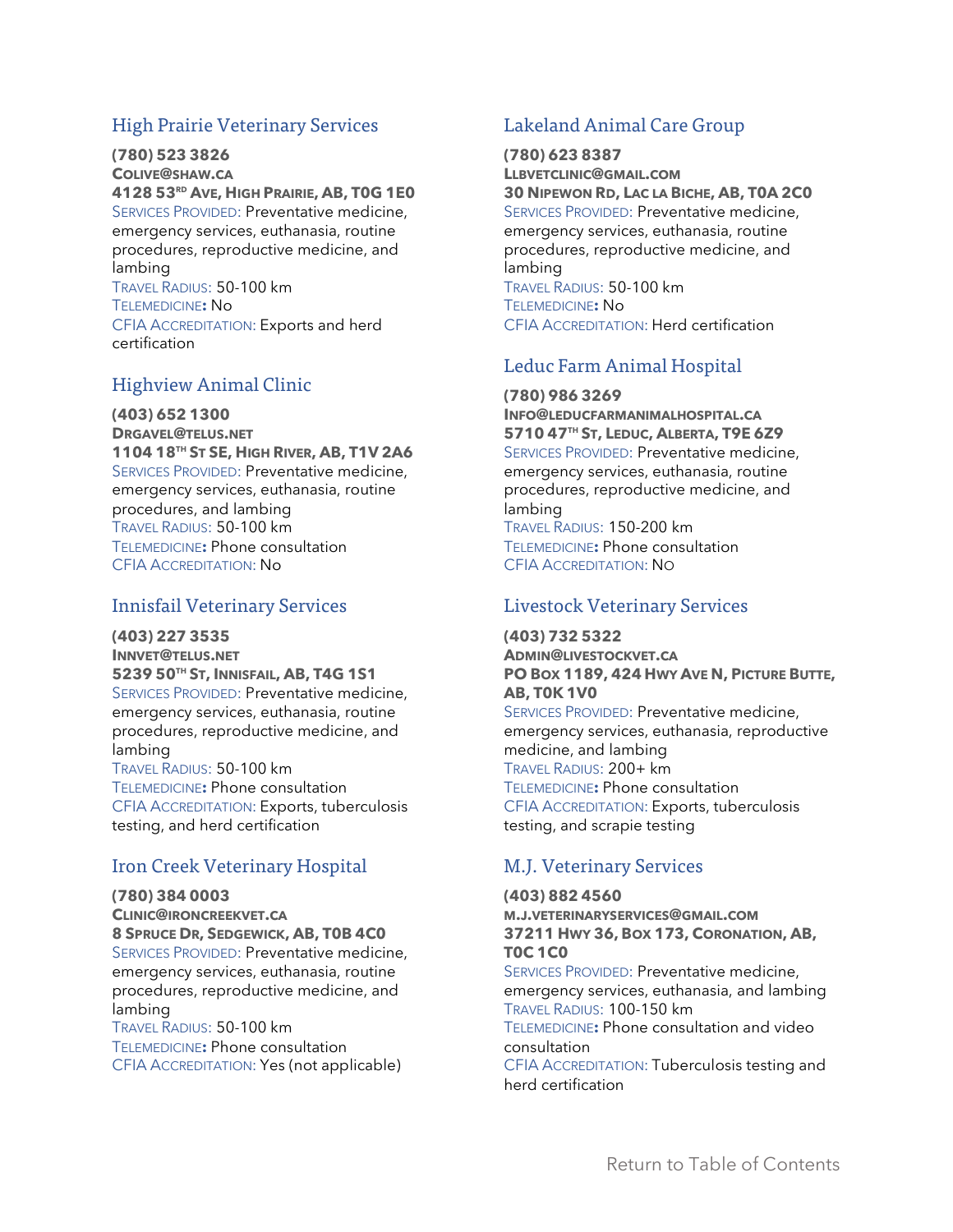## <span id="page-21-0"></span>Manning Veterinary Clinic

**(780) 836 3770 MANNINGVETCLINIC@GMAIL.COM BOX 870, 640 7 TH AVE NW, MANNING, AB, T0H 2M0**

SERVICES PROVIDED: Preventative medicine, emergency services, euthanasia, routine procedures, reproductive medicine, and lambing TRAVEL RADIUS: 200+ km TELEMEDICINE**:** Phone consultation and video

consultation CFIA ACCREDITATION: Exports and tuberculosis testing

## <span id="page-21-1"></span>Marshall Swine and Poultry Health

#### **(780) 672 5876**

**FRANK@MARSHALLSWINEANDPOULTRY.COM 3831 44TH AVE, CAMROSE, AB, T4V 3T1** SERVICES PROVIDED: Preventative medicine, euthanasia, and routine procedures TRAVEL RADIUS: 100-150 km TELEMEDICINE**:** Phone consultation and video consultation CFIA ACCREDITATION: No

## <span id="page-21-2"></span>Mayerthorpe Veterinary Clinic

**(780) 786 2000 MAYERTHORPEEVET@GMAIL.COM BOX 509, 4818 42ND AVE, MAYERTHORPE, AB, T0E 1N0** SERVICES PROVIDED: Preventative medicine,

emergency services, euthanasia, routine procedures, reproductive medicine, and lambing

TRAVEL RADIUS: 100-150 km TELEMEDICINE**:** Phone consultation CFIA ACCREDITATION: Exports, tuberculosis testing, and herd certification

## <span id="page-21-3"></span>Nanton Veterinary Clinic

**(403) 646 2060 VET@NANTONVETCLINIC.COM 2401 19TH AVE, NANTON, AB, T0L 1R0** SERVICES PROVIDED: Preventative medicine, emergency services, euthanasia, routine procedures, and lambing TRAVEL RADIUS: 50-100 km TELEMEDICINE**:** Phone consultation CFIA ACCREDITATION: No

## <span id="page-21-4"></span>Neudale Veterinary Services

**(780) 847 4071 MEAGAN@NEUDALEVET.CA 12 CENTER ST, DEWBERRY, AB, T0B 1G0** SERVICES PROVIDED: Preventative medicine and routine procedures TRAVEL RADIUS: 0 km, in clinic only TELEMEDICINE**:** No CFIA ACCREDITATION: No

## Newell Veterinary Clinic

**(403) 362 3273 INFO@NEWELLVET.COM 1103B 2 St W, Brooks, AB T1R 0N9** SERVICES PROVIDED: Lambing TRAVEL RADIUS: 50-100 km TELEMEDICINE**:** No CFIA ACCREDITATION: No

## <span id="page-21-5"></span>Northern Veterinary Services

**(780) 790 2035 CLIENTCARE@NORTHERNVET.CA 155 MACLEAN RD, FORT MCMURRAY ALBERTA, T9H 4X2** SERVICES PROVIDED: Preventative medicine, emergency services, euthanasia, and routine procedures TRAVEL RADIUS: 1-50 km TELEMEDICINE**:** No CFIA ACCREDITATION: No

## OC Flock Management Inc.

**(825) 250-3500 LYNNTAITDVM@GMAIL.COM 40314 AB-20, BENTLEY, AB, T0C 0J0** SERVICES PROVIDED: Preventative medicine, euthanasia, routine procedures, reproductive medicine, and lambing TRAVEL RADIUS: 200+ km TELEMEDICINE**:** Phone consultation and video consultation CFIA ACCREDITATION: Exports, tuberculosis

testing, semen collection for export, and embryo transfer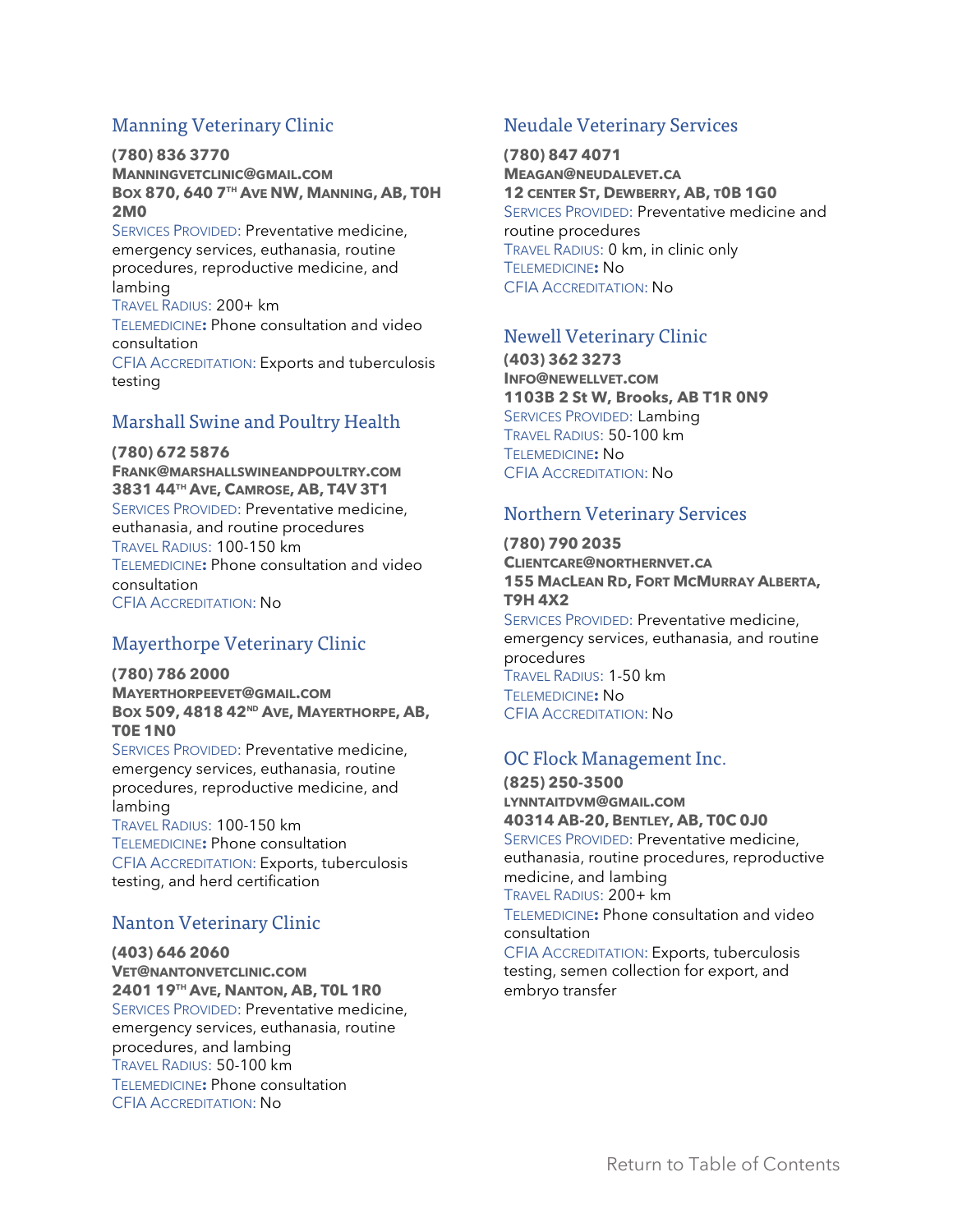## <span id="page-22-0"></span>Olds Riverstone Veterinary

**(403) 556 2915 OLDS@RIVERSTONEVETSERVICES.CA 6312 46TH ST, OLDS, AB, T4H 1M6**

SERVICES PROVIDED: Preventative medicine, emergency services, euthanasia, routine procedures, reproductive medicine, and lambing

TRAVEL RADIUS: 150-200 km TELEMEDICINE**:** Phone consultation CFIA ACCREDITATION: Yes (not specified)

#### Peace River Veterinary Services

**(780) 624 1606 MICHELLE.DUBRULE@PEACERIVERVET.COM 7710 100TH AVE, PEACE RIVER, AB, T8S 1M5** SERVICES PROVIDED: Preventative medicine, emergency services, euthanasia, routine procedures reproductive medicine, and lambing TRAVEL RADIUS: 200+ km TELEMEDICINE**:** No CFIA ACCREDITATION: Tuberculosis testing

#### Pioneer Veterinary Services

**(403) 638 3774 SUNDRE@PIONEERVET.CA 709 MAIN AVE W, SUNDRE, AB, T0M 1X0** SERVICES PROVIDED: Preventative medicine, emergency services, euthanasia, routine procedures, reproductive medicine, and lambing TRAVEL RADIUS: 100-150 km TELEMEDICINE**:** Phone consultation CFIA ACCREDITATION: No

## Poplar Grove Veterinary Services

**(403) 227-4710 PGVETS@TELUS.NET 4408 42ND AVE, INNISFAIL, AB, T4G 1P6** SERVICES PROVIDED: Preventative medicine, emergency services, euthanasia, routine procedures, reproductive medicine, and lambing TRAVEL RADIUS: 50-100 km TELEMEDICINE**:** Phone consultation CFIA ACCREDITATION: Yes (not specified)

## <span id="page-22-1"></span>Prairie Rose Veterinary Clinic

**(780) 592 8387 INFO@PRAIRIEROSEVET.CA 51110 AB-870, INNISFREE, AB, T0B 2G0** SERVICES PROVIDED: Preventative medicine, emergency services, euthanasia, routine procedures, reproductive medicine, lambing, and pregnancy checks TELEMEDICINE**:** No CFIA ACCREDITATION: Tuberculosis testing

## <span id="page-22-2"></span>Rimbey Veterinary Clinic

**(403) 843 2234 INFO@RIMBEYVET.CA 4607 50TH AVE, RIMBEY, AB, T0C 2J0** SERVICES PROVIDED: Preventative medicine, emergency services, euthanasia, routine procedures, and lambing TRAVEL RADIUS: 50-100 km TELEMEDICINE**:** Phone consultation CFIA ACCREDITATION: Yes (not specified)

#### <span id="page-22-3"></span>Riverstone Veterinary Services

**(403) 507 4412 VETS@RIVERSTONEVETSERVICES.CA 32539 RG RD 43 HWY 27, SUNDRE, AB, T0M 1X0**

SERVICES PROVIDED: Preventative medicine, emergency services, euthanasia, routine procedures, reproductive medicine, and lambing

TRAVEL RADIUS: 50-100 km TELEMEDICINE**:** Phone consultation and video consultation CFIA ACCREDITATION: Yes (not specified)

## <span id="page-22-4"></span>Rocky Rapids Veterinary Services

**(780) 542 2144**

**INFO@ROCKYRAPIDSVET.COM 5605 56TH ST, DRAYTON VALLEY, AB, T7A 0B2** SERVICES PROVIDED: Preventative medicine, emergency services, euthanasia, routine procedures, and lambing TRAVEL RADIUS: 1-50 km TELEMEDICINE**:** Phone consultation and video consultation CFIA ACCREDITATION: No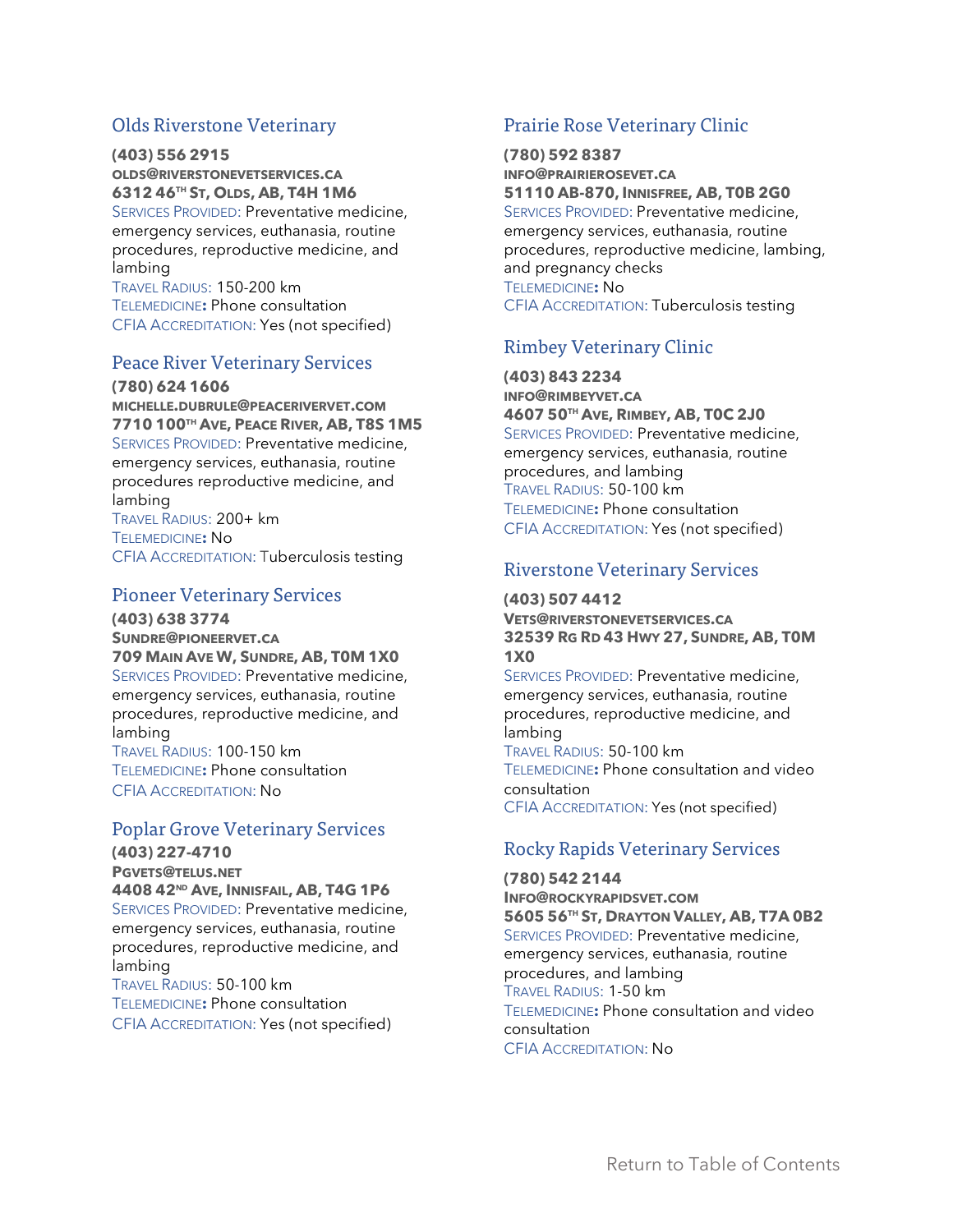## <span id="page-23-0"></span>Stettler Veterinary Clinic Ltd.

**(403) 742 3338 STETVET@STETVET.COM 4605 51ST AVE, STETTLER, AB, T0C 2L0** SERVICES PROVIDED: Preventative medicine, emergency services, euthanasia, routine procedures, lambing, and exports TRAVEL RADIUS: 50-100 km TELEMEDICINE**:** Phone consultation CFIA ACCREDITATION: Yes (not specified)

## <span id="page-23-1"></span>Stockyard Veterinary Services (Tofield)

## **(780) 662 0085 SYVS@SHAW.CA**

**5008 46TH AVE, TOFIELD, AB, T0B 4J0** SERVICES PROVIDED: Preventative medicine, emergency services, euthanasia, routine procedures, reproductive medicine, and lambing

TRAVEL RADIUS: 200+ km TELEMEDICINE**:** Phone consultation and video consultation CFIA ACCREDITATION: Yes (not specified)

## <span id="page-23-2"></span>Stone Ridge Veterinary Services Ltd.

#### **(780) 554 0663**

**OFFICE@STONERIDGEVETSERVICES.COM 59525 RG RD 235, WESTLOCK COUNTY, AB, T0G 0P0**

SERVICES PROVIDED: Preventative medicine, emergency services, euthanasia, routine procedures, reproductive medicine, lambing, and referral TRAVEL RADIUS: 50-100 km TELEMEDICINE**:** Phone consultation and video consultation

<span id="page-23-3"></span>CFIA ACCREDITATION: No

## Taber Cattle Clinic

**(403) 223 2000 OFFICE@TABERCATTLECLINIC.COM 6306 55TH ST, TABER, AB, T1G 2H4** SERVICES PROVIDED: Preventative medicine, emergency services, routine procedures, and lambing TRAVEL RADIUS: 100-150 km TELEMEDICINE**:** Phone consultation CFIA ACCREDITATION: Exports

# <span id="page-23-4"></span>Viking Veterinary Clinic

**(780) 336 4048 VVCMAIN@TELUS.NET BOX 374, 5116 61ST AVE, VIKING, AB, T0B 4N0** SERVICES PROVIDED: Preventative medicine, emergency services, euthanasia, routine procedures, and lambing TRAVEL RADIUS: 50-100 km TELEMEDICINE**:** Phone consultation CFIA ACCREDITATION: Yes (not specified)

## <span id="page-23-5"></span>Vulcan Veterinary Hospital

**(403) 485 6880 GORDON.J.STRICK@GMAIL.COM 111 2 ND AVE, VULCAN, AB, T0L 2B0** SERVICES PROVIDED: Preventative medicine, emergency services, euthanasia, routine procedures, reproductive medicine, and lambing TRAVEL RADIUS: 50-100 km TELEMEDICINE**:** Phone consultation and video consultation CFIA ACCREDITATION: No

## <span id="page-23-6"></span>Weir Veterinary Services

CFIA ACCREDITATION: Exports

**(780) 875 2281 KENTDWEIR@GMAIL.COM 5603 44TH ST, LLOYDMINSTER, AB, T9V 0B2** SERVICES PROVIDED: Preventative medicine, emergency services, euthanasia, routine procedures, reproductive medicine, and lambing TRAVEL RADIUS: 100-150 km TELEMEDICINE**:** Phone consultation

# <span id="page-23-7"></span>West County Animal Clinic and Bear Creek Animal Clinic

**(780) 354 3550 ALEETAJ@HOTMAIL.COM 314 3 RD AVE W, BEAVERLODGE, AB, T0H 3S0** SERVICES PROVIDED: Preventative medicine, emergency services, euthanasia, routine procedures, and lambing TRAVEL RADIUS: 50-100 km TELEMEDICINE**:** Phone consultation CFIA ACCREDITATION: Tuberculosis testing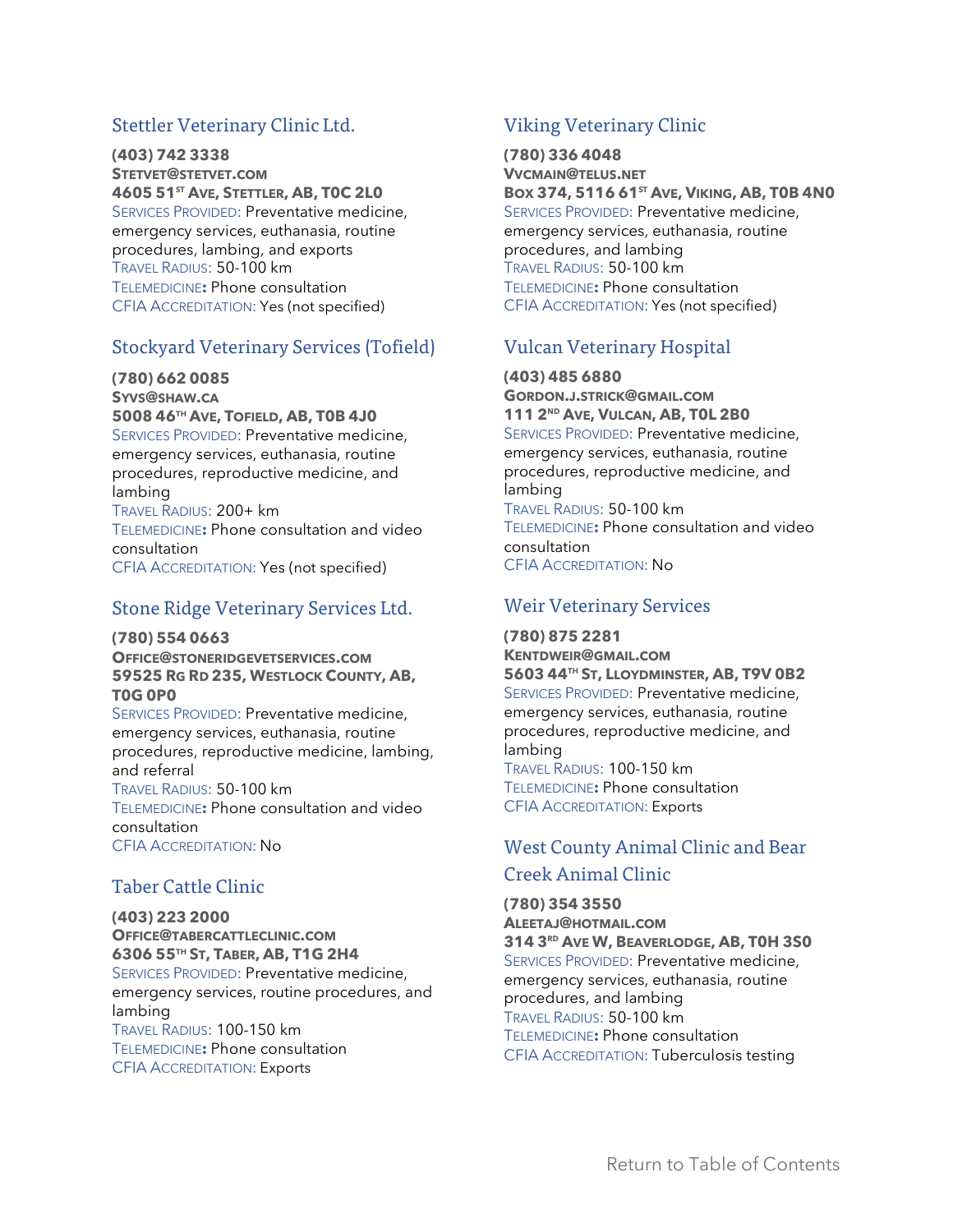## <span id="page-24-0"></span>Westlock Veterinary Center

**(780) 349 3663 CONTACT@WESTLOCKVET.COM 10004 94A AVE WESTLOCK, AB, T7P 2M9** SERVICES PROVIDED: Preventative medicine, emergency services, euthanasia, routine procedures, reproductive medicine, and lambing TRAVEL RADIUS: 200+ km TELEMEDICINE**:** Phone consultation CFIA ACCREDITATION: Tuberculosis testing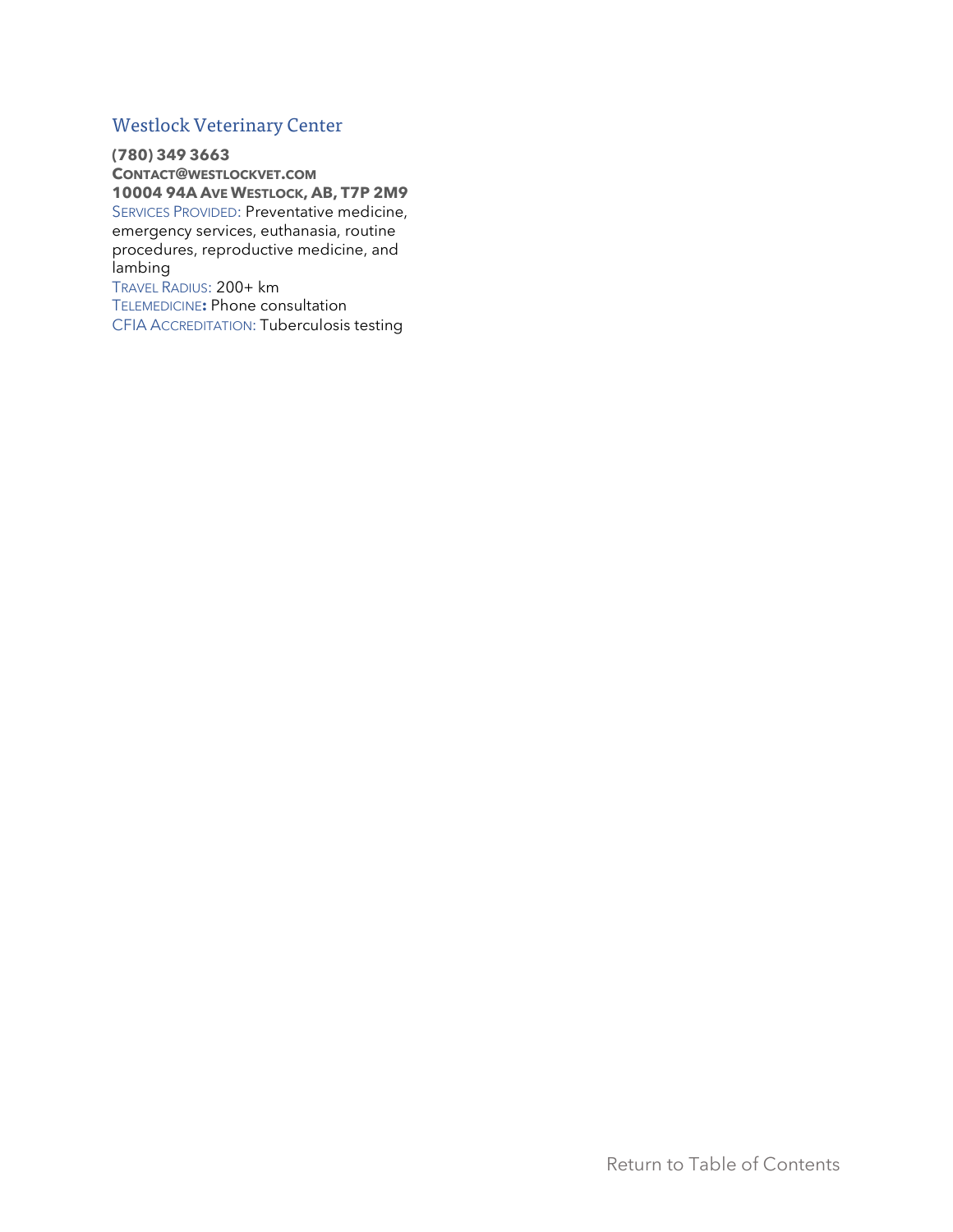# <span id="page-25-0"></span>Goat

## <span id="page-25-1"></span>Agrifarm Health Centre

**(403) 995 1409 CS@AGRIFARM.CA 72 NORTH RAILWAY ST, OKOTOKS, AB, T1S 1J3** SERVICES PROVIDED: Preventative medicine, emergency services, euthanasia, routine procedures, reproductive medicine, and kidding TRAVEL RADIUS: 200+ km TELEMEDICINE**:** Phone consultation CFIA ACCREDITATION: Tuberculosis testing and

## Animal Care Centre at Strathmore

#### **(403) 901 1800**

<span id="page-25-2"></span>herd certification

**INFO@ANIMALCARECENTRE.CA RANGE RD 254B, STRATHMORE, AB, T1P 1J6** SERVICES PROVIDED: Preventative medicine, emergency services, euthanasia, routine procedures, reproductive medicine, and kidding

TRAVEL RADIUS: 150-200 km TELEMEDICINE**:** Phone consultation and video consultation CFIA ACCREDITATION: No

## <span id="page-25-3"></span>Animal Medical Centre South

**(403) 527 4888 INFO@AMCSOUTH.CA 59 E 3 RD AVE, DUNMORE, AB, T1B 0J9** SERVICES PROVIDED: Preventative medicine, emergency services, euthanasia, routine procedures, reproductive medicine, and kidding TRAVEL RADIUS: 50-100 TELEMEDICINE**:** No CFIA ACCREDITATION: Scrapie testing



## <span id="page-25-4"></span>Badlands Veterinary Services

**(403) 878 4545**

**BADLANDSVET@GMAIL.COM MEDICINE HAT, ALBERTA** SERVICES PROVIDED: Preventative medicine, emergency services, euthanasia, routine procedures, reproductive medicine, and kidding TRAVEL RADIUS: 150-200 km TELEMEDICINE**:** No CFIA ACCREDITATION: No

## <span id="page-25-5"></span>Bow Valley Livestock Health

#### **(403) 362 5114 BOWVALLEYLH@GMAIL.COM 103-143073, TOWNSHIP RD 192, BROOKS, AB, T1R 1C1**

SERVICES PROVIDED: Preventative medicine, emergency services, euthanasia, routine procedures, reproductive medicine, and kidding TRAVEL RADIUS: 1-50 km TELEMEDICINE**:** Phone consultation CFIA ACCREDITATION: Scrapie testing

#### <span id="page-25-6"></span>Barr-North Veterinary Services

**(780) 674 2100 JSCHONKN@GMAIL.COM 6302 49TH ST, BARRHEAD, AB, T7N 1A3** SERVICES PROVIDED: Preventative medicine, emergency services, euthanasia, routine procedures, and kidding TRAVEL RADIUS: 1-50 km TELEMEDICINE**:** No CFIA ACCREDITATION: No

## <span id="page-25-7"></span>Bluffton Veterinary Services

#### **(403) 843 8463**

**BLUFFTONVETSERVICES@GMAIL.COM 50 MAIN ST #4, BLUFFTON, AB, T0C 0M0** SERVICES PROVIDED: preventative medicine, emergency services, euthanasia, routine procedures, reproductive medicine, and kidding TRAVEL RADIUS: 50-100 km TELEMEDICINE**:** Phone consultation CFIA ACCREDITATION: Tuberculosis testing and herd certification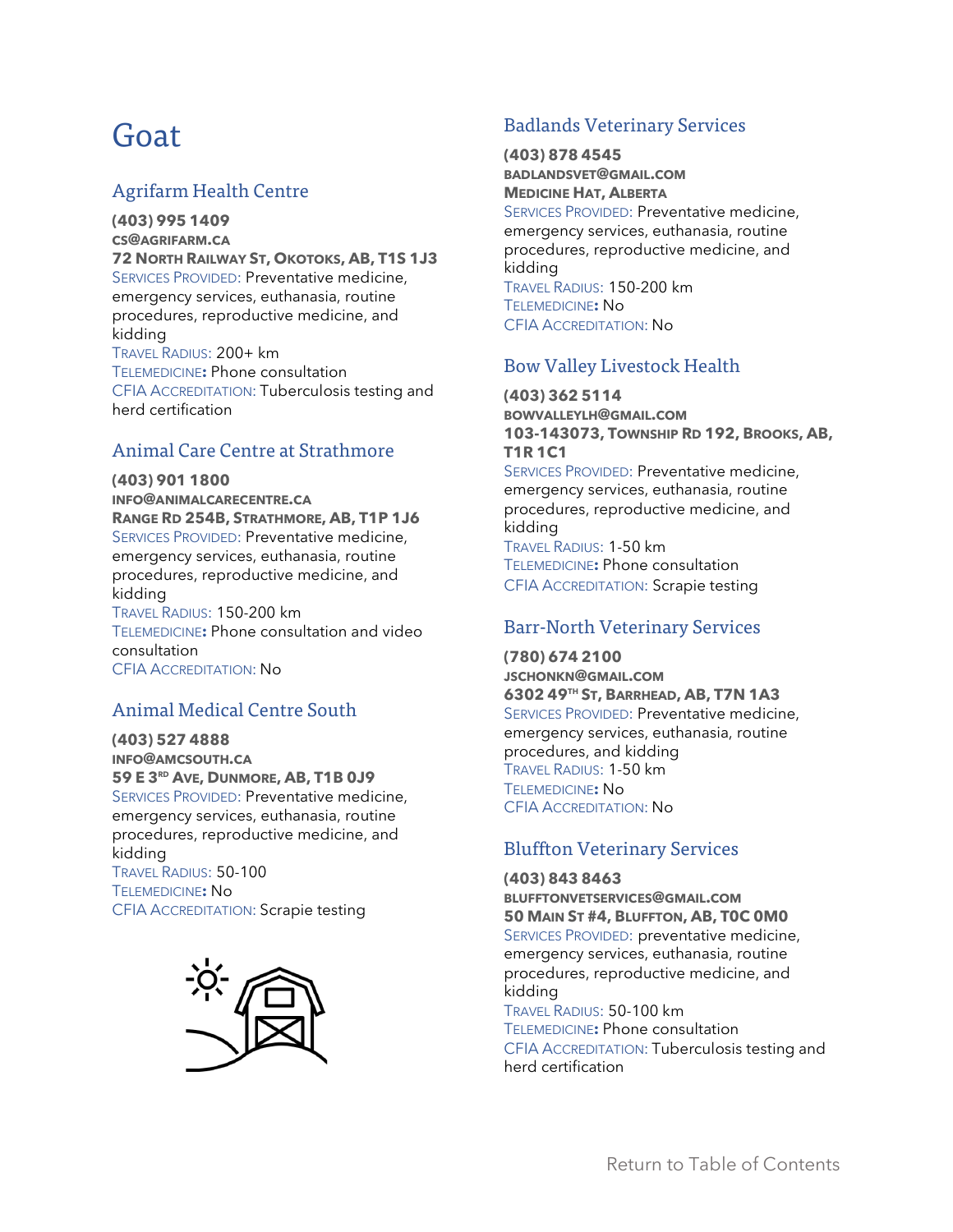## <span id="page-26-0"></span>Border Veterinary Clinic

**(780) 753 6183**

**MARIELUCIE.GENDRON@GMAIL.COM 40 WHEATLAND CRES, PROVOST, AB, T0B 3S0** SERVICES PROVIDED: Preventative medicine, emergency services, euthanasia, routine procedures, reproductive medicine, and kidding TRAVEL RADIUS: 50-100 km TELEMEDICINE**:** Phone consultation CFIA ACCREDITATION: No

## <span id="page-26-1"></span>Boyle Veterinary Services Ltd.

**(780) 213 9213 BOYLEVET@TELUS.NET 5615 RAILWAY AVE, BOYLE, AB, T0A 0M0** SERVICES PROVIDED: Preventative medicine, emergency services, and kidding TRAVEL RADIUS: 1-50 km TELEMEDICINE**:** Phone consultation CFIA ACCREDITATION: Yes (not applicable)

## <span id="page-26-2"></span>Camrose Veterinary Hospital

**(780) 672 3171 MARISSA.WELESCHUK@OUTLOOK.COM**

**4712 41ST ST, CAMROSE, AB, T4V 0Z6** SERVICES PROVIDED: Preventative medicine, emergency services, euthanasia, routine procedures, and kidding TRAVEL RADIUS: 50-100 km TELEMEDICINE**:** Phone consultation CFIA ACCREDITATION: Tuberculosis testing and herd certification

## <span id="page-26-3"></span>Central Veterinary Clinic (Bashaw)

**(780) 3722411 EMILJOHN.AQUINO@GMAIL.COM 5113 50TH ST, BASHAW, AB, T0B 0H0** SERVICES PROVIDED: Preventative medicine, emergency services, euthanasia, routine procedures, and kidding TRAVEL RADIUS: 150-200 km TELEMEDICINE**:** Phone consultation CFIA ACCREDITATION: Exports, tuberculosis testing, and herd certification

## <span id="page-26-4"></span>Central Veterinary Clinic (Ponoka)

**(403) 783-5200 DRHOOK@CENTRALVETCLINIC.CA 6610 46TH AVE, PONOKA, T4J 1J8** SERVICES PROVIDED: Preventative medicine, emergency services, euthanasia, routine procedures, and kidding TRAVEL RADIUS: 50-100 km TELEMEDICINE**:** Phone consultation and video consultation CFIA ACCREDITATION: Yes (not specified)

## <span id="page-26-5"></span>Cochrane Animal Clinic Ltd.

**(403) 932-5875 STEPHANIE.BLACKBUM@COCHRANEANIMALCLINIC. COM 124 RIVER AVE BAY 3, COCHRANE, T4C 2C7** SERVICES PROVIDED: Preventative medicine, emergency services, euthanasia, routine procedures, reproductive medicine, and kidding TRAVEL RADIUS: 1-50 km TELEMEDICINE**:** Phone consultation and video consultation CFIA ACCREDITATION: No

## <span id="page-26-6"></span>Cold Lake Veterinary Clinic

**(780) 594-5212 INFO@COLDLAKEVETCLINIC.CA 5404 55TH ST, COLD LAKE, AB, T9M 1K5** SERVICES PROVIDED: Euthanasia and routine procedures TRAVEL RADIUS: 100-150 km TELEMEDICINE**:** Phone consultation CFIA ACCREDITATION: Yes (not applicable)

# <span id="page-26-7"></span>Country Vets Ltd.

**(403) 627-6458 AMANDA.ELLIOT79@GMAIL.COM PO BOX 1538, 1171 BIGHORN AVE, PINCHER CREEK, AB, T0K 1W0** SERVICES PROVIDED: Preventative medicine, emergency services, euthanasia, routine procedures, reproductive medicine, and kidding

TRAVEL RADIUS: 1-50 km TELEMEDICINE**:** Phone consultation CFIA ACCREDITATION: No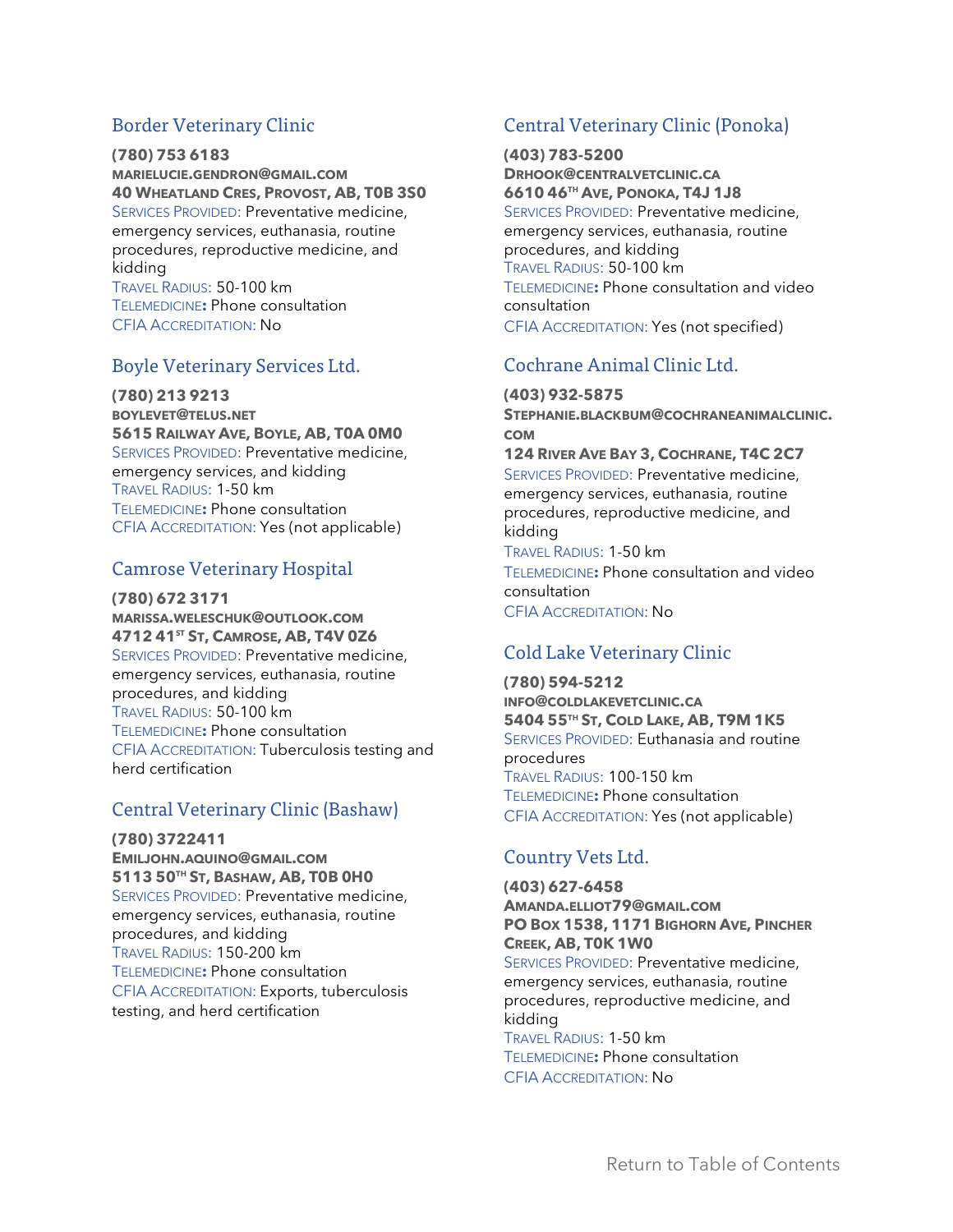## <span id="page-27-0"></span>Country Vets Ltd.

**(403) 627-4212 JSOUCY695@GMAIL.COM 1171 BIGHORN AVE, PINCHER CREEK, AB, T0K 1W0** SERVICES PROVIDED: Preventative medicine, emergency services, euthanasia, routine procedures, and kidding TRAVEL RADIUS: 100-150 km

#### TELEMEDICINE**:** No

CFIA ACCREDITATION: Exports and herd certification

#### <span id="page-27-1"></span>Creekside Veterinary Service

**(306) 662-4969**

**OFFICE@CREEKSIDEVETSERVICES.CA 515 2 ND AVE N, MAPLE CREEK, SK, S0N 1N0** SERVICES PROVIDED: Preventative medicine, emergency services, euthanasia, routine procedures, reproductive medicine, and kidding TRAVEL RADIUS: 100-150 km

TELEMEDICINE**:** Phone consultation CFIA ACCREDITATION: Yes (not specified)

#### <span id="page-27-2"></span>Edson Veterinary Clinic

#### **(780) 723-3354**

**EVCADMIN@TELUS.NET 4403 2 ND AVE, EDSON, AB, T7E 1C1** SERVICES PROVIDED: Preventative medicine, emergency services, euthanasia, routine procedures, reproductive medicine, and kidding

TRAVEL RADIUS: 50-100 km TELEMEDICINE**:** Phone consultation CFIA ACCREDITATION: Exports, tuberculosis testing, and herd certification

#### <span id="page-27-3"></span>Fancy Veterinary Services Ltd.

**(403) 625-7051 FANCYVETSERVICES@GMAIL.COM 274042 TWP RD 124, AB** SERVICES PROVIDED: Preventative medicine, emergency services, euthanasia, routine procedures, reproductive medicine, and kidding TRAVEL RADIUS: 50-100 km TELEMEDICINE**:** Phone consultation and video consultation

CFIA ACCREDITATION: No

## <span id="page-27-4"></span>Greenview Veterinary Services

**(780) 524-4616 VVVETCLINIC@GMAIL.COM 4602 39TH AVE, VALLEYVIEW, AB, T0H 3N0** SERVICES PROVIDED: Preventative medicine, emergency services, euthanasia, routine procedures, reproductive medicine, and kidding TRAVEL RADIUS: 150-200 km TELEMEDICINE**:** No CFIA ACCREDITATION: Tuberculosis testing and scrapie testing

## <span id="page-27-5"></span>Gull Lake Veterinary Services Ltd.

**(403) 782-0354 CLINIC@GULLLAKEVET.COM RR 3, SITE 3, BOX 12, LACOMBE, AB, T4L 2N3** SERVICES PROVIDED: Preventative medicine, emergency services, reproductive medicine, and kidding TRAVEL RADIUS: 150-200 km TELEMEDICINE**:** Phone consultation CFIA ACCREDITATION: Yes (not specified)

## <span id="page-27-6"></span>Hastings Lake Animal Hospital

**(780) 662 2227 INFO@HASTINGSLAKEVET.COM #1 20332 TWP RD. 512 SHERWOOD PARK, AB, T8G 1E6** SERVICES PROVIDED: Preventative medicine, emergency services, euthanasia, and routine

procedures TRAVEL RADIUS: In clinic only TELEMEDICINE**:** Phone consultation and video consultation CFIA ACCREDITATION: No

## <span id="page-27-7"></span>High Prairie Veterinary Services

**(780) 523 3826 COLIVE@SHAW.CA 4128 53RD AVE, HIGH PRAIRIE, AB, T0G 1E0** SERVICES PROVIDED: Preventative medicine, emergency services, euthanasia, routine procedures, reproductive medicine, and kidding TRAVEL RADIUS: 50-100 km TELEMEDICINE**:** No CFIA ACCREDITATION: Exports and herd certification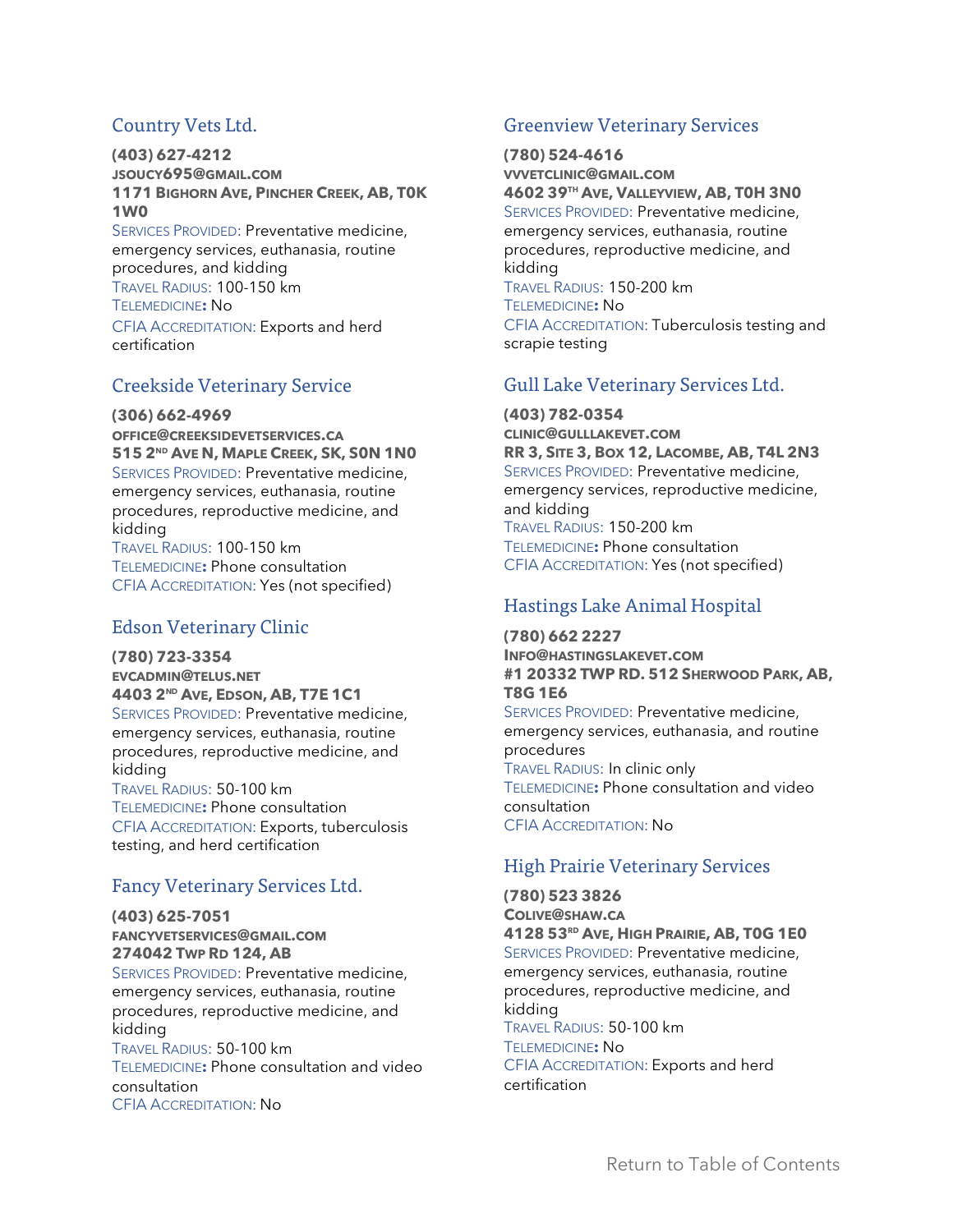## <span id="page-28-0"></span>Highview Animal Clinic

**(403) 652 1300 DRGAVEL@TELUS.NET 1104 18TH ST SE, HIGH RIVER, AB, T1V 2A6** SERVICES PROVIDED: Preventative medicine, emergency services, euthanasia, routine procedures, and kidding TRAVEL RADIUS: 50-100 km TELEMEDICINE**:** Phone consultation CFIA ACCREDITATION: No

## <span id="page-28-1"></span>Innisfail Veterinary Services

**(403) 227 3535 INNVET@TELUS.NET 5239 50TH ST, INNISFAIL, AB, T4G 1S1** SERVICES PROVIDED: Preventative medicine, emergency services, euthanasia, routine procedures, reproductive medicine, and

kidding TRAVEL RADIUS: 50-100 km TELEMEDICINE**:** Phone consultation CFIA ACCREDITATION: Exports, tuberculosis testing, and herd certification

## <span id="page-28-2"></span>Iron Creek Veterinary Hospital

**(780) 384 0003**

**CLINIC@IRONCREEKVET.CA 8 SPRUCE DR, SEDGEWICK, AB, T0B 4C0** SERVICES PROVIDED: Preventative medicine, emergency services, euthanasia, routine procedures, reproductive medicine, and kidding

TRAVEL RADIUS: 50-100 km TELEMEDICINE**:** Phone consultation CFIA ACCREDITATION: Yes (not applicable)

## <span id="page-28-3"></span>Lakeland Animal Care Group

#### **(780) 623 8387**

**LLBVETCLINIC@GMAIL.COM 30 NIPEWON RD, LAC LA BICHE, AB, T0A 2C0** SERVICES PROVIDED: Preventative medicine, emergency services, euthanasia, routine procedures, reproductive medicine, and kidding TRAVEL RADIUS: 50-100 km TELEMEDICINE**:** No CFIA ACCREDITATION: Herd certification

## <span id="page-28-4"></span>Leduc Farm Animal Hospital

## **(780) 986 3269**

**INFO@LEDUCFARMANIMALHOSPITAL.CA 5710 47TH ST, LEDUC, ALBERTA, T9E 6Z9** SERVICES PROVIDED: Preventative medicine, emergency services, euthanasia, routine procedures, reproductive medicine, and kidding TRAVEL RADIUS: 150-200 km TELEMEDICINE**:** Phone consultation CFIA ACCREDITATION: NO

## <span id="page-28-5"></span>Livestock Veterinary Services

#### **(403) 732 5322 ADMIN@LIVESTOCKVET.CA PO BOX 1189, 424 HWY AVE N, PICTURE BUTTE, AB, T0K 1V0** SERVICES PROVIDED: Preventative medicine, emergency services, euthanasia, reproductive medicine, and kidding TRAVEL RADIUS: 200+ km TELEMEDICINE**:** Phone Consultation CFIA ACCREDITATION: Exports, tuberculosis testing, and scrapie testing

## <span id="page-28-6"></span>M.J. Veterinary Services

#### **(403) 882 4560**

**M.J.VETERINARYSERVICES@GMAIL.COM 37211 HWY 36, BOX 173, CORONATION, AB, T0C 1C0**

SERVICES PROVIDED: Preventative medicine, emergency services, euthanasia, and kidding TRAVEL RADIUS: 100-150 km

TELEMEDICINE**:** Phone consultation and video consultation

CFIA ACCREDITATION: Tuberculosis testing and herd certification

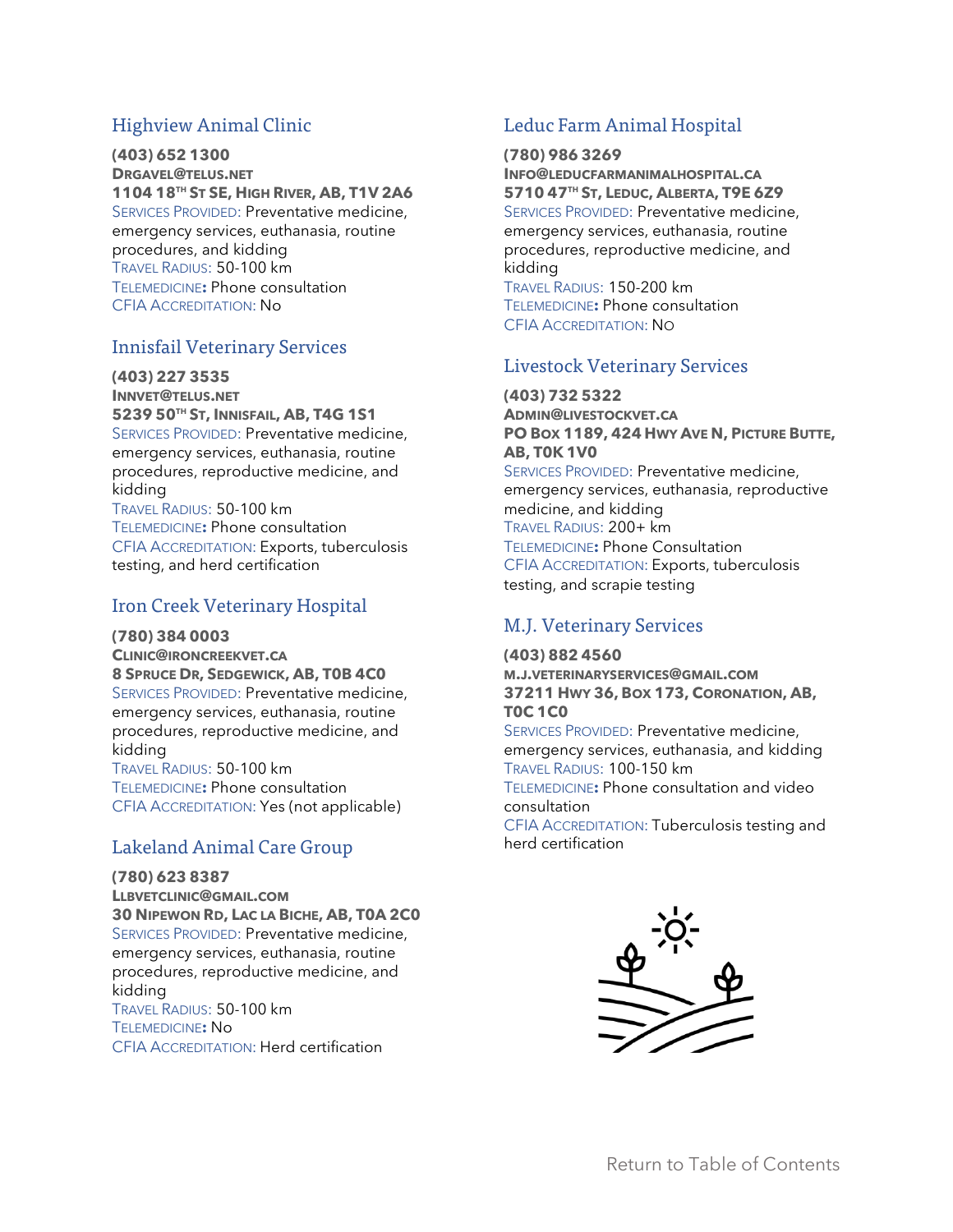## <span id="page-29-0"></span>Manning Veterinary Clinic

**(780) 836 3770**

**MANNINGVETCLINIC@GMAIL.COM BOX 870, 640 7 TH AVE NW, MANNING, AB, T0H 2M0**

SERVICES PROVIDED: Preventative medicine, emergency services, euthanasia, routine procedures, reproductive medicine, and kidding

TRAVEL RADIUS: 200+ km TELEMEDICINE**:** Phone consultation and video consultation CFIA ACCREDITATION: Tuberculosis testing

## <span id="page-29-1"></span>Mayerthorpe Veterinary Clinic

**(780) 786 2000**

**MAYERTHORPEEVET@GMAIL.COM BOX 509, 4818 42ND AVE, MAYERTHORPE, AB, T0E 1N0**

SERVICES PROVIDED: Preventative medicine, emergency services, euthanasia, routine procedures, reproductive medicine, and kidding

TRAVEL RADIUS: 100-150 km TELEMEDICINE**:** Phone consultation CFIA ACCREDITATION: Exports, tuberculosis testing, and herd certification

# <span id="page-29-2"></span>Nanton Veterinary Clinic

**(403) 646 2060 VET@NANTONVETCLINIC.COM 2401 19TH AVE, NANTON, AB, T0L 1R0** SERVICES PROVIDED: Preventative medicine, emergency services, euthanasia, routine procedures, and kidding TRAVEL RADIUS: 50-100 km TELEMEDICINE**:** Phone consultation CFIA ACCREDITATION: No

## <span id="page-29-3"></span>Neudale Veterinary Services

**(780) 847 4071 MEAGAN@NEUDALEVET.CA 12 CENTER ST, DEWBERRY, AB, T0B 1G0** SERVICES PROVIDED: Preventative medicine and routine procedures TRAVEL RADIUS: In clinic only TELEMEDICINE**:** No CFIA ACCREDITATION: No

## <span id="page-29-4"></span>Northern Veterinary Services

**(780) 790 2035 CLIENTCARE@NORTHERNVET.CA 155 MACLEAN RD, FORT MCMURRAY ALBERTA, T9H 4X2** SERVICES PROVIDED: Preventative medicine, emergency services, euthanasia, and routine procedures TRAVEL RADIUS: 1-50 km TELEMEDICINE**:** No CFIA ACCREDITATION: NO

## <span id="page-29-5"></span>OC Flock Management Inc.

**(825) 250-3500 LYNNTAITDVM@GMAIL.COM 40314 AB-20, BENTLEY, AB, T0C 0J0** SERVICES PROVIDED: Preventative medicine, euthanasia, routine procedures, reproductive medicine, and kidding TRAVEL RADIUS: 200+ km TELEMEDICINE**:** Phone consultation and video consultation CFIA ACCREDITATION: Exports, tuberculosis testing, semen collection for export, embryo transfer

## <span id="page-29-6"></span>Olds Riverstone Veterinary

#### **(403) 556 2915**

**OLDS@RIVERSTONEVETSERVICES.CA 6312 46TH ST, OLDS, AB, T4H 1M6** SERVICES PROVIDED: Preventative medicine, emergency services, euthanasia, routine procedures, reproductive medicine, and kidding TRAVEL RADIUS: 150-200 km TELEMEDICINE**:** Phone consultation CFIA ACCREDITATION: Yes (not specified)

## Peace River Veterinary Services

**(780) 624 1606 MICHELLE.DUBRULE@PEACERIVERVET.COM 7710 100TH AVE, PEACE RIVER, AB, T8S 1M5** SERVICES PROVIDED: Preventative medicine, emergency services, euthanasia, routine procedures, reproductive medicine, and kidding TRAVEL RADIUS: 200+ km TELEMEDICINE**:** No CFIA ACCREDITATION: Tuberculosis testing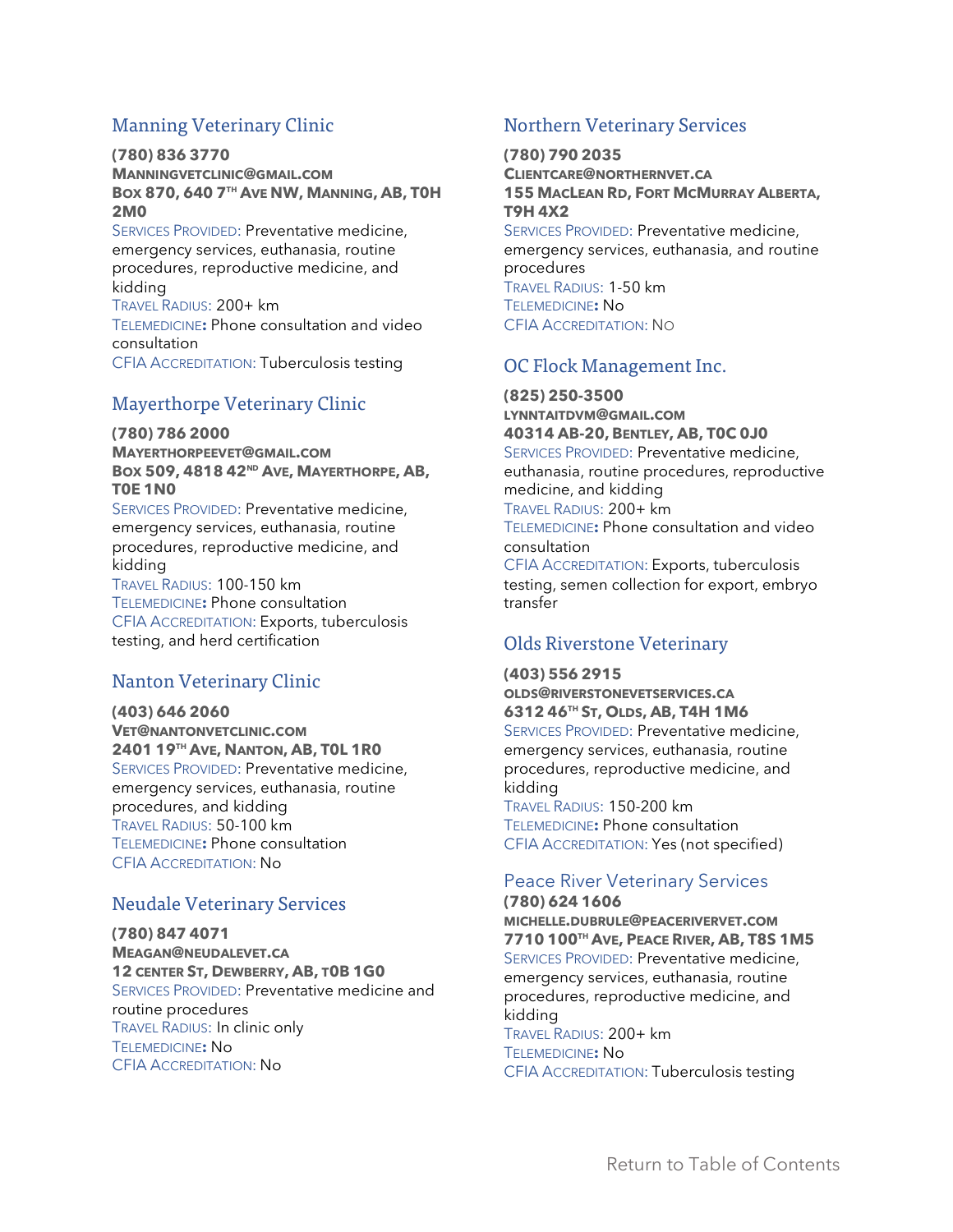## <span id="page-30-0"></span>Pioneer Veterinary Services

**(403) 638-3774 SUNDRE@PIONEERVET.CA 709 MAIN AVE W, SUNDRE, AB, T0M 1X0** SERVICES PROVIDED: Preventative medicine, emergency services, euthanasia, routine procedures, reproductive medicine, and kidding TRAVEL RADIUS: 100-150 km TELEMEDICINE**:** Phone consultation

CFIA ACCREDITATION: No

#### Poplar Grove Veterinary Services

**(403) 227 4710 PGVETS@TELUS.NET 4408 42ND AVE, INNISFAIL, AB, T4G 1P6** SERVICES PROVIDED: Preventative medicine, emergency services, euthanasia, routine procedures, reproductive medicine, and kidding TRAVEL RADIUS: 50-100 km TELEMEDICINE**:** Phone consultation CFIA ACCREDITATION: Yes (not specified)

#### <span id="page-30-1"></span>Prairie Rose Veterinary Clinic

**(780) 592 8387 INFO@PRAIRIEROSEVET.CA 51110 AB-870, INNISFREE, AB, T0B 2G0** SERVICES PROVIDED: Preventative medicine, emergency services, euthanasia, routine procedures, reproductive medicine, kidding, and pregnancy checks TRAVEL RADIUS: 50-100 km TELEMEDICINE**:** No CFIA ACCREDITATION: Tuberculosis testing

#### <span id="page-30-2"></span>Rimbey Veterinary Clinic

**(403) 843 2234 INFO@RIMBEYVET.CA 4607 50TH AVE, RIMBEY, AB, T0C 2J0** SERVICES PROVIDED: Preventative medicine, emergency services, euthanasia, routine procedures, and kidding TRAVEL RADIUS: 50-100 km TELEMEDICINE**:** Phone consultation CFIA ACCREDITATION: Yes (not specified)

## <span id="page-30-3"></span>Riverstone Veterinary Services

**(403) 507 4412**

**VETS@RIVERSTONEVETSERVICES.CA 32539 RG RD 43 HWY 27, SUNDRE, AB, T0M 1X0**

SERVICES PROVIDED: Preventative medicine, emergency services, euthanasia, routine procedures, reproductive medicine, and kidding TRAVEL RADIUS: 50-100 km

TELEMEDICINE**:** Phone consultation and video consultation CFIA ACCREDITATION: Yes (not specified)

## <span id="page-30-4"></span>Rocky Rapids Veterinary Services

**(780) 542 2144 INFO@ROCKYRAPIDSVET.COM 5605 56TH ST, DRAYTON VALLEY, AB, T7A 0B2** SERVICES PROVIDED: Preventative medicine, emergency services, euthanasia, routine procedures, and kidding TRAVEL RADIUS: 1-50 km TELEMEDICINE**:** Phone consultation and video consultation CFIA ACCREDITATION: No

## <span id="page-30-5"></span>Stettler Veterinary Clinic Ltd.

**(403) 742 3338 STETVET@STETVET.COM 4605 51ST AVE, STETTLER, AB, T0C 2L0** SERVICES PROVIDED: Preventative medicine, emergency services, euthanasia, routine procedures, kidding, and exports TRAVEL RADIUS: 50-100 km TELEMEDICINE**:** Phone consultation CFIA ACCREDITATION: Yes (not specified)

## <span id="page-30-6"></span>Stockyard Veterinary Services (Tofield)

**(780) 662 0085 SYVS@SHAW.CA 5008 46TH AVE, TOFIELD, AB, T0B 4J0** SERVICES PROVIDED: Preventative medicine, emergency services, euthanasia, routine procedures, reproductive medicine, and kidding TRAVEL RADIUS: 200+ km TELEMEDICINE**:** Phone consultation and video consultation CFIA ACCREDITATION: Yes (not specified)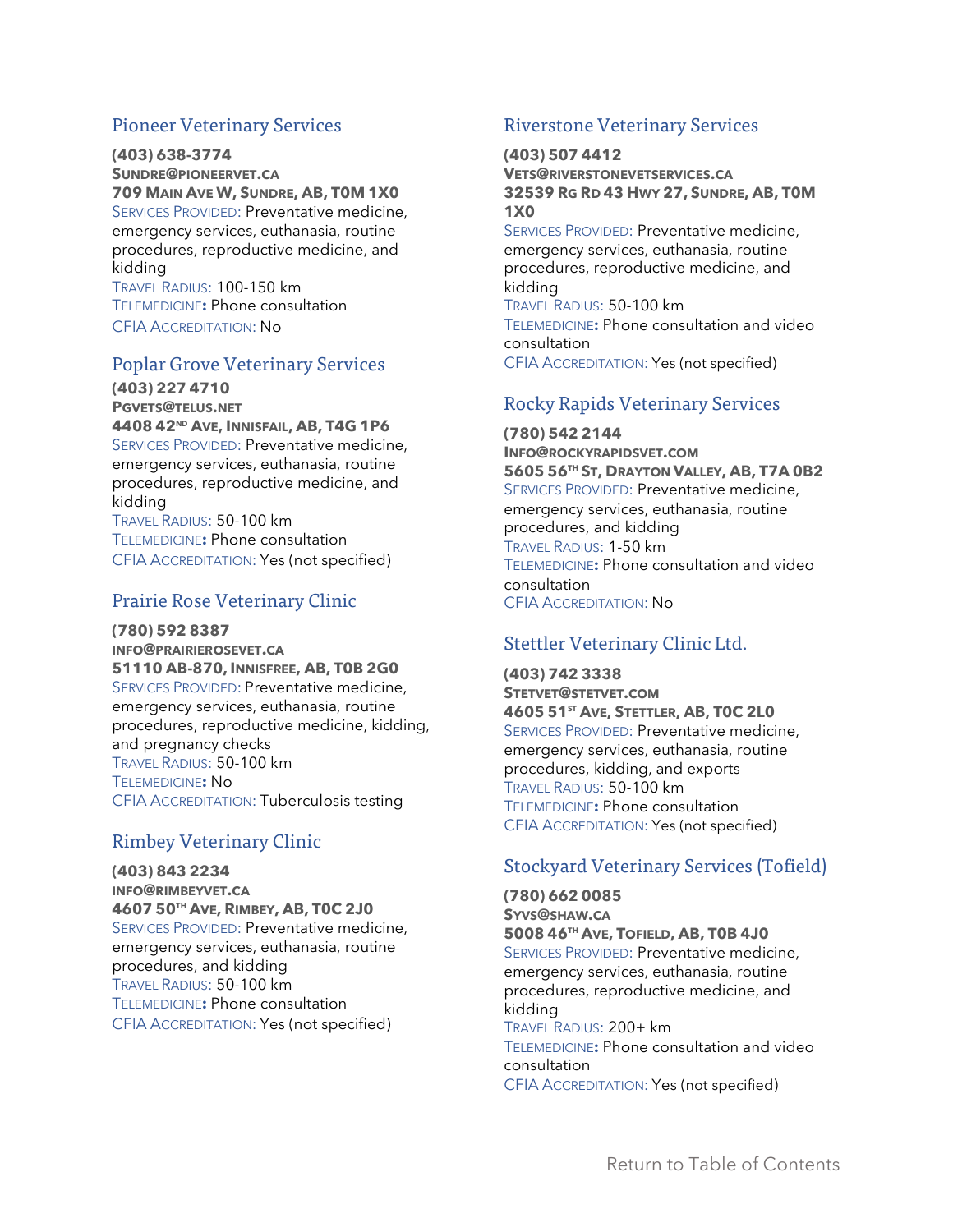## <span id="page-31-0"></span>Stone Ridge Veterinary Services Ltd.

**(780) 554 0663 OFFICE@STONERIDGEVETSERVICES.COM 59525 RG RD 235, WESTLOCK COUNTY, AB, T0G 0P0**

SERVICES PROVIDED: Preventative medicine, emergency services, euthanasia, routine procedures, reproductive medicine, kidding, and referrals TRAVEL RADIUS: 50-100 km TELEMEDICINE**:** Phone consultation and video consultation CFIA ACCREDITATION: No

## <span id="page-31-1"></span>Taber Cattle Clinic

**(403) 223 2000 OFFICE@TABERCATTLECLINIC.COM 6306 55TH ST, TABER, AB, T1G 2H4** SERVICES PROVIDED: Preventative medicine, emergency services, routine procedures, and kidding TRAVEL RADIUS: 100-150 km TELEMEDICINE**:** Phone consultation CFIA ACCREDITATION: Exports

## <span id="page-31-2"></span>Viking Veterinary Clinic

**(780) 336 4048 VVCMAIN@TELUS.NET BOX 374, 5116 61ST AVE, VIKING, AB, T0B 4N0** SERVICES PROVIDED: Preventative medicine, emergency services, euthanasia, routine procedures, and kidding TRAVEL RADIUS: 50-100 km TELEMEDICINE**:** Phone consultation CFIA ACCREDITATION: Yes (not specified)

## <span id="page-31-3"></span>Vulcan Veterinary Hospital

#### **(403) 485 6880**

**GORDON.J.STRICK@GMAIL.COM 111 2 ND AVE, VULCAN, AB, T0L 2B0** SERVICES PROVIDED: Preventative medicine, emergency services, euthanasia, routine procedures, reproductive medicine, and kidding TRAVEL RADIUS: 50-100 km TELEMEDICINE**:** Phone consultation and video consultation CFIA ACCREDITATION: No

## <span id="page-31-4"></span>Weir Veterinary Services

**(780) 875 2281 KENTDWEIR@GMAIL.COM 5603 44TH ST, LLOYDMINSTER, AB, T9V 0B2** SERVICES PROVIDED: Preventative medicine, emergency services, euthanasia, routine procedures, reproductive medicine, and kidding TRAVEL RADIUS: 100-150 km TELEMEDICINE**:** Phone consultation CFIA ACCREDITATION: Yes (not applicable)

# <span id="page-31-5"></span>West County Animal Clinic and Bear Creek Animal Clinic

**(780) 354 3550 ALEETAJ@HOTMAIL.COM 314 3 RD AVE W, BEAVERLODGE, AB, T0H 3S0** SERVICES PROVIDED: Preventative medicine, emergency services, euthanasia, routine procedures, and kidding TRAVEL RADIUS: 50-100 km TELEMEDICINE**:** Phone consultation CFIA ACCREDITATION: Tuberculosis testing

#### <span id="page-31-6"></span>Westlock Veterinary Center

**(780) 349 3663 CONTACT@WESTLOCKVET.COM 10004 94A AVE, WESTLOCK, AB, T7P 2M9** SERVICES PROVIDED: Preventative medicine, emergency services, euthanasia, routine procedures, reproductive medicine, and kidding TRAVEL RADIUS: 200+ km TELEMEDICINE**:** Phone consultation CFIA ACCREDITATION: Tuberculosis testing

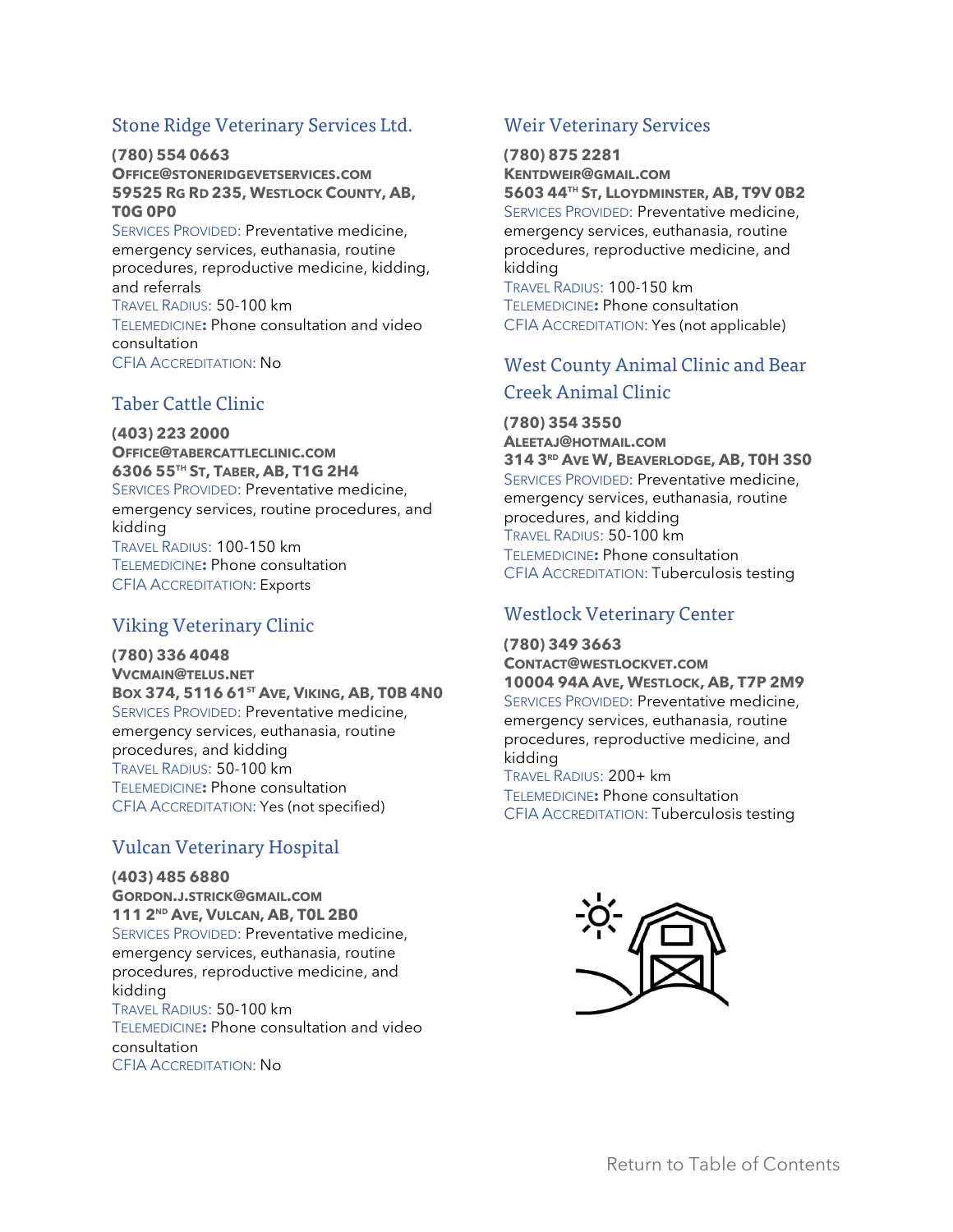# <span id="page-32-0"></span>Llama & Alpaca

## <span id="page-32-1"></span>Agrifarm Health Centre

**(403) 995 1409 CS@AGRIFARM.CA 72 NORTH RAILWAY ST, OKOTOKS, AB, T1S 1J3** SERVICES PROVIDED: Preventative medicine, emergency services, euthanasia, routine procedures, and reproductive medicine TRAVEL RADIUS: 200+ km TELEMEDICINE**:** Phone consultation CFIA ACCREDITATION: Tuberculosis testing

## <span id="page-32-2"></span>Animal Care Centre at Strathmore

**(403) 901 1800 INFO@ANIMALCARECENTRE.CA RANGE RD 254B, STRATHMORE, AB, T1P 1J6** SERVICES PROVIDED: Preventative medicine, emergency services, euthanasia, routine procedures, reproductive medicine, and unpacking TRAVEL RADIUS: 150-200 km TELEMEDICINE**:** Phone consultation and video consultation CFIA ACCREDITATION: No

## <span id="page-32-3"></span>Animal Medical Centre South

**(403) 527 4888 INFO@AMCSOUTH.CA 59 E 3 RD AVE, DUNMORE, AB, T1B 0J9** SERVICES PROVIDED: Preventative medicine, emergency services, euthanasia, routine procedures, reproductive medicine, and unpacking TRAVEL RADIUS: 50-100 km TELEMEDICINE**:** No CFIA ACCREDITATION: Yes (not applicable)



## <span id="page-32-4"></span>Bow Valley Livestock Health

**(403) 362 5114 BOWVALLEYLH@GMAIL.COM 103-143073, TOWNSHIP RD 192, BROOKS, AB,**

**T1R 1C1** SERVICES PROVIDED: Preventative medicine, emergency services, euthanasia, routine procedures, reproductive medicine, and unpacking TRAVEL RADIUS: 1-50 km TELEMEDICINE**:** Phone consultation CFIA ACCREDITATION: Yes (not applicable)

## <span id="page-32-5"></span>Bluffton Veterinary Services

#### **(403) 843 8463 BLUFFTONVETSERVICES@GMAIL.COM 50 MAIN ST #4, BLUFFTON, AB, T0C 0M0** SERVICES PROVIDED: preventative medicine,

emergency services, euthanasia, routine procedures, reproductive medicine, and unpacking TRAVEL RADIUS: 50-100 km TELEMEDICINE**:** Phone consultation CFIA ACCREDITATION: Tuberculosis testing and herd certification

# <span id="page-32-6"></span>Camrose Veterinary Hospital

**(780) 672 3171 MARISSA.WELESCHUK@OUTLOOK.COM 4712 41ST ST, CAMROSE, AB, T4V 0Z6** SERVICES PROVIDED: Preventative medicine, emergency services, euthanasia, routine procedures, and unpacking TRAVEL RADIUS: 50-100 km TELEMEDICINE**:** Phone consultation CFIA ACCREDITATION: Tuberculosis testing and herd certification

## <span id="page-32-7"></span>Central Veterinary Clinic (Bashaw)

**(780) 372-2411 EMILJOHN.AQUINO@GMAIL.COM 5113 50TH ST, BASHAW, AB, T0B 0H0** SERVICES PROVIDED: Preventative medicine, emergency services, euthanasia, routine procedures, and unpacking TRAVEL RADIUS: 150-200 km TELEMEDICINE**:** Phone consultation CFIA ACCREDITATION: Exports, tuberculosis testing, and herd certification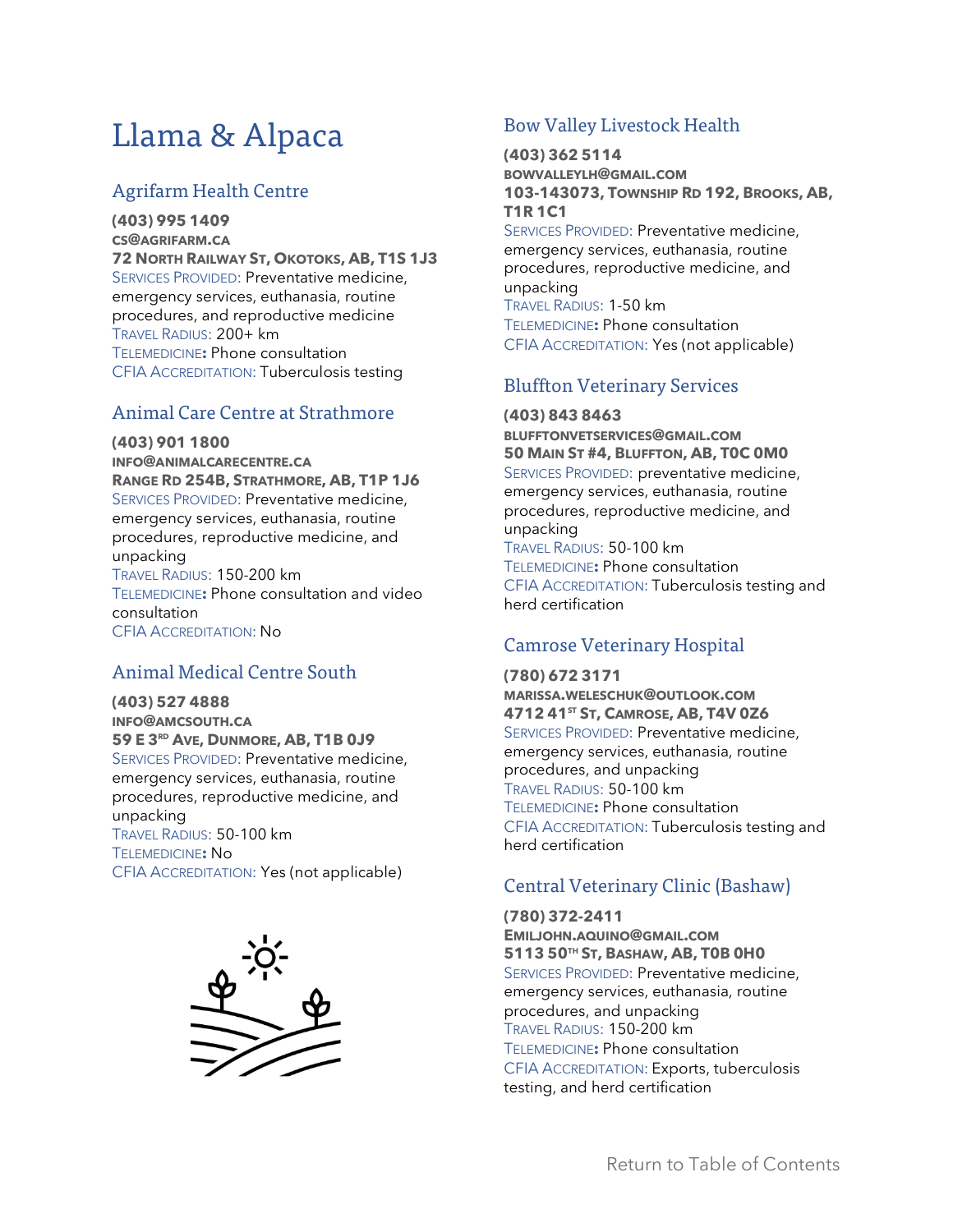## <span id="page-33-0"></span>Central Veterinary Clinic (Ponoka)

**(403) 783-5200 DRHOOK@CENTRALVETCLINIC.CA 6610 46TH AVE, PONOKA, AB, T4J 1J8** SERVICES PROVIDED: Preventative medicine, emergency services, euthanasia, routine procedures, and unpacking TRAVEL RADIUS: 50-100 km TELEMEDICINE**:** Phone consultation and video consultation

CFIA ACCREDITATION: Yes (not specified)

# <span id="page-33-1"></span>Cochrane Animal Clinic Ltd.

**(403) 932-5875**

**STEPHANIE.BLACKBURN@COCHRANEANIMALCLINIC. COM**

**124 RIVER AVE BAY 3, COCHRANE, AB, T4C 2C7** SERVICES PROVIDED: Preventative medicine, emergency services, euthanasia, routine procedures, reproductive medicine, and unpacking TRAVEL RADIUS: 1-50 km TELEMEDICINE**:** Phone consultation and video consultation

<span id="page-33-2"></span>CFIA ACCREDITATION: No

# Country Vets Ltd.

**(403) 627-6458 AMANDA.ELLIOT79@GMAIL.COM PO BOX 1538, 1171 BIGHORN AVE, PINCHER CREEK, AB, T0K 1W0** SERVICES PROVIDED: Preventative medicine, emergency services, euthanasia, routine procedures, reproductive medicine, and unpacking TRAVEL RADIUS: 1-50 km TELEMEDICINE**:** Phone consultation CFIA ACCREDITATION: No



## <span id="page-33-3"></span>Creekside Veterinary Services

**(306) 662-4969**

**OFFICE@CREEKSIDEVETSERVICE.CA 515 2 ND AVE N, MAPLE CREEK, SK, S0N 1N0** SERVICES PROVIDED: Preventative medicine, emergency services, euthanasia, routine procedures, reproductive medicine, and unpacking TRAVEL RADIUS: 100-150 km TELEMEDICINE**:** Phone consultation CFIA ACCREDITATION: Yes (not specified)

## <span id="page-33-4"></span>Edson Veterinary Clinic

**(780) 723-3354 EVCADMIN@TELUS.NET 4403 2 ND AVE, EDSON, AB, T7E 1C1** SERVICES PROVIDED: Preventative medicine, emergency services, euthanasia, routine procedures, reproductive medicine, and unpacking TRAVEL RADIUS: 50-100 km TELEMEDICINE**:** Phone consultation CFIA ACCREDITATION: Exports, tuberculosis testing, and herd certification

## <span id="page-33-5"></span>Greenview Veterinary Services

**(780) 524-4616 VVVETCLINIC@GMAIL.COM 4602 39TH AVE, VALLEYVIEW, AB, T0H 3N0** SERVICES PROVIDED: Preventative medicine, emergency services, euthanasia, routine procedures, reproductive medicine, and unpacking TRAVEL RADIUS: 150-200 km TELEMEDICINE**:** No CFIA ACCREDITATION: Tuberculosis testing

## <span id="page-33-6"></span>Hastings Lake Animal Hospital

**(780) 662 2227 INFO@HASTINGSLAKEVET.COM #1 20332 TWP RD. 512 SHERWOOD PARK, AB, T8G 1E6** SERVICES PROVIDED: Preventative medicine, emergency services, euthanasia, and routine procedures TRAVEL RADIUS: In clinic only TELEMEDICINE**:** Phone consultation and video consultation CFIA ACCREDITATION: No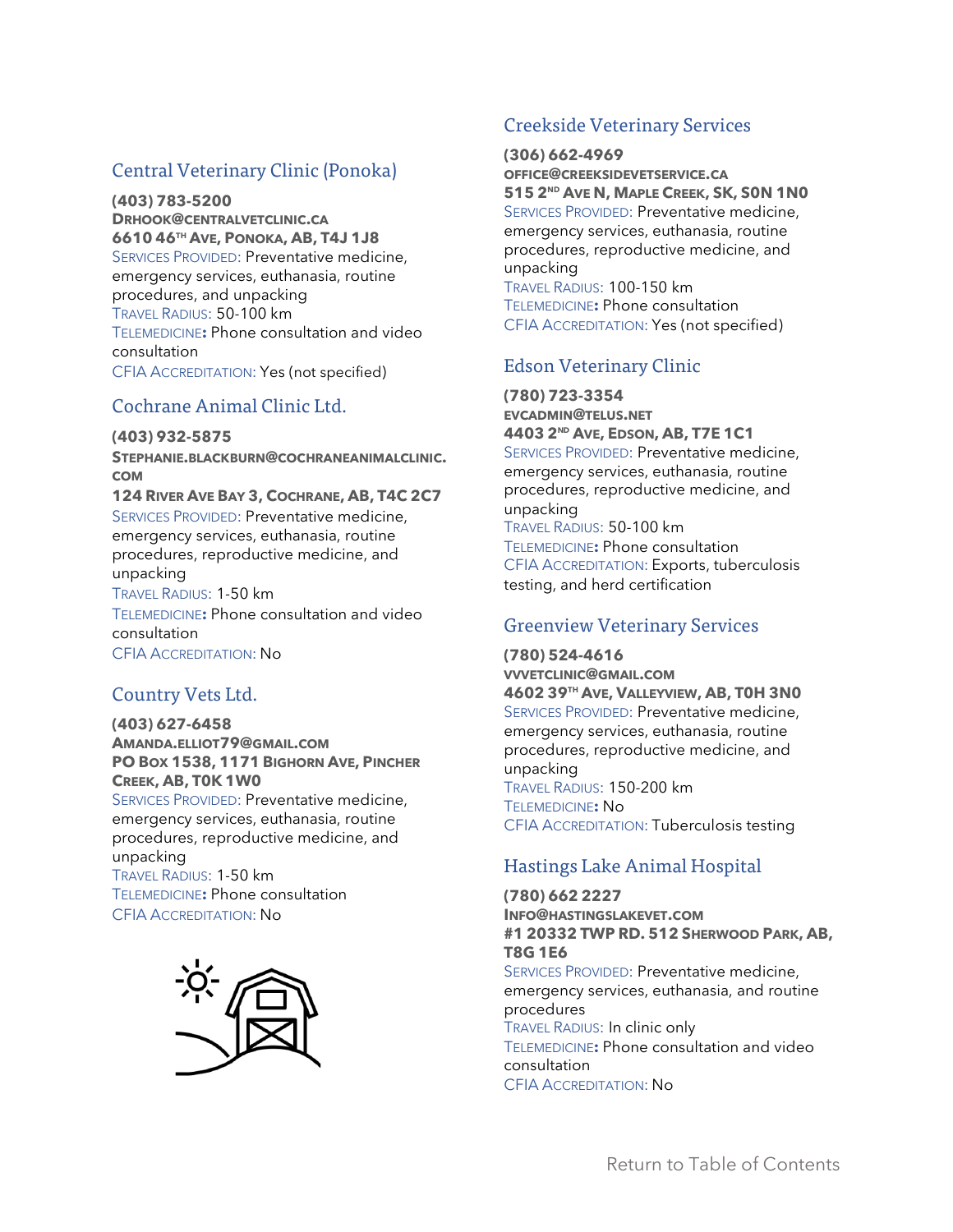## <span id="page-34-0"></span>Highview Animal Clinic

**(403) 652 1300 DRGAVEL@TELUS.NET 1104 18TH ST SE, HIGH RIVER, AB, T1V 2A6** SERVICES PROVIDED: Preventative medicine, emergency services, euthanasia, routine procedures, and unpacking TRAVEL RADIUS: 50-100 km TELEMEDICINE**:** Phone consultation CFIA ACCREDITATION: No

## <span id="page-34-1"></span>Innisfail Veterinary Services

**(403) 227 3535 INNVET@TELUS.NET 5239 50TH ST, INNISFAIL, AB, T4G 1S1** SERVICES PROVIDED: Preventative medicine, emergency services, euthanasia, routine procedures, reproductive medicine, and

unpacking TRAVEL RADIUS: 50-100 km TELEMEDICINE**:** Phone consultation CFIA ACCREDITATION: Exports, tuberculosis testing, and herd certification

## <span id="page-34-2"></span>Leduc Farm Animal Hospital

**(780) 986 3269 INFO@LEDUCFARMANIMALHOSPITAL.CA 5710 47TH ST, LEDUC, ALBERTA, T9E 6Z9** SERVICES PROVIDED: Preventative medicine, emergency services, euthanasia, routine procedures, reproductive medicine, and unpacking

TRAVEL RADIUS: 150-200 km TELEMEDICINE**:** Phone consultation CFIA ACCREDITATION: NO

#### <span id="page-34-3"></span>Livestock Veterinary Services

**(403) 732 5322 ADMIN@LIVESTOCKVET.CA PO BOX 1189, 424 HWY AVE N, PICTURE BUTTE, AB, T0K 1V0** SERVICES PROVIDED: Preventative medicine, emergency services, euthanasia, reproductive medicine, and unpacking TRAVEL RADIUS: 200+ km TELEMEDICINE**:** Phone consultation CFIA ACCREDITATION: Exports and tuberculosis testing



## <span id="page-34-4"></span>Manning Veterinary Clinic

**(780) 836 3770 MANNINGVETCLINIC@GMAIL.COM BOX 870, 640 7 TH AVE NW, MANNING, AB, T0H 2M0** SERVICES PROVIDED: Preventative medicine,

emergency services, euthanasia, routine procedures, reproductive medicine, and unpacking TRAVEL RADIUS: 200+ km TELEMEDICINE**:** Phone consultation and video consultation

CFIA ACCREDITATION: Tuberculosis testing

## <span id="page-34-5"></span>Mayerthorpe Veterinary Clinic

**(780) 786 2000 MAYERTHORPEVET@GMAIL.COM BOX 509, 4818 42ND AVE, MAYERTHORPE, AB, T0E 1N0**

SERVICES PROVIDED: Preventative medicine, emergency services, euthanasia, routine procedures, reproductive medicine, and unpacking

TRAVEL RADIUS: 100-150 km TELEMEDICINE**:** Phone consultation CFIA ACCREDITATION: Exports, tuberculosis testing, and herd certification

## <span id="page-34-6"></span>Nanton Veterinary Clinic

**(403) 646 2060 VET@NANTONVETCLINIC.COM 2401 19TH AVE, NANTON, AB, T0L 1R0** SERVICES PROVIDED: Preventative medicine, emergency services, euthanasia, routine procedures, and unpacking TRAVEL RADIUS: 50-100 km TELEMEDICINE**:** Phone consultation CFIA ACCREDITATION: No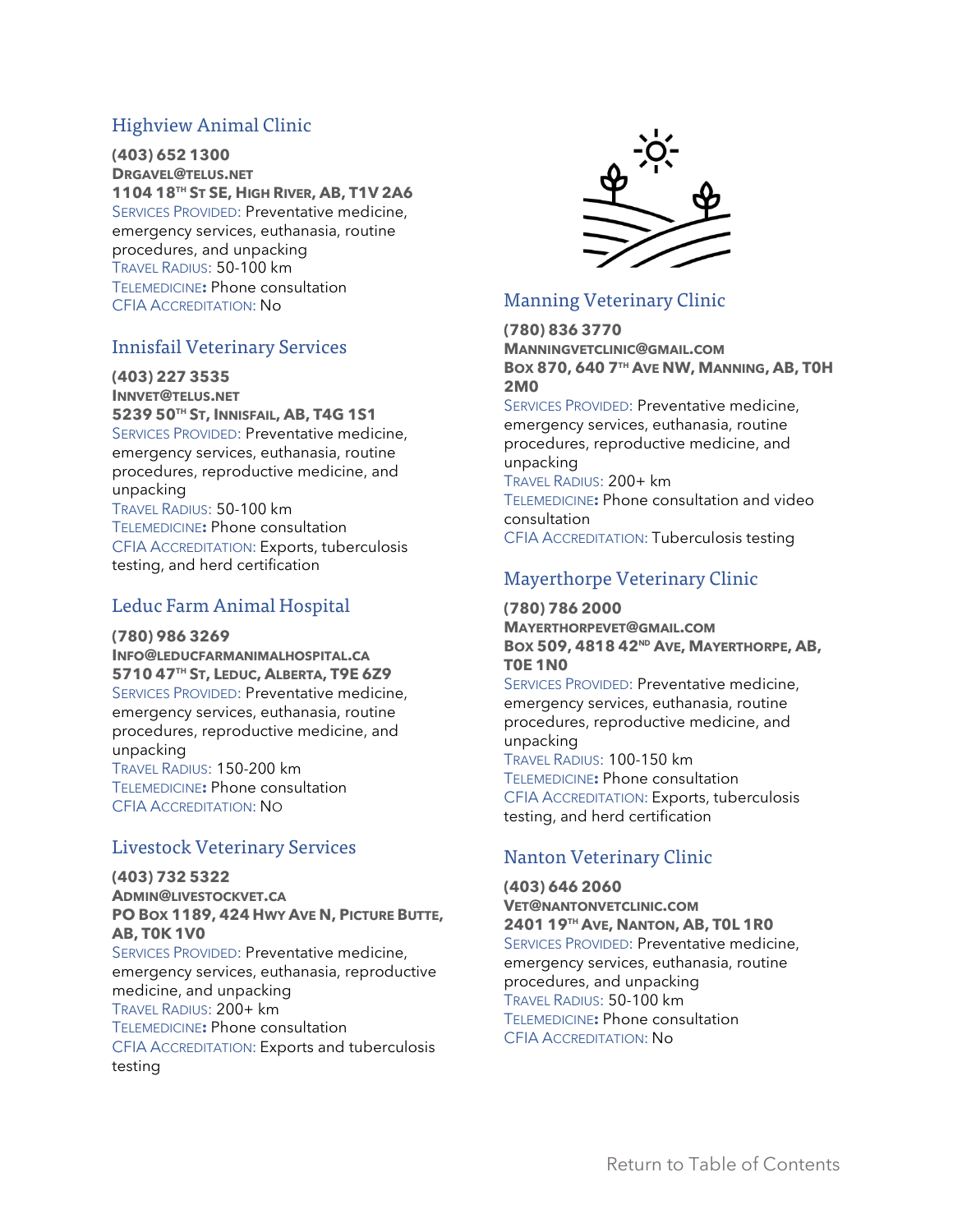## <span id="page-35-0"></span>Olds Riverstone Veterinary

**(403) 556 2915 OLDS@RIVERSTONEVETSERVICES.CA 6312 46TH ST, OLDS, AB, T4H 1M6**

SERVICES PROVIDED: Preventative medicine, emergency services, euthanasia, routine procedures, reproductive medicine, and unpacking TRAVEL RADIUS: 150-200 km TELEMEDICINE**:** Phone consultation

CFIA ACCREDITATION: Yes (not specified)

#### Pioneer Veterinary Services

**(403) 638-3774 SUNDRE@PIONEERVET.CA 709 MAIN AVE W, SUNDRE, AB, T0M 1X0** SERVICES PROVIDED: Preventative medicine, emergency services, euthanasia, routine procedures, reproductive medicine, and unpacking TRAVEL RADIUS: 100-150 km TELEMEDICINE**:** Phone consultation CFIA ACCREDITATION: No

#### Poplar Grove Veterinary Services **(403) 227-4701 PGVETS@TELUS.NET**

**4408 42ND AVE, INNISFAIL, AB, T4G 1P6** SERVICES PROVIDED: Preventative medicine, emergency services, euthanasia, routine procedures, reproductive medicine, and unpacking TRAVEL RADIUS: 50-100 km TELEMEDICINE**:** Phone consultation CFIA ACCREDITATION: Yes (not specified)

#### <span id="page-35-1"></span>Prairie Rose Veterinary Clinic

#### **(780) 592 8387**

**INFO@PRAIRIEROSEVET.CA 51110 AB-870, INNISFREE, AB, T0B 2G0** SERVICES PROVIDED: Preventative medicine, emergency services, euthanasia, routine procedures, reproductive medicine, unpacking, and pregnancy checks TRAVEL RADIUS: 50-100 km TELEMEDICINE**:** No CFIA ACCREDITATION: Tuberculosis testing

## <span id="page-35-2"></span>Rimbey Veterinary Clinic

**(403) 843 2234 INFO@RIMBEYVET.CA 4607 50TH AVE, RIMBEY, AB, T0C 2J0** SERVICES PROVIDED: Preventative medicine, emergency services, euthanasia, routine procedures, and unpacking TRAVEL RADIUS: 50-100 km TELEMEDICINE**:** Phone consultation CFIA ACCREDITATION: Yes (not specified)

#### <span id="page-35-3"></span>Riverstone Veterinary Services

#### **(403) 507 4412 VETS@RIVERSTONEVETSERVICES.CA 32539 RG RD 43 HWY 27, SUNDRE, AB, T0M 1X0**

SERVICES PROVIDED: Preventative medicine, emergency services, euthanasia, routine procedures, reproductive medicine, and unpacking

TRAVEL RADIUS: 50-100 km TELEMEDICINE**:** Phone consultation and video consultation

<span id="page-35-4"></span>CFIA ACCREDITATION: Yes (not specified)

#### Rocky Rapids Veterinary Services

**(780) 542 2144 INFO@ROCKYRAPIDSVET.COM 5605 56TH ST, DRAYTON VALLEY, AB, T7A 0B2** SERVICES PROVIDED: Preventative medicine, emergency services, euthanasia, routine procedures, calving, kidding, and unpacking TRAVEL RADIUS: 1-50 km TELEMEDICINE**:** Phone consultation and video consultation CFIA ACCREDITATION: No

#### <span id="page-35-5"></span>Stettler Veterinary Clinic Ltd.

**(403) 742 3338 STETVET@STETVET.COM 4605 51ST AVE, STETTLER, AB, T0C 2L0** SERVICES PROVIDED: Preventative medicine, emergency services, euthanasia, routine procedures, unpacking, and exports TRAVEL RADIUS: 50-100 km TELEMEDICINE**:** Phone consultation CFIA ACCREDITATION: Yes (not specified)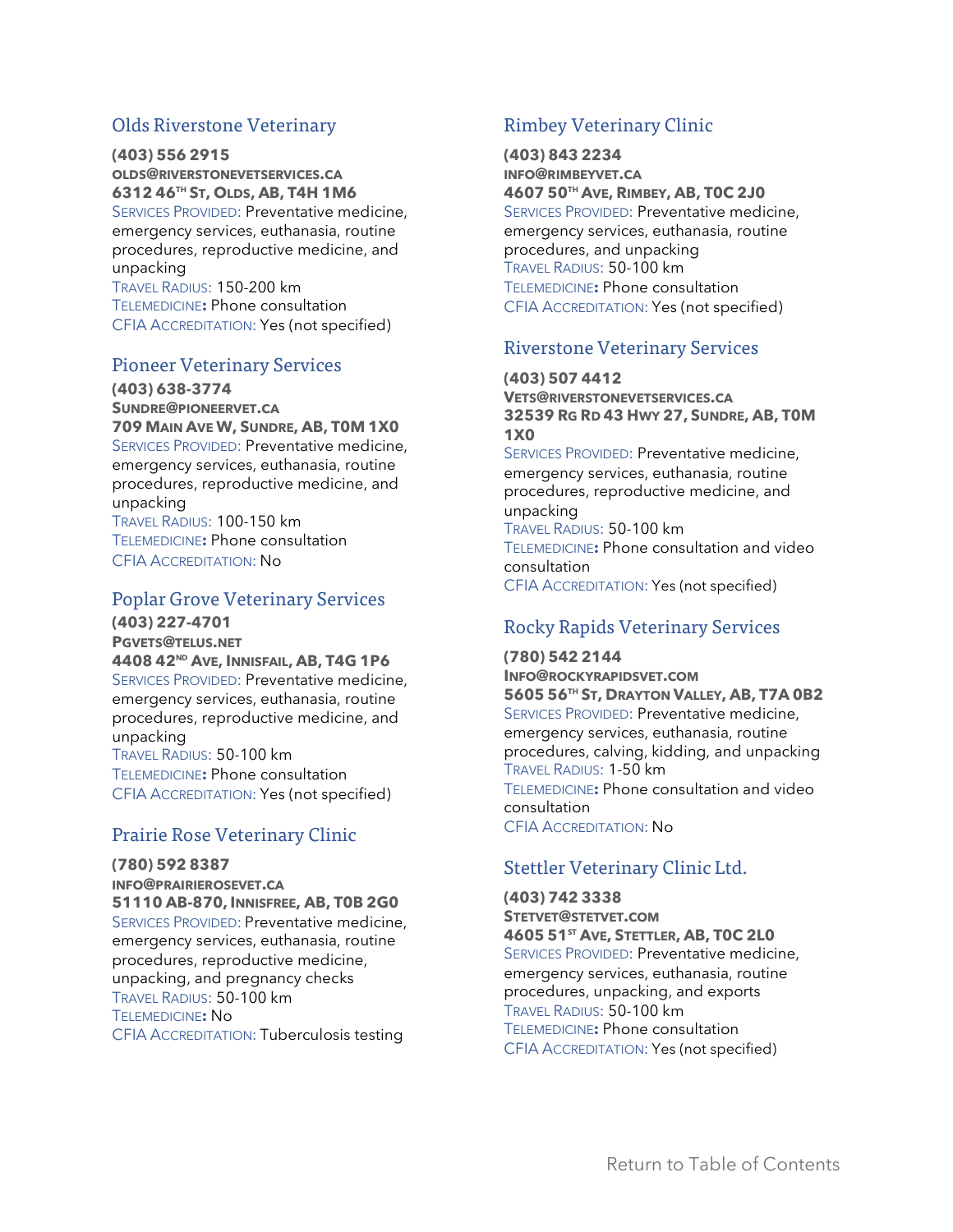## <span id="page-36-0"></span>Stone Ridge Veterinary Services Ltd.

**(780) 554 0663 OFFICE@STONERIDGEVETSERVICES.COM 59525 RG RD 235, WESTLOCK COUNTY, AB, T0G 0P0**

SERVICES PROVIDED: Preventative medicine, emergency services, euthanasia, routine procedures, reproductive medicine, unpacking, and referrals TRAVEL RADIUS: 50-100 km TELEMEDICINE**:** Phone consultation and video consultation CFIA ACCREDITATION: No

## <span id="page-36-1"></span>Vulcan Veterinary Hospital

**(403) 485 6880 GORDON.J.STRICK@GMAIL.COM 111 2 ND AVE, VULCAN, AB, T0L 2B0** SERVICES PROVIDED: Preventative medicine, emergency services, euthanasia, routine procedures, reproductive medicine, and unpacking TRAVEL RADIUS: 50-100 km TELEMEDICINE**:** Phone consultation and video consultation CFIA ACCREDITATION: No

## <span id="page-36-2"></span>West County Animal Clinic and Bear Creek Animal Clinic

**(780) 354 3550 ALEETAJ@HOTMAIL.COM 314 3 RD AVE W, BEAVERLODGE, AB, T0H 3S0** SERVICES PROVIDED: Preventative medicine, emergency services, euthanasia, routine procedures, and unpacking TRAVEL RADIUS: 50-100 km TELEMEDICINE**:** Phone consultation CFIA ACCREDITATION: Tuberculosis testing



## <span id="page-36-3"></span>Westlock Veterinary Center

**(780) 349 3663 CONTACT@WESTLOCKVET.COM 10004 94A AVE WESTLOCK, AB, T7P 2M9** SERVICES PROVIDED: Preventative medicine, emergency services, euthanasia, routine procedures, reproductive medicine, and unpacking TRAVEL RADIUS: 200+ km TELEMEDICINE**:** Phone consultation CFIA ACCREDITATION: Tuberculosis testing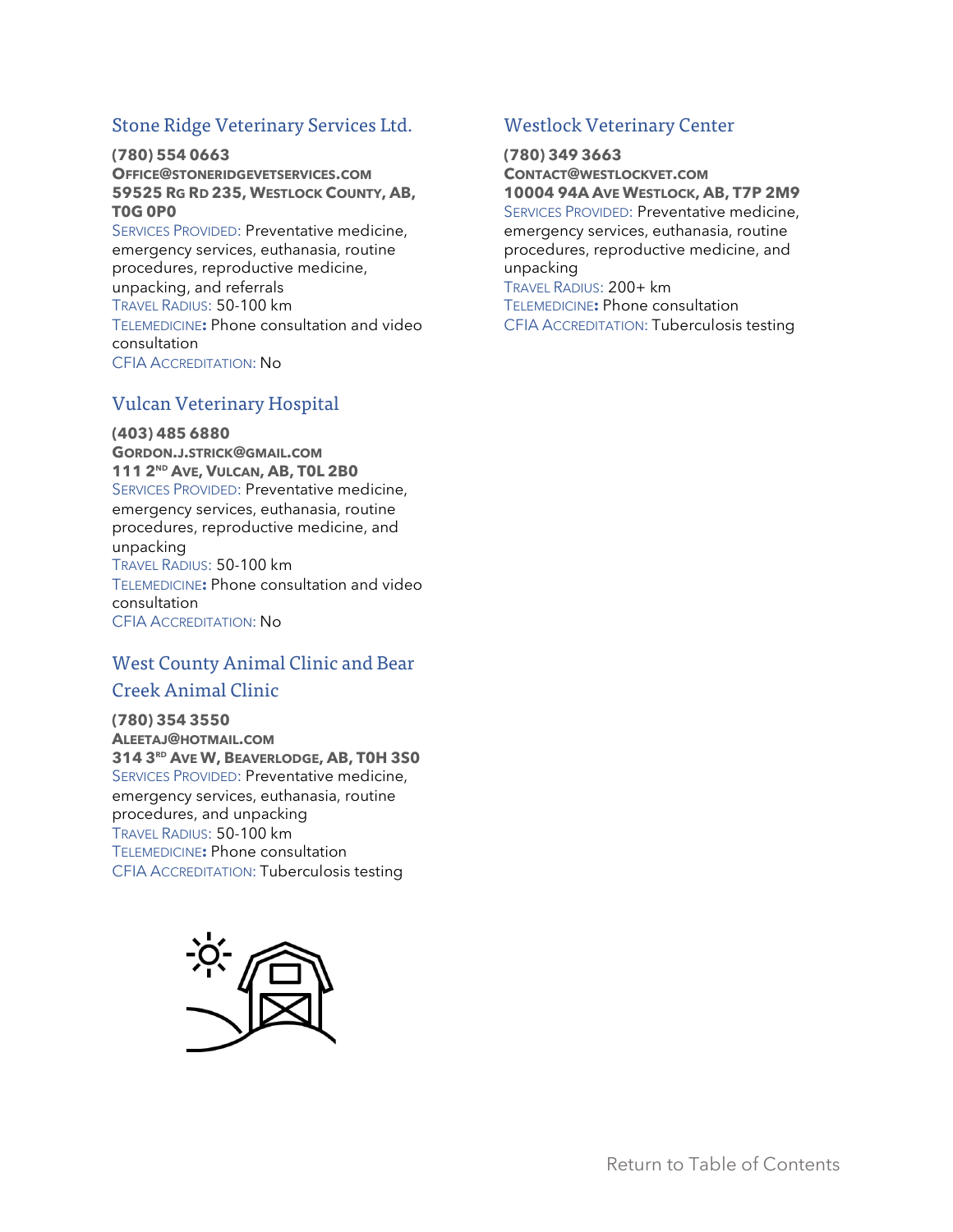# <span id="page-37-0"></span>Small Lot / Urban Livestock

# <span id="page-37-2"></span><span id="page-37-1"></span>Chicken

## Animal Care Centre at Strathmore

**(403) 901 1800 INFO@ANIMALCARECENTRE.CA RANGE RD 254B, STRATHMORE, AB, T1P 1J6** SERVICES PROVIDED: Preventative medicine, emergency services, euthanasia, routine procedures, reproductive medicine TRAVEL RADIUS: 150-200 km TELEMEDICINE**:** Phone consultation and video consultation CFIA ACCREDITATION: No

## <span id="page-37-3"></span>Animal Health Product Distributors

**(587) 360 0898 INFO@AHPD.CA 151 EAST LAKE BLVD NE, AIRDRIE, AB, T4A 2G1** SERVICES PROVIDED: Preventative medicine, emergency services, euthanasia, routine procedures, and reproductive medicine TRAVEL RADIUS: 200+ km TELEMEDICINE**:** Phone consultation and video consultation CFIA ACCREDITATION: Poultry certification

## <span id="page-37-4"></span>Animal Medical Centre South

**(403) 527 4888 INFO@AMCSOUTH.CA 59 E 3 RD AVE, DUNMORE, AB, T1B 0J9** SERVICES PROVIDED: Preventative medicine, emergency services euthanasia, routine procedures, and reproductive medicine TRAVEL RADIUS: 50-100 TELEMEDICINE**:** No CFIA ACCREDITATION: Flock certification

## <span id="page-37-5"></span>Bow Valley Livestock Health

**(403) 362 5114 BOWVALLEYLH@GMAIL.COM 103-143073, TOWNSHIP RD 192, BROOKS, AB, T1R 1C1** SERVICES PROVIDED: Preventative medicine,

emergency services, euthanasia, routine procedures, and reproductive medicine TRAVEL RADIUS: 1-50 km TELEMEDICINE**:** Phone consultation CFIA ACCREDITATION: Yes (not applicable)

## <span id="page-37-6"></span>Bluffton Veterinary Services

**(403) 843 8463 BLUFFTONVETSERVICES@GMAIL.COM 50 MAIN ST #4, BLUFFTON, AB, T0C 0M0** SERVICES PROVIDED: preventative medicine, emergency services, euthanasia, routine procedures, and reproductive medicine TRAVEL RADIUS: 50-100 km TELEMEDICINE**:** Phone consultation CFIA ACCREDITATION: Flock certification

## <span id="page-37-7"></span>Boyle Veterinary Services Ltd.

**(780) 213 9213 BOYLEVET@TELUS.NET 5615 RAILWAY AVE, BOYLE, AB, T0A 0M0** SERVICES PROVIDED: Preventative medicine and emergency services TRAVEL RADIUS: 1-50 km TELEMEDICINE**:** Phone consultation CFIA ACCREDITATION: Yes (not specified)

## <span id="page-37-8"></span>Camrose Veterinary Hospital

**(780) 672 3171 MARISSA.WELESCHUK@OUTLOOK.COM 4712 41ST ST, CAMROSE, AB, T4V 0Z6** SERVICES PROVIDED: Preventative medicine, emergency services, euthanasia, and routine procedures TRAVEL RADIUS: 50-100 km TELEMEDICINE**:** Phone consultation CFIA ACCREDITATION: Flock certification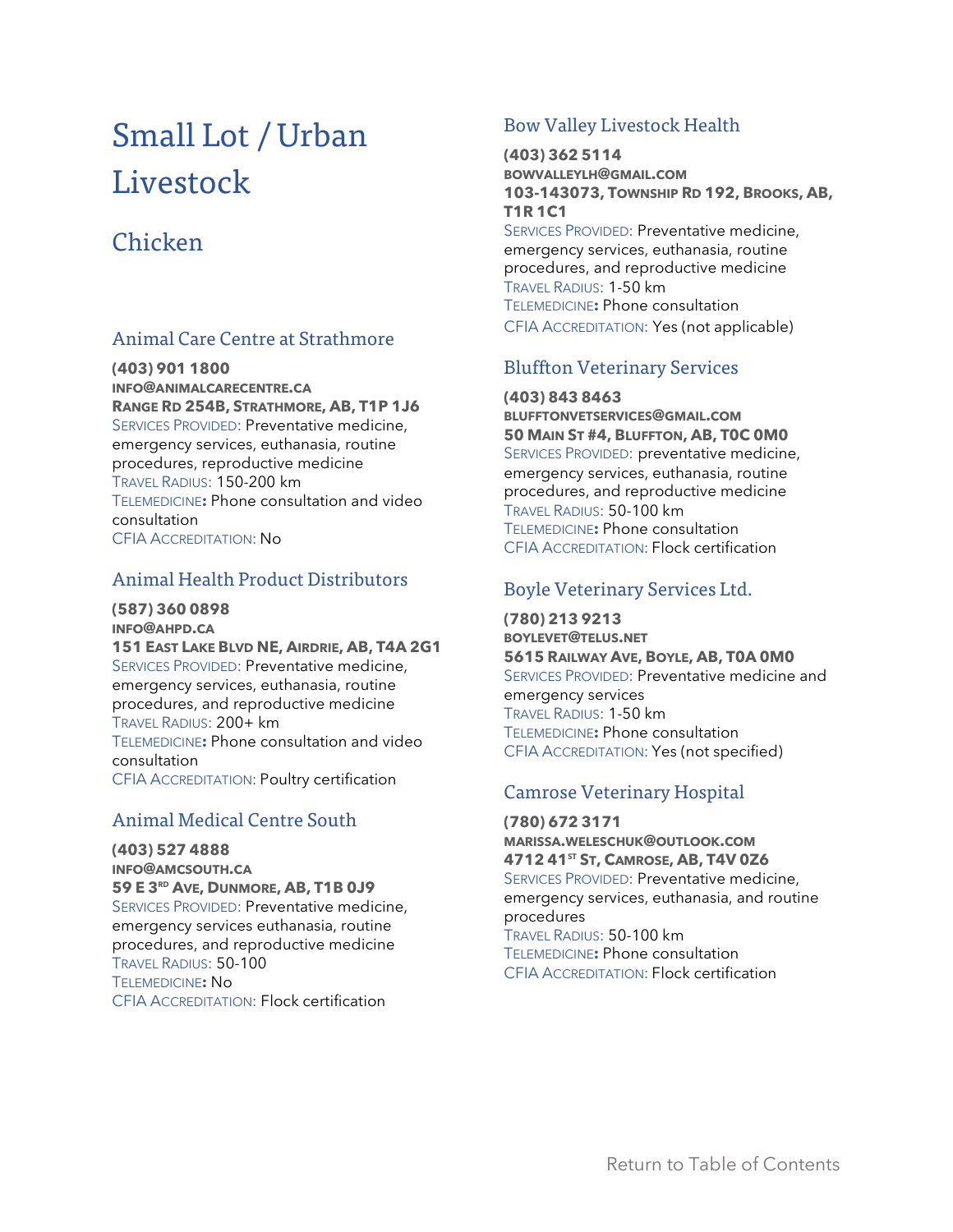## <span id="page-38-0"></span>Central Veterinary Clinic (Bashaw)

**(780) 372 2411 EMILJOHN.AQUINO@GMAIL.COM 5113 50TH ST, BASHAW, AB, T0B 0H0** SERVICES PROVIDED: Preventative medicine, emergency services, euthanasia, and routine procedures TRAVEL RADIUS: 150-200 km TELEMEDICINE**:** Phone consultation CFIA ACCREDITATION: Flock certification

## <span id="page-38-1"></span>Central Veterinary Clinic (Ponoka)

**(403) 783 5200**

**DRHOOK@CENTRALVETCLINIC.CA 6610 46TH AVE, PONOKA, AB, T4J 1J8** SERVICES PROVIDED: Preventative medicine, emergency services, euthanasia, and routine procedures TRAVEL RADIUS: 50-100 km TELEMEDICINE**:** Phone consultation and video consultation CFIA ACCREDITATION: Yes (not specified)

#### <span id="page-38-2"></span>Cochrane Animal Clinic Ltd.

**(403) 932 5875 STEPHANIE.BLACKBURN@COCHRANEANIMALCLINIC. COM 124 RIVER AVE BAY 3, COCHRANE, AB, T4C 2C7** SERVICES PROVIDED: Preventative medicine, emergency services, euthanasia, routine procedures, and reproductive medicine TRAVEL RADIUS: 1-50 km TELEMEDICINE**:** Phone consultation and video consultation CFIA ACCREDITATION: No

## <span id="page-38-3"></span>Country Vets Ltd.

**(403) 627 6458 AMANDA.ELLIOT79@GMAIL.COM PO BOX 1538, 1171 BIGHORN AVE, PINCHER CREEK, AB, T0K 1W0** SERVICES PROVIDED: Preventative medicine, emergency services, euthanasia, routine procedures, and reproductive medicine TRAVEL RADIUS: 1-50 km TELEMEDICINE**:** Phone consultation CFIA ACCREDITATION: No

## <span id="page-38-4"></span>Country Vets Ltd.

**(403) 627-4212 JSOUCY695@GMAIL.COM 1171 BIGHORN AVE, PINCHER CREEK, AB, T0K 1W0** SERVICES PROVIDED: Preventative medicine, emergency services, euthanasia, and routine procedures TRAVEL RADIUS: 100-150 km TELEMEDICINE**:** No CFIA ACCREDITATION: Flock certification

## <span id="page-38-5"></span>Creekside Veterinary Services

**(306) 662 4969 OFFICE@CREEKSIDEVETSERVICE.CA 515 2 ND AVE N, MAPLE CREEK, SK, S0N 1N0** SERVICES PROVIDED: Preventative medicine, emergency services, euthanasia, routine procedures, and reproductive medicine TRAVEL RADIUS: 100-150 km TELEMEDICINE**:** Phone consultation CFIA ACCREDITATION: Yes (not specified)

## <span id="page-38-6"></span>Edson Veterinary Clinic

**(780) 723 3354 EVCADMIN@TELUS.NET 4403 2 ND AVE, EDSON, AB, T7E 1C1** SERVICES PROVIDED: Preventative medicine, emergency services, euthanasia, routine procedures, and reproductive medicine TRAVEL RADIUS: 50-100 km TELEMEDICINE**:** Phone consultation CFIA ACCREDITATION: Flock certification

## <span id="page-38-7"></span>Greenview Veterinary Services

**(780) 524 4616 VVVETCLINIC@GMAIL.COM 4602 39TH AVE, VALLEYVIEW, AB, T0H 3N0** SERVICES PROVIDED: Preventative medicine, emergency services, euthanasia, routine procedures, and reproductive medicine TRAVEL RADIUS: 150-200 km TELEMEDICINE**:** No CFIA ACCREDITATION: Yes (not applicable)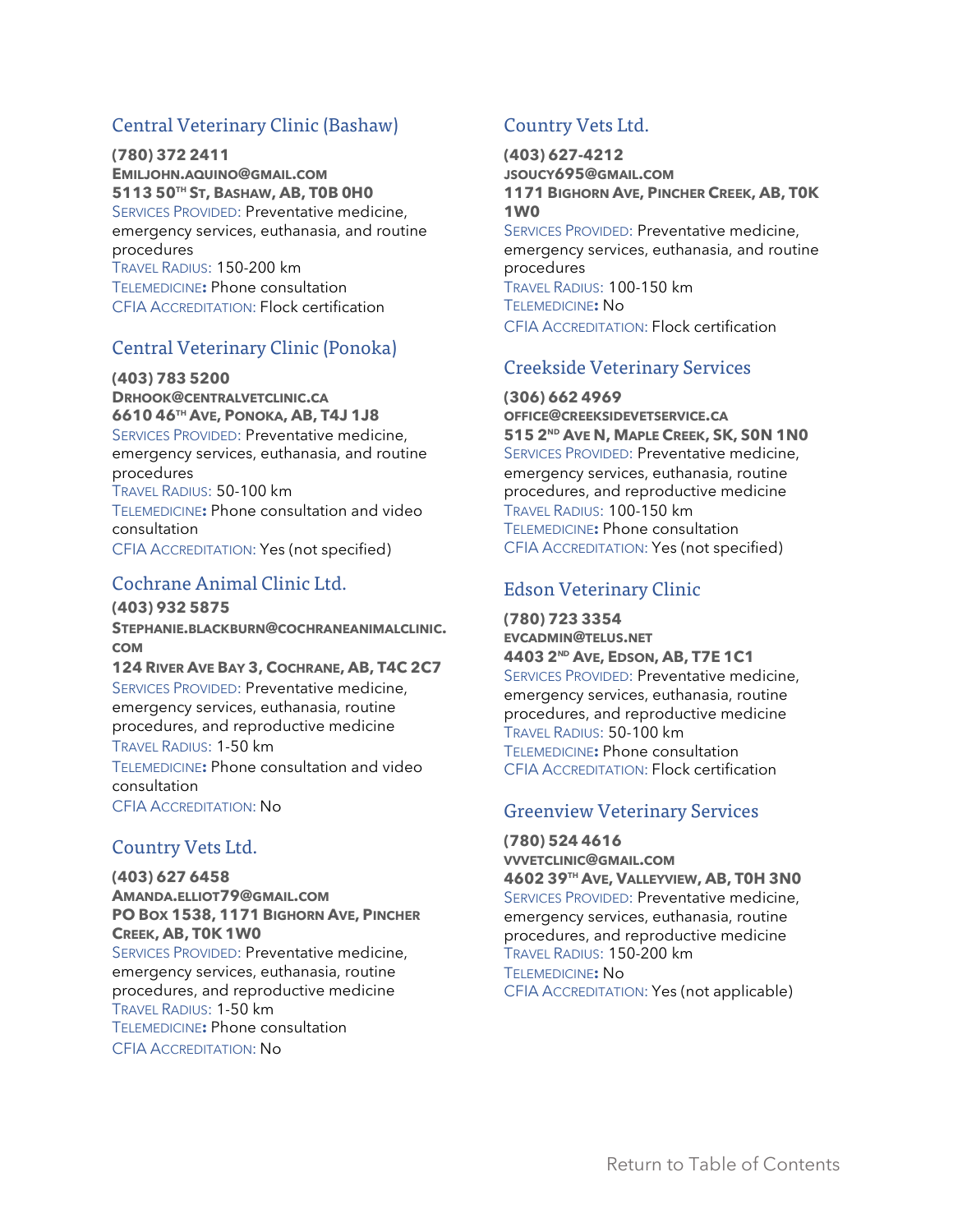## <span id="page-39-0"></span>Hastings Lake Animal Hospital

**(780) 662 2227 INFO@HASTINGSLAKEVET.COM #1 20332 TWP RD. 512 SHERWOOD PARK, AB, T8G 1E6** SERVICES PROVIDED: Preventative medicine, emergency services, euthanasia, and routine procedures TRAVEL RADIUS: In clinic only TELEMEDICINE**:** Phone consultation and video consultation CFIA ACCREDITATION: No

## <span id="page-39-1"></span>Lakeland Animal Care Group

**(780) 623 8387**

**LLBVETCLINIC@GMAIL.COM 30 NIPEWON RD, LAC LA BICHE, AB, T0A 2C0** SERVICES PROVIDED: Preventative medicine, emergency services, euthanasia, routine procedures, and reproductive medicine TRAVEL RADIUS: 50-100 km TELEMEDICINE**:** No CFIA ACCREDITATION: Flock certification

## <span id="page-39-2"></span>Leduc Farm Animal Hospital

**(780) 986 3269**

**INFO@LEDUCFARMANIMALHOSPITAL.CA 5710 47TH ST, LEDUC, ALBERTA, T9E 6Z9** SERVICES PROVIDED: Preventative medicine, emergency services, euthanasia, routine procedures, and reproductive medicine TRAVEL RADIUS: 150-200 km TELEMEDICINE**:** Phone consultation CFIA ACCREDITATION: NO

## <span id="page-39-3"></span>Manning Veterinary Clinic

**(780) 836 3770 MANNINGVETCLINIC@GMAIL.COM BOX 870, 640 7 TH AVE NW, MANNING, AB, T0H 2M0**

SERVICES PROVIDED: Preventative medicine, emergency services, euthanasia, routine procedures, and reproductive medicine TRAVEL RADIUS: 200+ km

TELEMEDICINE**:** Phone consultation and video consultation

CFIA ACCREDITATION: Tuberculosis testing

## <span id="page-39-4"></span>Marshall Swine and Poultry Health

#### **(780) 672 5876**

**FRANK@MARSHALLSWINEANDPOULTRY.COM 3831 44TH AVE, CAMROSE, AB, T4V 3T1** SERVICES PROVIDED: Preventative medicine, euthanasia, and routine procedures TRAVEL RADIUS: 100-150 km TELEMEDICINE**:** Phone consultation and video consultation CFIA ACCREDITATION: Exports

## <span id="page-39-5"></span>Nanton Veterinary Clinic

**(403) 646 2060 VET@NANTONVETCLINIC.COM 2401 19TH AVE, NANTON, AB, T0L 1R0** SERVICES PROVIDED: Preventative medicine, emergency services, euthanasia, and routine procedures TRAVEL RADIUS: 50-100 km TELEMEDICINE**:** Phone consultation CFIA ACCREDITATION: No

## <span id="page-39-6"></span>Northern Veterinary Services

#### **(780) 790 2035 CLIENTCARE@NORTHERNVET.CA**

**155 MACLEAN RD, FORT MCMURRAY ALBERTA, T9H 4X2**

SERVICES PROVIDED: Preventative medicine, emergency services, euthanasia, and routine procedures TRAVEL RADIUS: 1-50 km TELEMEDICINE**:** No CFIA ACCREDITATION: No

## <span id="page-39-7"></span>Olds Riverstone Veterinary

**(403) 556 2915 OLDS@RIVERSTONEVETSERVICES.CA 6312 46TH ST, OLDS, AB, T4H 1M6** SERVICES PROVIDED: Preventative medicine, emergency services, euthanasia, routine procedures, and reproductive medicine TRAVEL RADIUS: 150-200 km TELEMEDICINE**:** Phone consultation CFIA ACCREDITATION: Yes (not specified)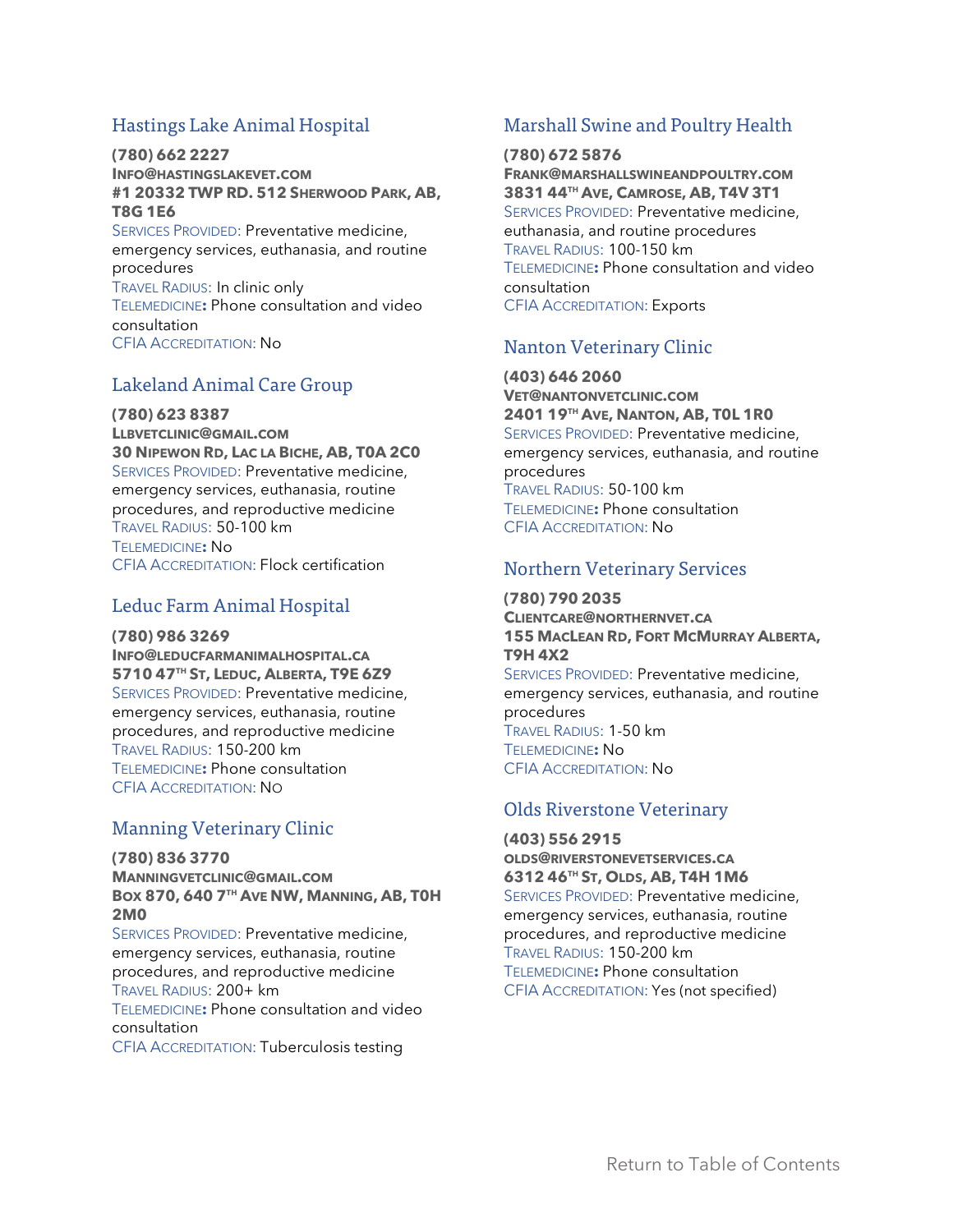## Peace River Veterinary Services

**(780) 624 1606 MICHELLE.DUBRULE@PEACERIVERVET.COM 7710 100TH AVE, PEACE RIVER, AB, T8S 1M5** SERVICES PROVIDED: Preventative medicine, emergency services, euthanasia, routine procedures, and reproductive medicine TRAVEL RADIUS: 200+ km TELEMEDICINE**:** No CFIA ACCREDITATION: Tuberculosis testing

## Pioneer Veterinary Services

**(403) 638 3774 SUNDRE@PIONEERVET.CA 709 MAIN AVE W, SUNDRE, AB, T0M 1X0** SERVICES PROVIDED: Preventative medicine, emergency services, euthanasia, routine procedures, and reproductive medicine TRAVEL RADIUS: 100-150 km TELEMEDICINE**:** Phone consultation CFIA ACCREDITATION: No

## Poplar Grove Veterinary Services

**(403) 227-4701 PGVETS@TELUS.NET 4408 42ND AVE, INNISFAIL, AB, T4G 1P6** SERVICES PROVIDED: Preventative medicine, emergency services, euthanasia, routine procedures, and reproductive medicine TRAVEL RADIUS: 50-100 km TELEMEDICINE**:** Phone consultation CFIA ACCREDITATION: Yes (not specified)

## <span id="page-40-0"></span>Prairie Rose Veterinary Clinic

**(780) 592 8387 INFO@PRAIRIEROSEVET.CA 51110 AB-870, INNISFREE, AB, T0B 2G0** SERVICES PROVIDED: Preventative medicine, emergency services, euthanasia, routine procedures, and reproductive medicine TRAVEL RADIUS: 50-100 km TELEMEDICINE**:** No CFIA ACCREDITATION: Tuberculosis testing



## <span id="page-40-1"></span>Rimbey Veterinary Clinic

**(403) 843 2234 INFO@RIMBEYVET.CA 4607 50TH AVE, RIMBEY, AB, T0C 2J0** SERVICES PROVIDED: Preventative medicine, emergency services, euthanasia, and routine procedures TRAVEL RADIUS: 50-100 km TELEMEDICINE**:** Phone consultation CFIA ACCREDITATION: Yes (not specified)

## <span id="page-40-2"></span>Riverstone Veterinary Services

**(403) 507 4412 VETS@RIVERSTONEVETSERVICES.CA 32539 RG RD 43 HWY 27, SUNDRE, AB, T0M 1X0**

SERVICES PROVIDED: Preventative medicine, emergency services, euthanasia, routine procedures, and reproductive medicine TRAVEL RADIUS: 50-100 km TELEMEDICINE**:** Phone consultation and video consultation CFIA ACCREDITATION: Yes (not specified)

## <span id="page-40-3"></span>Rocky Rapids Veterinary Services

**(780) 542 2144 INFO@ROCKYRAPIDSVET.COM 5605 56TH ST, DRAYTON VALLEY, AB, T7A 0B2** SERVICES PROVIDED: Preventative medicine, emergency services, euthanasia, and routine procedures TRAVEL RADIUS: 1-50 km TELEMEDICINE**:** Phone consultation and video consultation CFIA ACCREDITATION: No

## <span id="page-40-4"></span>Stone Ridge Veterinary Services Ltd.

**(780) 554 0663 OFFICE@STONERIDGEVETSERVICES.COM 59525 RG RD 235, WESTLOCK COUNTY, AB, T0G 0P0**

SERVICES PROVIDED: Preventative medicine, emergency services, euthanasia, routine procedures, reproductive medicine, and referrals TRAVEL RADIUS: 50-100 km TELEMEDICINE**:** Phone consultation and video consultation

CFIA ACCREDITATION: No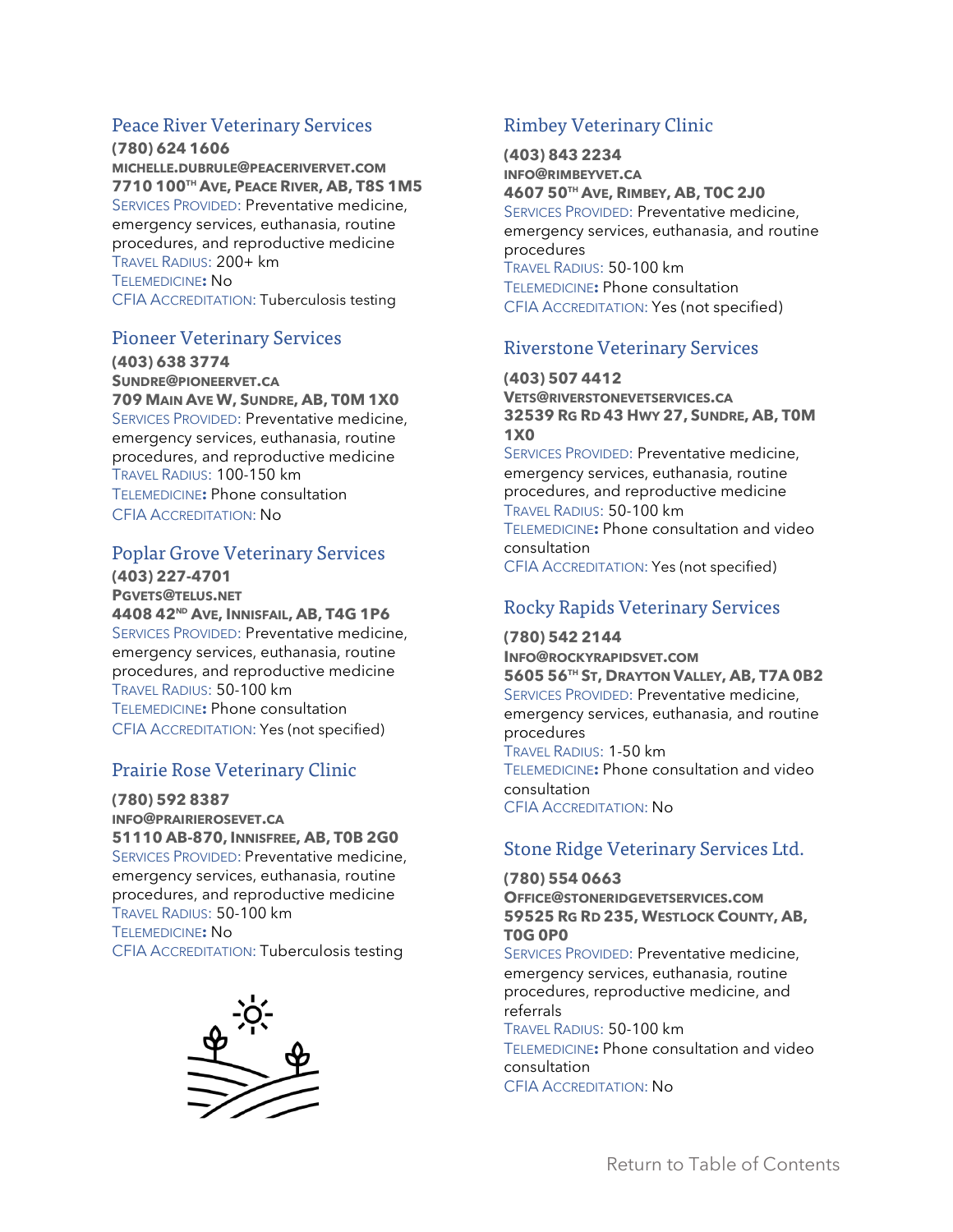## <span id="page-41-0"></span>Vulcan Veterinary Hospital

**(403) 485 6880**

**GORDON.J.STRICK@GMAIL.COM 111 2 ND AVE, VULCAN, AB, T0L 2B0** SERVICES PROVIDED: Preventative medicine, emergency services, euthanasia, routine procedures, and reproductive medicine TRAVEL RADIUS: 50-100 km TELEMEDICINE**:** Phone consultation and video consultation CFIA ACCREDITATION: No

## <span id="page-41-1"></span>Weir Veterinary Services

**(780) 875 2281 KENTDWEIR@GMAIL.COM 5603 44TH ST, LLOYDMINSTER, AB, T9V 0B2** SERVICES PROVIDED: Preventative medicine, emergency services, euthanasia, routine procedures, and reproductive medicine TRAVEL RADIUS: 100-150 km TELEMEDICINE**:** Phone consultation CFIA ACCREDITATION: Yes (not applicable)

## <span id="page-41-2"></span>West County Animal Clinic and Bear Creek Animal Clinic

**(780) 354 3550 ALEETAJ@HOTMAIL.COM 314 3 AVE W, BEAVERLODGE, AB, T0H 3S0** SERVICES PROVIDED: Preventative medicine, emergency services, euthanasia, and routine procedures TRAVEL RADIUS: 50-100 km TELEMEDICINE**:** Phone consultation CFIA ACCREDITATION: Yes (not applicable)

## <span id="page-41-3"></span>Westlock Veterinary Center

**(780) 349 3663 CONTACT@WESTLOCKVET.COM 10004 94A AVE WESTLOCK, AB, T7P 2M9** SERVICES PROVIDED: Preventative medicine, emergency services, euthanasia, routine procedures, and reproductive medicine TRAVEL RADIUS: 200+ km TELEMEDICINE**:** Phone consultation CFIA ACCREDITATION: Yes (not applicable)

# <span id="page-41-5"></span><span id="page-41-4"></span>Pig

## Animal Care Centre at Strathmore

**(403) 901 1800**

**INFO@ANIMALCARECENTRE.CA RANGE RD 254B, STRATHMORE, AB, T1P 1J6** SERVICES PROVIDED: Preventative medicine, emergency services, euthanasia, routine procedures, reproductive medicine, and farrowing TRAVEL RADIUS: 150-200 km TELEMEDICINE**:** Phone consultation and video consultation CFIA ACCREDITATION: No

## <span id="page-41-6"></span>Animal Medical Centre South

**(403) 527 4888 INFO@AMCSOUTH.CA 59 E 3 RD AVE, DUNMORE, AB, T1B 0J9** SERVICES PROVIDED: Preventative medicine, emergency services, euthanasia, routine procedures, reproductive medicine, and farrowing TRAVEL RADIUS: 50-100 TELEMEDICINE**:** No CFIA ACCREDITATION: Yes (not applicable)

## <span id="page-41-7"></span>Bluffton Veterinary Services

**(403) 843 8463 BLUFFTONVETSERVICES@GMAIL.COM 50 MAIN ST #4, BLUFFTON, AB, T0C 0M0** SERVICES PROVIDED: Preventative medicine, emergency services, euthanasia, routine procedures, and reproductive medicine TRAVEL RADIUS: 50-100 km TELEMEDICINE**:** Phone consultation CFIA ACCREDITATION: Tuberculosis testing and herd certification

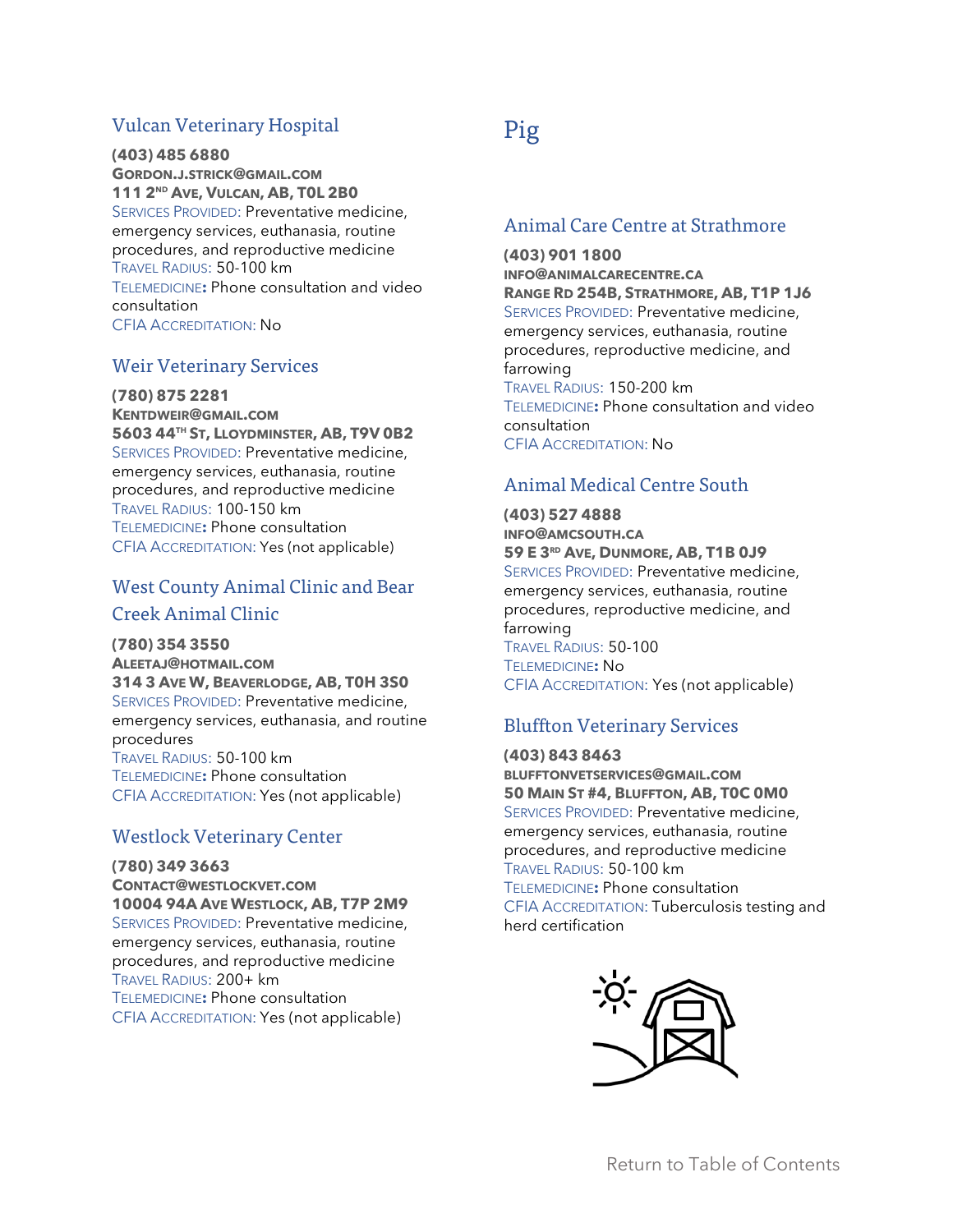## <span id="page-42-0"></span>Camrose Veterinary Hospital

**(780) 672 3171 MARISSA.WELESCHUK@OUTLOOK.COM 4712 41ST ST, CAMROSE, AB, T4V 0Z6** SERVICES PROVIDED: Preventative medicine, emergency services, euthanasia, and routine procedures, farrowing TRAVEL RADIUS: 50-100 km TELEMEDICINE**:** Phone consultation CFIA ACCREDITATION: Tuberculosis testing and herd certification

## <span id="page-42-1"></span>Central Veterinary Clinic (Bashaw)

**(780) 372-2411 EMILJOHN.AQUINO@GMAIL.COM 5113 50TH ST, BASHAW, AB, T0B 0H0** SERVICES PROVIDED: Preventative medicine, emergency services, euthanasia, routine procedures, and farrowing TRAVEL RADIUS: 150-200 km TELEMEDICINE**:** Phone consultation CFIA ACCREDITATION: Tuberculosis testing and herd certification

## <span id="page-42-2"></span>Central Veterinary Clinic (Ponoka)

**(403) 783-5200 DRHOOK@CENTRALVETCLINIC.CA 6610 46TH AVE, PONOKA, AB, T4J 1J8** SERVICES PROVIDED: Preventative medicine, emergency services, euthanasia, routine procedures, and farrowing TRAVEL RADIUS: 50-100 km TELEMEDICINE**:** Phone consultation and video consultation CFIA ACCREDITATION: Yes (not specified)

## <span id="page-42-3"></span>Cochrane Animal Clinic Ltd.

**(403) 932-5875 STEPHANIE.BLACKBURN@COCHRANEANIMALCLINIC. COM 124 RIVER AVE BAY 3, COCHRANE, AB, T4C 2C7** SERVICES PROVIDED: Preventative medicine, emergency services, euthanasia, routine procedures, reproductive medicine, and farrowing TRAVEL RADIUS: 1-50 km TELEMEDICINE**:** Phone consultation and video consultation CFIA ACCREDITATION: No

# <span id="page-42-4"></span>Country Vets Ltd.

**(403) 627-6458 AMANDA.ELLIOT79@GMAIL.COM PO BOX 1538,1171 BIGHORN AVE, PINCHER CREEK, AB, T0K 1W0** SERVICES PROVIDED: Preventative medicine, emergency services, euthanasia, routine procedures, reproductive medicine, and farrowing TRAVEL RADIUS: 1-50 km TELEMEDICINE**:** Phone consultation CFIA ACCREDITATION: No

## <span id="page-42-5"></span>Edson Veterinary Clinic

**(780) 723-3354 EVCADMIN@TELUS.NET 4403 2 ND AVE, EDSON, AB, T7E 1C1** SERVICES PROVIDED: Preventative medicine, emergency services, euthanasia, routine procedures, reproductive medicine, and farrowing TRAVEL RADIUS: 50-100 km TELEMEDICINE**:** Phone consultation CFIA ACCREDITATION: Tuberculosis testing, and herd certification

## <span id="page-42-6"></span>Greenview Veterinary Services

**(780) 524-4616 VVVETCLINIC@GMAIL.COM 4602 39TH AVE, VALLEYVIEW, AB, T0H 3N0** SERVICES PROVIDED: Preventative medicine, emergency services, euthanasia, routine procedures, reproductive medicine, and farrowing TRAVEL RADIUS: 150-200 km TELEMEDICINE**:** No CFIA ACCREDITATION: Tuberculosis testing

## <span id="page-42-7"></span>Hastings Lake Animal Hospital

**(780) 662 2227 INFO@HASTINGSLAKEVET.COM #1 20332 TWP RD. 512 SHERWOOD PARK, AB, T8G 1E6** SERVICES PROVIDED: Preventative medicine, emergency services, euthanasia, and routine procedures TRAVEL RADIUS: In clinic only TELEMEDICINE**:** Phone consultation and video consultation CFIA ACCREDITATION: No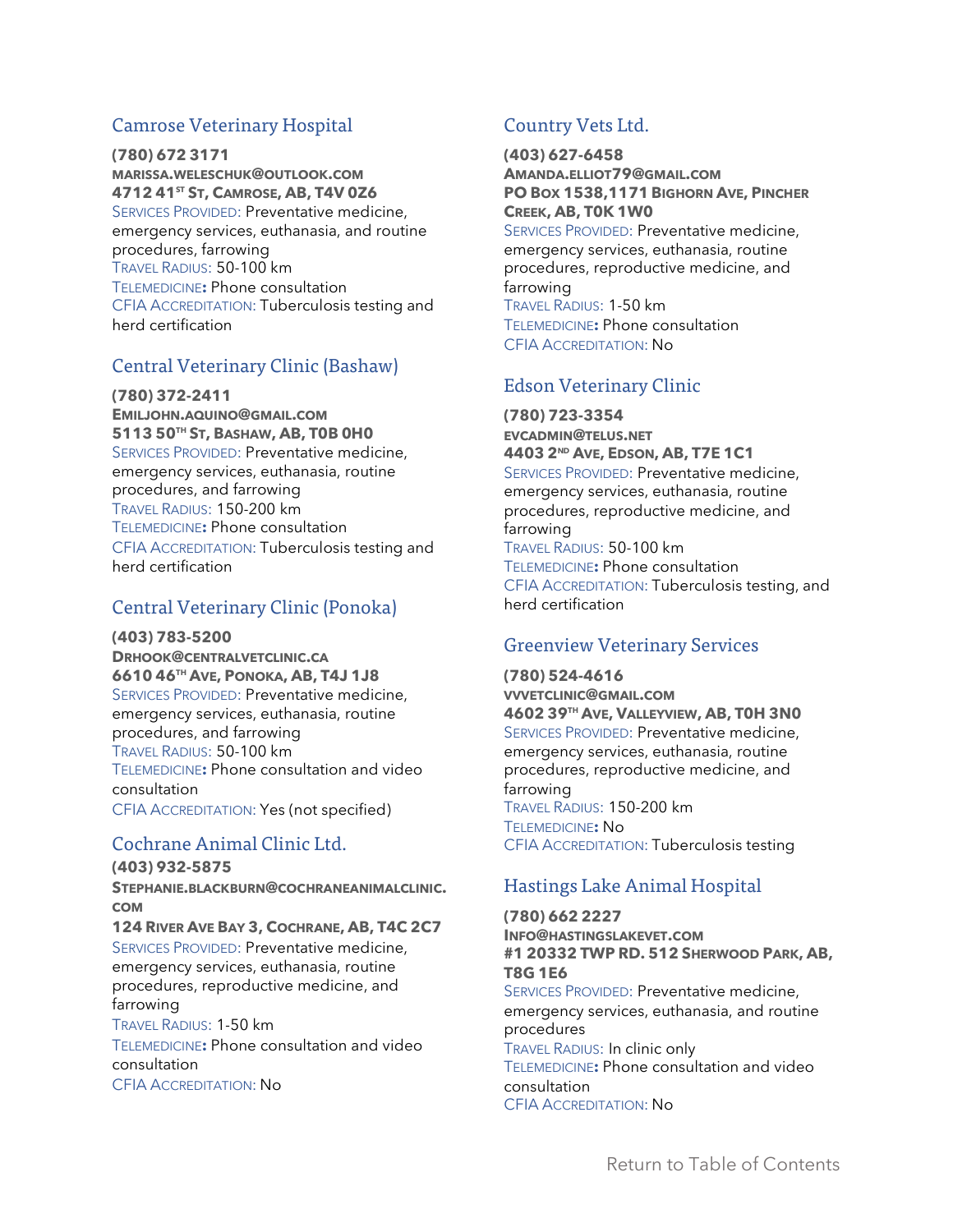## <span id="page-43-0"></span>Lakeland Animal Care Group

**(780) 623 8387**

**LLBVETCLINIC@GMAIL.COM 30 NIPEWON RD, LAC LA BICHE, AB, T0A 2C0** SERVICES PROVIDED: Preventative medicine, emergency services, euthanasia, routine procedures, reproductive medicine, and farrowing TRAVEL RADIUS: 50-100 km TELEMEDICINE**:** No

CFIA ACCREDITATION: Herd certification

## <span id="page-43-1"></span>Leduc Farm Animal Hospital

#### **(780) 986 3269**

**INFO@LEDUCFARMANIMALHOSPITAL.CA 5710 47TH ST, LEDUC, ALBERTA, T9E 6Z9** SERVICES PROVIDED: Preventative medicine, emergency services, euthanasia, routine procedures, reproductive medicine, and farrowing

TRAVEL RADIUS: 150-200 km TELEMEDICINE**:** Phone consultation CFIA ACCREDITATION: NO

## <span id="page-43-2"></span>M.J. Veterinary Services

#### **(403) 882 4560**

**M.J.VETERINARYSERVICES@GMAIL.COM 37211 HWY 36, BOX 173, CORONATION, AB, T0C 1C0**

SERVICES PROVIDED: Preventative medicine, emergency services, euthanasia, and farrowing TRAVEL RADIUS: 100-150 km

TELEMEDICINE**:** Phone consultation and video consultation

CFIA ACCREDITATION: Tuberculosis testing and herd certification

## <span id="page-43-3"></span>Manning Veterinary Clinic

#### **(780) 836 3770**

**MANNINGVETCLINIC@GMAIL.COM BOX 870, 640 7 TH AVE NW, MANNING, AB, T0H 2M0**

SERVICES PROVIDED: Preventative medicine, emergency services, euthanasia, routine procedures, reproductive medicine, and farrowing

TRAVEL RADIUS: 200+ km TELEMEDICINE**:** Phone consultation and video consultation CFIA ACCREDITATION: Tuberculosis testing

## <span id="page-43-4"></span>Marshall Swine and Poultry Health

#### **(780) 672 5876**

**FRANK@MARSHALLSWINEANDPOULTRY.COM 3831 44TH AVE, CAMROSE, AB, T4V 3T1** SERVICES PROVIDED: Preventative medicine, euthanasia, and routine procedures TRAVEL RADIUS: 100-150 km TELEMEDICINE**:** Phone consultation and video consultation CFIA ACCREDITATION: Exports

## <span id="page-43-5"></span>Nanton Veterinary Clinic

**(403) 646 2060 VET@NANTONVETCLINIC.COM 2401 19TH AVE, NANTON, AB, T0L 1R0** SERVICES PROVIDED: Preventative medicine, emergency services, euthanasia, and routine procedures TRAVEL RADIUS: 50-100 km TELEMEDICINE**:** Phone consultation CFIA ACCREDITATION: No

## <span id="page-43-6"></span>Northern Veterinary Services

#### **(780) 790 2035**

#### **CLIENTCARE@NORTHERNVET.CA 155 MACLEAN RD, FORT MCMURRAY ALBERTA, T9H 4X2**

SERVICES PROVIDED: Preventative medicine, emergency services, euthanasia, and routine procedures TRAVEL RADIUS: 1-50 km TELEMEDICINE**:** No CFIA ACCREDITATION: NO

## <span id="page-43-7"></span>Olds Riverstone Veterinary

**(403) 556 2915 OLDS@RIVERSTONEVETSERVICES.CA 6312 46TH ST, OLDS, AB, T4H 1M6** SERVICES PROVIDED: Preventative medicine, emergency services, euthanasia, routine procedures, reproductive medicine, and farrowing TRAVEL RADIUS: 150-200 km

TELEMEDICINE**:** Phone consultation CFIA ACCREDITATION: Yes (not specified)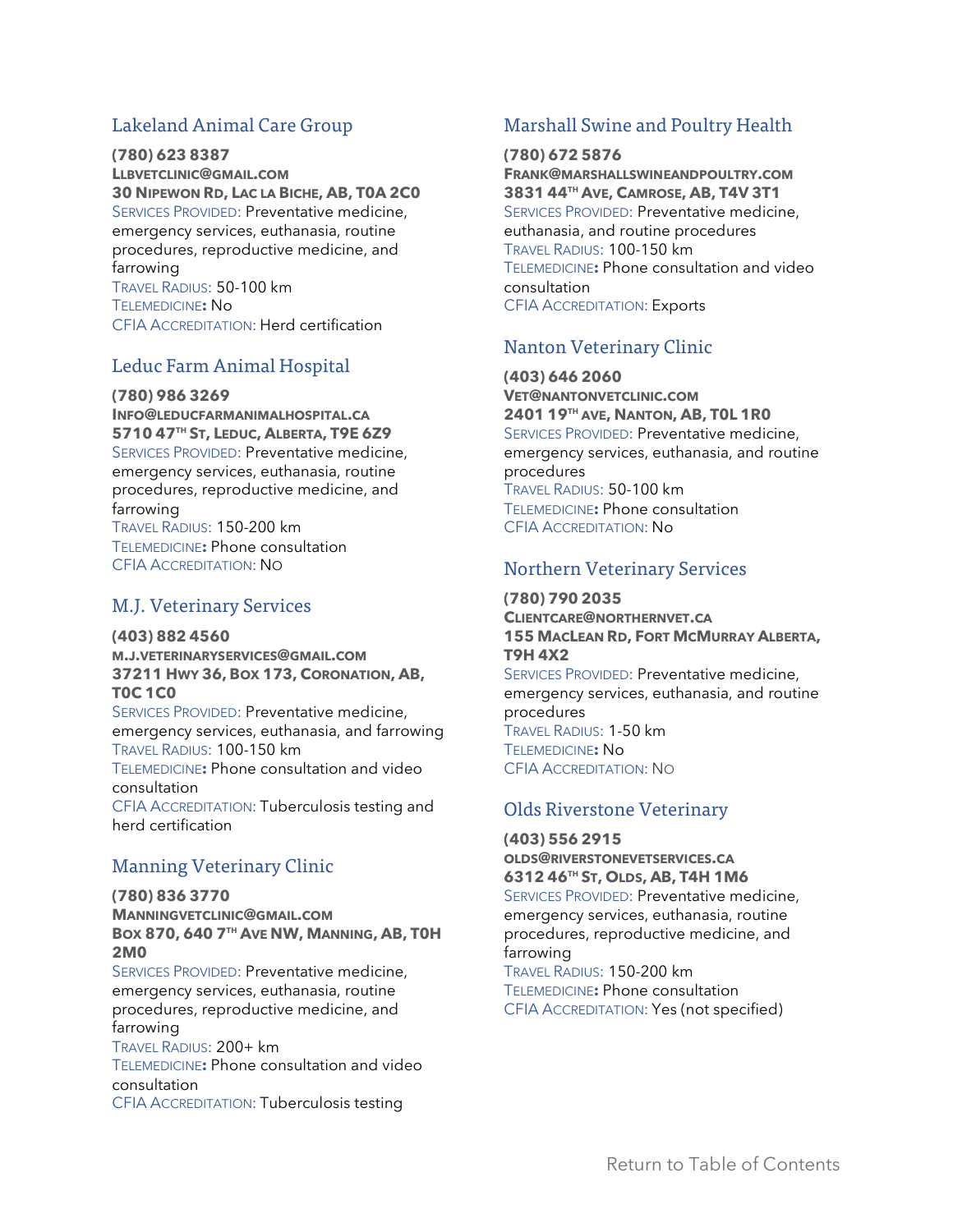## Peace River Veterinary Services

**(780) 624 1606**

**MICHELLE.DUBRULE@PEACERIVERVET.COM 7710 100TH AVE, PEACE RIVER, AB, T8S 1M5** SERVICES PROVIDED: Preventative medicine, emergency services, euthanasia, routine procedures reproductive medicine, and farrowing TRAVEL RADIUS: 200+ km TELEMEDICINE**:** No

CFIA ACCREDITATION: Tuberculosis testing

#### Pioneer Veterinary Services

**(403) 638-3774 SUNDRE@PIONEERVET.CA**

**709 MAIN AVE W, SUNDRE, AB, T0M 1X0** SERVICES PROVIDED: Preventative medicine, emergency services, euthanasia, routine procedures, reproductive medicine, and farrowing TRAVEL RADIUS: 100-150 km TELEMEDICINE**:** Phone consultation CFIA ACCREDITATION: No

## <span id="page-44-0"></span>Rimbey Veterinary Clinic

**(403) 843 2234**

**INFO@RIMBEYVET.CA 4607 50TH AVE, RIMBEY, AB, T0C 2J0** SERVICES PROVIDED: Preventative medicine, emergency services, euthanasia, routine procedures, and farrowing TRAVEL RADIUS: 50-100 km TELEMEDICINE**:** Phone consultation CFIA ACCREDITATION: Yes (not specified)

## <span id="page-44-1"></span>Riverstone Veterinary Services

**(403) 507 4412 VETS@RIVERSTONEVETSERVICES.CA 32539 RG RD 43 HWY 27, SUNDRE, AB, T0M 1X0** SERVICES PROVIDED: Preventative medicine,

emergency services, euthanasia, routine procedures, reproductive medicine, and farrowing

TRAVEL RADIUS: 50-100 km TELEMEDICINE**:** Phone consultation and video consultation CFIA ACCREDITATION: Yes (not specified)

## <span id="page-44-2"></span>Rocky Rapids Veterinary Services

**(780) 542 2144**

**INFO@ROCKYRAPIDSVET.COM 5605 56TH ST, DRAYTON VALLEY, AB, T7A 0B2** SERVICES PROVIDED: Preventative medicine, emergency services, euthanasia, routine procedures, and farrowing TRAVEL RADIUS: 1-50 km TELEMEDICINE**:** Phone consultation and video consultation CFIA ACCREDITATION: No

## <span id="page-44-3"></span>Stone Ridge Veterinary Services Ltd.

#### **(780) 554 0663 OFFICE@STONERIDGEVETSERVICES.COM**

**59525 RG RD 235, WESTLOCK COUNTY, AB, T0G 0P0**

SERVICES PROVIDED: Preventative medicine, emergency services, euthanasia, routine procedures, reproductive medicine, farrowing, and referrals TRAVEL RADIUS: 50-100 km TELEMEDICINE**:** Phone consultation and video consultation

<span id="page-44-4"></span>CFIA ACCREDITATION: No

## Vulcan Veterinary Hospital

**(403) 485 6880 GORDON.J.STRICK@GMAIL.COM 111 2 ND AVE, VULCAN, AB, T0L 2B0** SERVICES PROVIDED: Preventative medicine, emergency services, euthanasia, routine procedures, reproductive medicine, and farrowing TRAVEL RADIUS: 50-100 km TELEMEDICINE**:** Phone consultation and video consultation CFIA ACCREDITATION: No

## <span id="page-44-5"></span>Weir Veterinary Services

**(780) 875 2281 KENTDWEIR@GMAIL.COM 5603 44TH ST, LLOYDMINSTER, AB, T9V 0B2** SERVICES PROVIDED: Preventative medicine, emergency services, euthanasia, routine procedures, reproductive medicine, and farrowing TRAVEL RADIUS: 100-150 km TELEMEDICINE**:** Phone consultation CFIA ACCREDITATION: Yes (not applicable)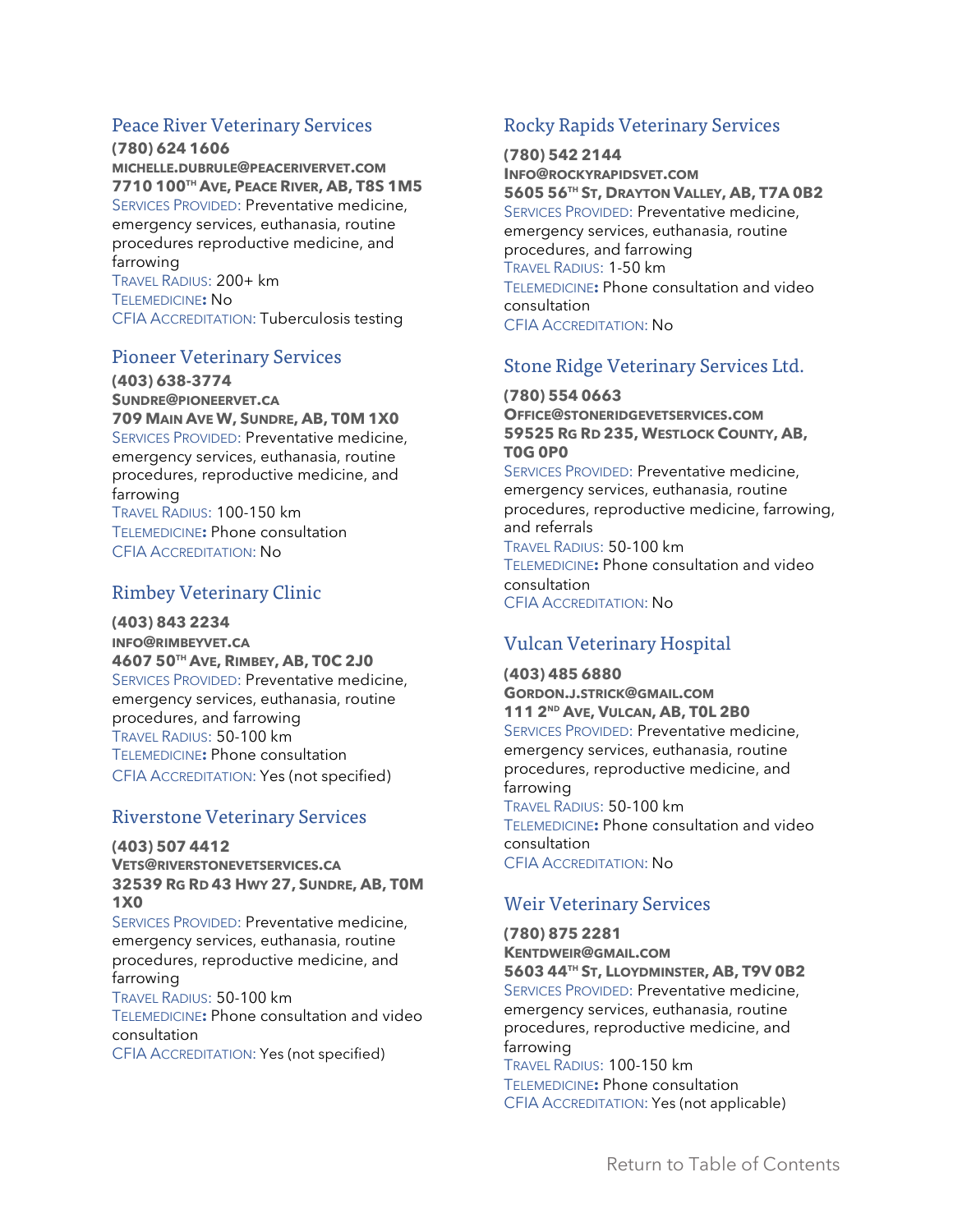# <span id="page-45-0"></span>West County Animal Clinic and Bear Creek Animal Clinic

#### **(780) 354 3550 ALEETAJ@HOTMAIL.COM 314 3 RD AVE W, BEAVERLODGE, AB, T0H 3S0** SERVICES PROVIDED: Preventative medicine, emergency services, euthanasia, routine procedures, and farrowing TRAVEL RADIUS: 50-100 km TELEMEDICINE**:** Phone consultation CFIA ACCREDITATION: Tuberculosis testing

## <span id="page-45-1"></span>Westlock Veterinary Center

### **(780) 349 3663**

**CONTACT@WESTLOCKVET.COM 10004 94A AVE WESTLOCK, AB, T7P 2M9** SERVICES PROVIDED: Preventative medicine, emergency services, euthanasia, routine procedures, reproductive medicine, and farrowing TRAVEL RADIUS: 200+ km TELEMEDICINE**:** Phone consultation CFIA ACCREDITATION: Tuberculosis testing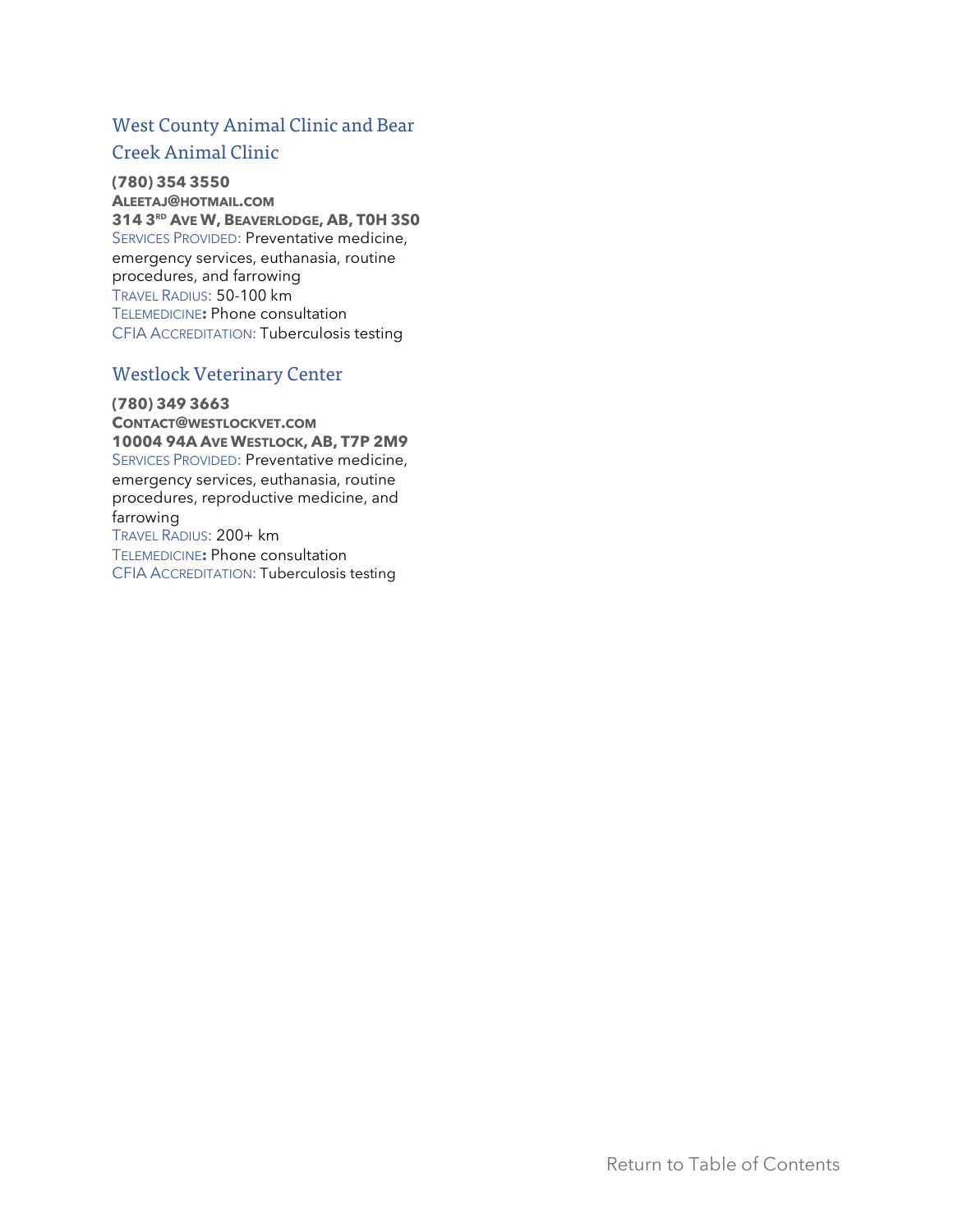# <span id="page-46-0"></span>Rabbit

## <span id="page-46-1"></span>Animal Care Centre at Strathmore

**(403) 901 1800 INFO@ANIMALCARECENTRE.CA RANGE RD 254B, STRATHMORE, AB, T1P 1J6** SERVICES PROVIDED: Preventative medicine, emergency services, euthanasia, routine procedures, reproductive medicine, and kindling TRAVEL RADIUS: 150-200 km TELEMEDICINE**:** Phone consultation and video

<span id="page-46-2"></span>CFIA ACCREDITATION: No

## Animal Medical Centre South

#### **(403) 527 4888**

consultation

**INFO@AMCSOUTH.CA 59 E 3 RD AVE, DUNMORE, AB, T1B 0J9** SERVICES PROVIDED: Preventative medicine, emergency services, euthanasia, routine procedures, reproductive medicine, and kindling TRAVEL RADIUS: 50-100 TELEMEDICINE**:** No CFIA ACCREDITATION: Yes (not applicable)

## <span id="page-46-3"></span>Animal Pathology Services (APS) Ltd

**(780) 720 5378**

**DRNATION@TELUS.NET 18208 ELLERSLIE RD, EDMONTON, AB, T6W 1A5** SERVICES PROVIDED: Diagnostic pathology and laboratory TRAVEL RADIUS: 1-50 km TELEMEDICINE**:** No CFIA ACCREDITATION: No

## <span id="page-46-4"></span>Bluffton Veterinary Services

**(403) 843 8463 BLUFFTONVETSERVICES@GMAIL.COM 50 MAIN ST #4, BLUFFTON, AB, T0C 0M0** SERVICES PROVIDED: preventative medicine, emergency services, euthanasia, routine procedures, and reproductive medicine TRAVEL RADIUS: 50-100 km TELEMEDICINE**:** Phone consultation CFIA ACCREDITATION: Herd certification

## <span id="page-46-5"></span>Camrose Veterinary Hospital

**(780) 672 3171**

**MARISSA.WELESCHUK@OUTLOOK.COM 4712 41ST ST, CAMROSE, AB, T4V 0Z6** SERVICES PROVIDED: Preventative medicine, emergency services, euthanasia, and routine procedures, and kindling TRAVEL RADIUS: 50-100 km TELEMEDICINE**:** Phone consultation CFIA ACCREDITATION: Herd certification

## <span id="page-46-6"></span>Central Veterinary Clinic (Bashaw)

**(780) 372-2411 EMILJOHN.AQUINO@GMAIL.COM 5113 50TH ST, BASHAW, AB, T0B 0H0** SERVICES PROVIDED: Preventative medicine, emergency services, euthanasia, routine procedures, and kindling TRAVEL RADIUS: 150-200 km TELEMEDICINE**:** Phone consultation CFIA ACCREDITATION: Export, and herd certification

## <span id="page-46-7"></span>Central Veterinary Clinic (Ponoka)

**(403) 783-5200 DRHOOK@CENTRALVETCLINIC.CA 6610 46TH AVE, PONOKA, AB, T4J 1J8** SERVICES PROVIDED: Preventative medicine, emergency services, euthanasia, routine procedures, and kindling TRAVEL RADIUS: 50-100 km TELEMEDICINE**:** Phone consultation and video consultation CFIA ACCREDITATION: Yes (not specified)

## <span id="page-46-8"></span>Cochrane Animal Clinic Ltd.

**(403) 932-5875 STEPHANIE.BLACKBURN@COCHRANEANIMALCLINIC. COM 124 RIVER AVE BAY 3, COCHRANE, AB, T4C 2C7** SERVICES PROVIDED: Preventative medicine, emergency services, euthanasia, routine

procedures, reproductive medicine, and kindling TRAVEL RADIUS: 1-50 km

TELEMEDICINE**:** Phone consultation and video consultation

CFIA ACCREDITATION: No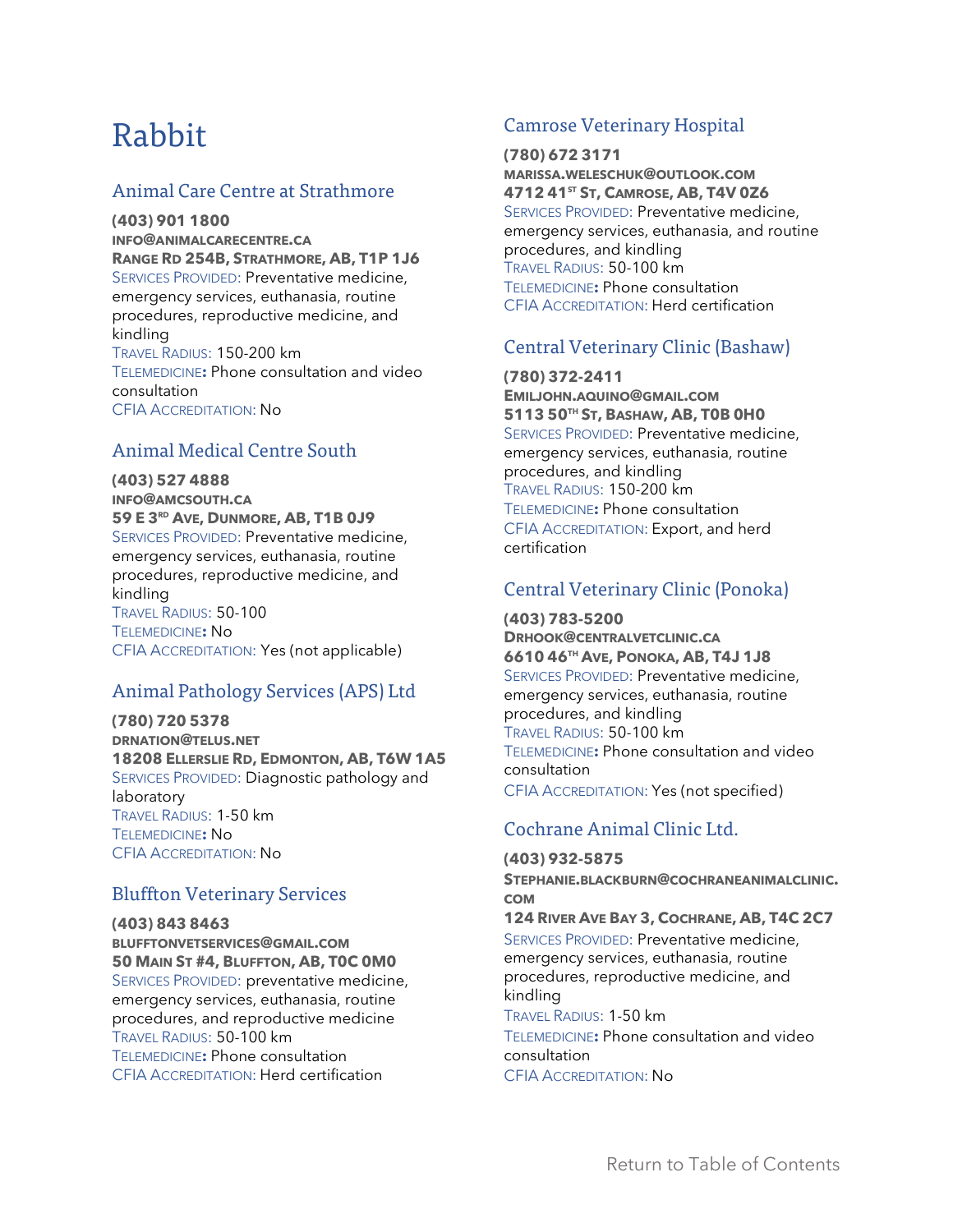## <span id="page-47-0"></span>Cold Lake Veterinary Clinic

**(780) 594-5212 INFO@COLDLAKEVETCLINIC.CA 5404 55TH ST, COLD LAKE, AB, T9M 1K5** SERVICES PROVIDED: Euthanasia and routine procedures TRAVEL RADIUS: 100-150 km TELEMEDICINE**:** Phone Consultation CFIA ACCREDITATION: Yes (not applicable)

## <span id="page-47-1"></span>Country Vets Ltd.

**(403) 627-4212 JSOUCY695@GMAIL.COM 1171 BIGHORN AVE, PINCHER CREEK, AB, T0K 1W0** SERVICES PROVIDED: Preventative medicine, emergency services, euthanasia, routine procedures, and kindling TRAVEL RADIUS: 100-150 km TELEMEDICINE**:** No

CFIA ACCREDITATION: Yes (not applicable)

## <span id="page-47-2"></span>Edson Veterinary Clinic

**(780) 723-3354 EVCADMIN@TELUS.NET 4403 2 ND AVE, EDSON, AB, T7E 1C1** SERVICES PROVIDED: Preventative medicine, emergency services, euthanasia, routine procedures, reproductive medicine, and kindling TRAVEL RADIUS: 50-100 km TELEMEDICINE**:** Phone consultation

## Greenview Veterinary Services

<span id="page-47-3"></span>CFIA ACCREDITATION: Herd certification

**(780) 524-4616 VVVETCLINIC@GMAIL.COM 4602 39TH AVE, VALLEYVIEW, AB, T0H 3N0** SERVICES PROVIDED: Preventative medicine, emergency services, euthanasia, routine procedures, reproductive medicine, and kindling TRAVEL RADIUS: 150-200 km TELEMEDICINE**:** No CFIA ACCREDITATION: Yes (not applicable)

## <span id="page-47-4"></span>Hastings Lake Animal Hospital

**(780) 662 2227 INFO@HASTINGSLAKEVET.COM #1 20332 TWP RD. 512 SHERWOOD PARK, AB, T8G 1E6** SERVICES PROVIDED: Preventative medicine, emergency services, euthanasia, and routine procedures TRAVEL RADIUS: In clinic only TELEMEDICINE**:** Phone consultation and video consultation CFIA ACCREDITATION: No

## <span id="page-47-5"></span>High Prairie Veterinary Services

**(780) 523 3826 COLIVE@SHAW.CA 4128 53RD AVE, HIGH PRAIRIE, AB, T0G 1E0** SERVICES PROVIDED: Preventative medicine, emergency services, euthanasia, routine procedures, reproductive medicine, and kindling TRAVEL RADIUS: 50-100 km TELEMEDICINE**:** No CFIA ACCREDITATION: Herd certfication

## <span id="page-47-6"></span>Lakeland Animal Care Group

**(780) 623 8387 LLBVETCLINIC@GMAIL.COM 30 NIPEWON RD, LAC LA BICHE, AB, T0A 2C0** SERVICES PROVIDED: Preventative medicine, emergency services, euthanasia, routine procedures, reproductive medicine, and kindling TRAVEL RADIUS: 50-100 km TELEMEDICINE**:** No CFIA ACCREDITATION: Yes (not applicable)

## <span id="page-47-7"></span>Manning Veterinary Clinic

**(780) 836 3770 MANNINGVETCLINIC@GMAIL.COM BOX 870, 640 7 TH AVE NW, MANNING, AB, T0H 2M0** SERVICES PROVIDED: Preventative medicine, emergency services, euthanasia, routine procedures, reproductive medicine, and kindling TRAVEL RADIUS: 200+ km TELEMEDICINE**:** Phone consultation and video consultation CFIA ACCREDITATION: Yes (not applicable)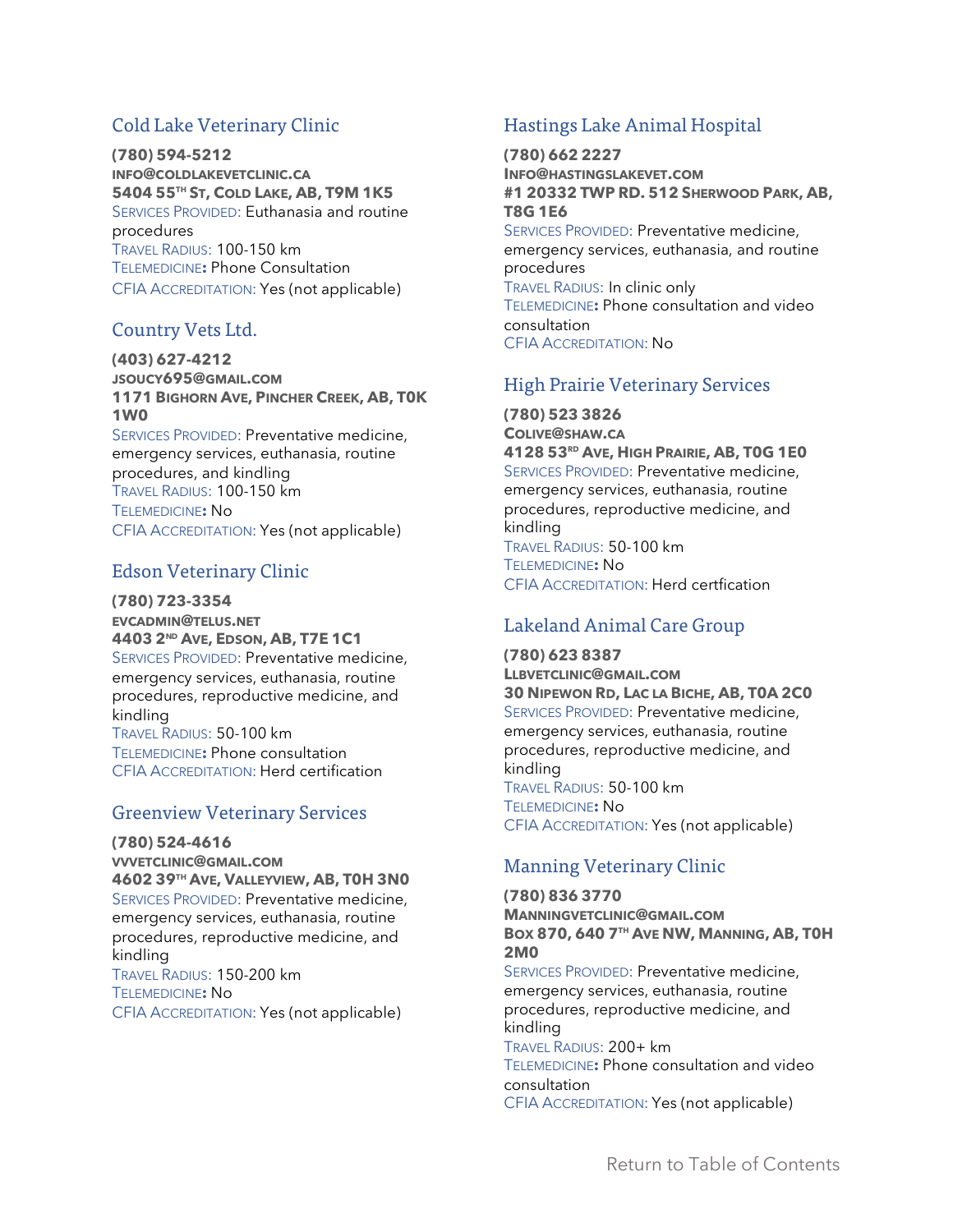## <span id="page-48-0"></span>Mayerthorpe Veterinary Clinic

**(780) 786 2000**

**MAYERTHORPEVET@GMAIL.COM BOX 509, 4818 42ND AVE, MAYERTHORPE, AB, T0E 1N0**

SERVICES PROVIDED: Preventative medicine, emergency services, euthanasia, routine procedures, reproductive medicine, and kindling

TRAVEL RADIUS: 100-150 km TELEMEDICINE**:** Phone consultation CFIA ACCREDITATION: Yes (not applicable)

## <span id="page-48-1"></span>Northern Veterinary Services

**(780) 790 2035**

**CLIENTCARE@NORTHERNVET.CA 155 MACLEAN RD, FORT MCMURRAY ALBERTA, T9H 4X2**

SERVICES PROVIDED: Preventative medicine, emergency services, euthanasia, and routine procedures TRAVEL RADIUS: 1-50 km TELEMEDICINE**:** No CFIA ACCREDITATION: NO

## <span id="page-48-2"></span>Olds Riverstone Veterinary

#### **(403) 556 2915**

**OLDS@RIVERSTONEVETSERVICES.CA**

**6312 46TH ST, OLDS, AB, T4H 1M6** SERVICES PROVIDED: Preventative medicine, emergency services, euthanasia, routine procedures, reproductive medicine, and

kindling TRAVEL RADIUS: 150-200 km TELEMEDICINE**:** Phone consultation CFIA ACCREDITATION: Yes (not specified)

## Peace River Veterinary Services

**(780) 624 1606 MICHELLE.DUBRULE@PEACERIVERVET.COM 7710 100TH AVE, PEACE RIVER, AB, T8S 1M5** SERVICES PROVIDED: Preventative medicine, emergency services, euthanasia, routine procedures reproductive medicine, and kindling TRAVEL RADIUS: 200+ km TELEMEDICINE**:** No CFIA ACCREDITATION: Yes (not applicable)

## Pioneer Veterinary Services

**(403) 638-3774 SUNDRE@PIONEERVET.CA 709 MAIN AVE W, SUNDRE AB, T0M 1X0** SERVICES PROVIDED: Preventative medicine, emergency services, euthanasia, routine procedures, reproductive medicine, and kindling TRAVEL RADIUS: 100-150 km TELEMEDICINE**:** Phone consultation CFIA ACCREDITATION: No

## <span id="page-48-3"></span>Prairie Rose Veterinary Clinic

**(780) 592 8387 INFO@PRAIRIEROSEVET.CA 51110 AB-870, INNISFREE, AB, T0B 2G0** SERVICES PROVIDED: Preventative medicine, emergency services, euthanasia, routine procedures, reproductive medicine, kindling, and pregnancy checks TRAVEL RADIUS: 50-100 km TELEMEDICINE**:** No CFIA ACCREDITATION: Yes (not applicable)

## <span id="page-48-4"></span>Riverstone Veterinary Services

**(403) 507 4412 VETS@RIVERSTONEVETSERVICES.CA 32539 RG RD 43 HWY 27, SUNDRE, AB, T0M 1X0**

SERVICES PROVIDED: Preventative medicine, emergency services, euthanasia, routine procedures, reproductive medicine, and kindling TRAVEL RADIUS: 50-100 km TELEMEDICINE**:** Phone consultation and video consultation CFIA ACCREDITATION: Yes (not specified)

## <span id="page-48-5"></span>Rocky Rapids Veterinary Services

**(780) 542 2144 INFO@ROCKYRAPIDSVET.COM 5605 56TH ST, DRAYTON VALLEY, AB, T7A 0B2** SERVICES PROVIDED: Preventative medicine, emergency services, euthanasia, routine procedures, and kindling TRAVEL RADIUS: 1-50 km TELEMEDICINE**:** Phone consultation and video consultation CFIA ACCREDITATION: No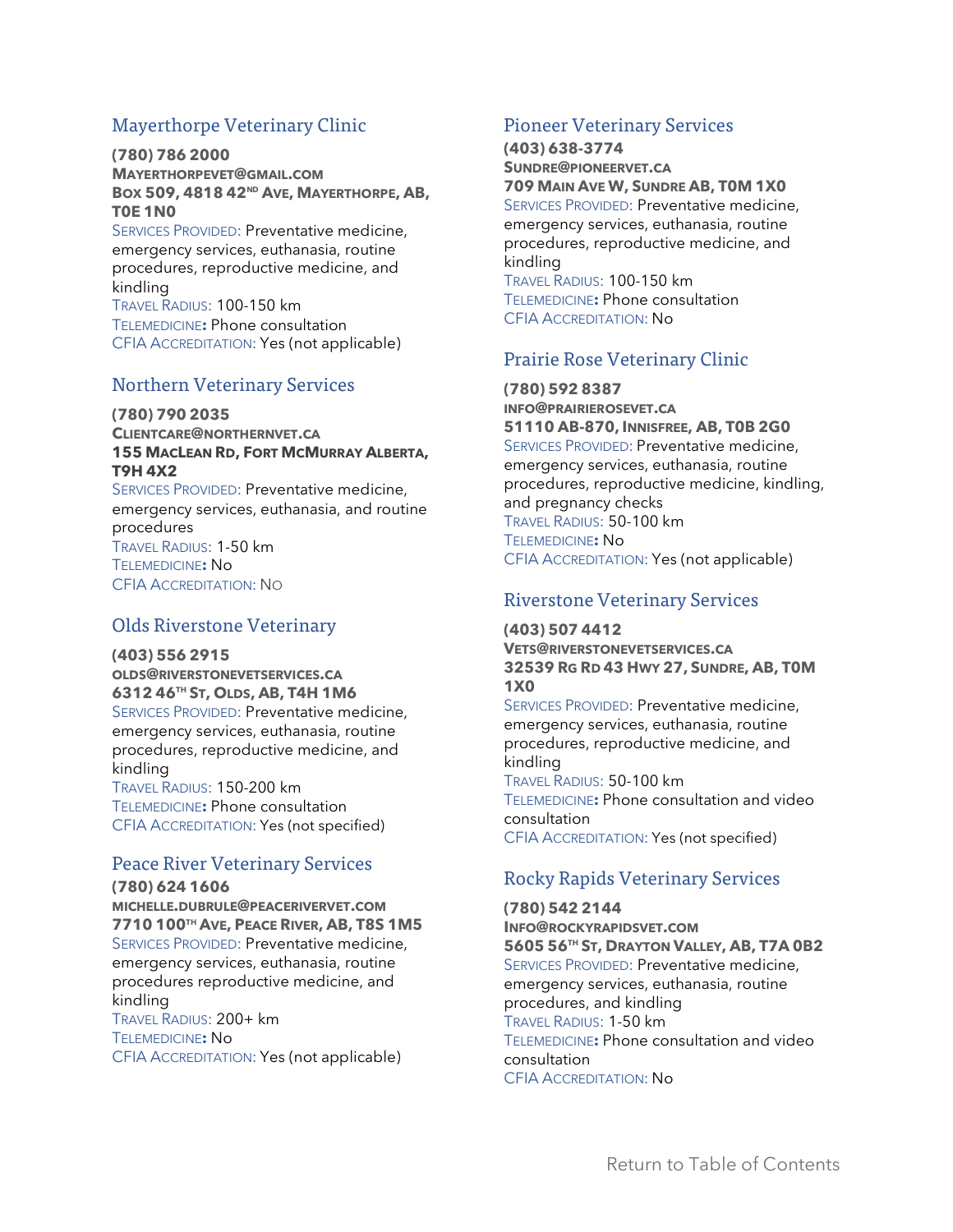## <span id="page-49-0"></span>Stone Ridge Veterinary Services Ltd.

**(780) 554 0663 OFFICE@STONERIDGEVETSERVICES.COM 59525 RG RD 235, WESTLOCK COUNTY, AB, T0G 0P0**

SERVICES PROVIDED: Preventative medicine, emergency services, euthanasia, routine procedures, reproductive medicine, kindling, and referrals TRAVEL RADIUS: 50-100 km TELEMEDICINE**:** Phone consultation and video consultation CFIA ACCREDITATION: No

## <span id="page-49-1"></span>Vulcan Veterinary Hospital

**(403) 485 6880 GORDON.J.STRICK@GMAIL.COM 111 2 ND AVE, VULCAN, AB, T0L 2B0** SERVICES PROVIDED: Preventative medicine, emergency services, euthanasia, routine procedures, reproductive medicine, and kindling TRAVEL RADIUS: 50-100 km TELEMEDICINE**:** Phone consultation and video consultation CFIA ACCREDITATION: No

## <span id="page-49-2"></span>Weir Veterinary Services

**(780) 875 2281 KENTDWEIR@GMAIL.COM 5603 44TH ST, LLOYDMINSTER, AB, T9V 0B2** SERVICES PROVIDED: Preventative medicine, emergency services, euthanasia, routine procedures, reproductive medicine, and kindling TRAVEL RADIUS: 100-150 km TELEMEDICINE**:** Phone consultation CFIA ACCREDITATION: Yes (not applicable)



# <span id="page-49-3"></span>West County Animal Clinic and Bear Creek Animal Clinic

# **(780) 354 3550**

**ALEETAJ@HOTMAIL.COM 314 3 AVE W, BEAVERLODGE, AB, T0H 3S0** SERVICES PROVIDED: Preventative medicine, emergency services, euthanasia, routine procedures, and kindling TRAVEL RADIUS: 50-100 km TELEMEDICINE**:** Phone consultation CFIA ACCREDITATION: Yes (not applicable)

## <span id="page-49-4"></span>Westlock Veterinary Center

**(780) 349 3663 CONTACT@WESTLOCKVET.COM 10004 94A AVE WESTLOCK, AB, T7P 2M9** SERVICES PROVIDED: Preventative medicine, emergency services, euthanasia, routine procedures, reproductive medicine, and kindling TRAVEL RADIUS: 200+ km

TELEMEDICINE**:** Phone consultation CFIA ACCREDITATION: Yes (not applicable)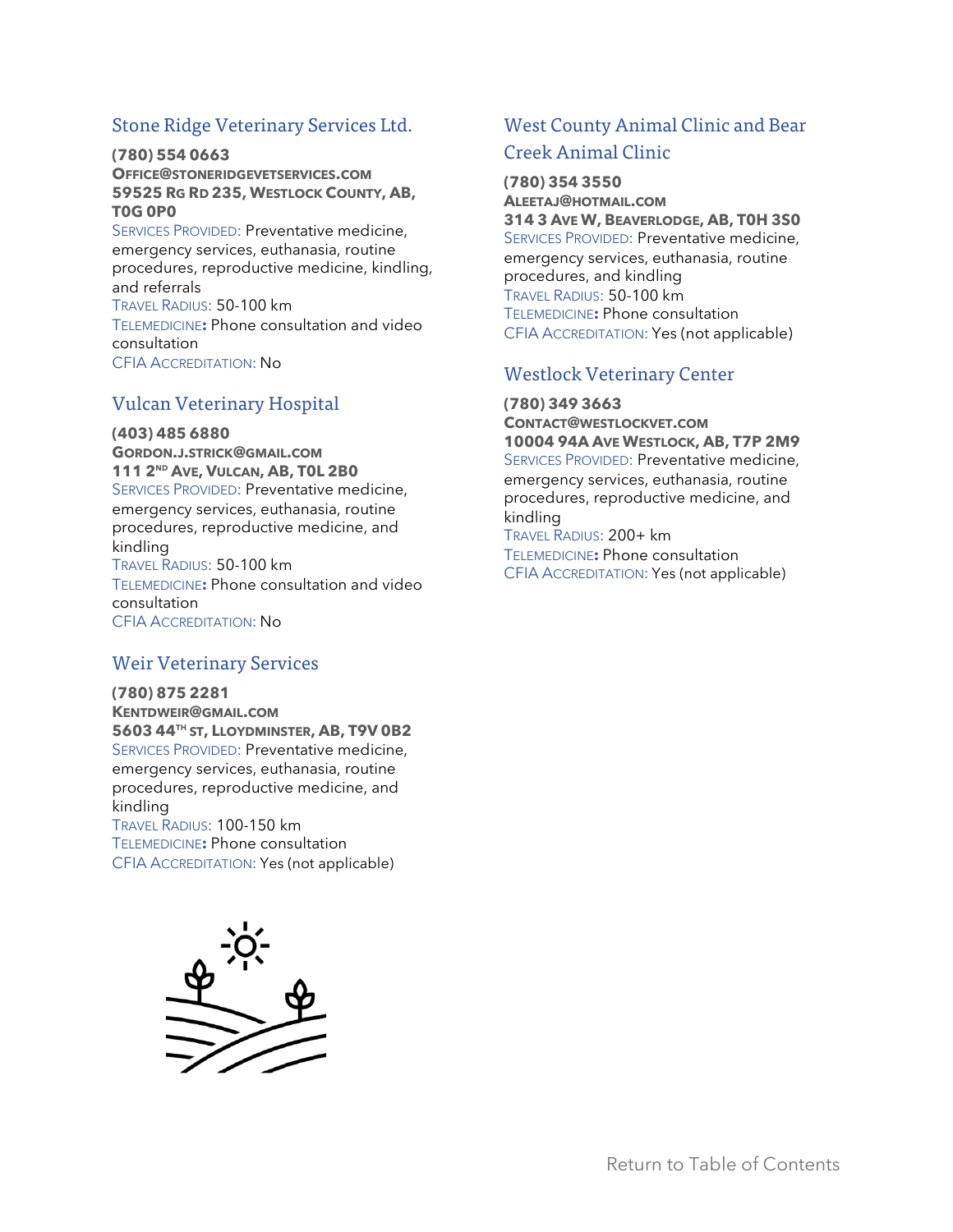# <span id="page-50-0"></span>Honeybees

## <span id="page-50-1"></span>Bow Valley Livestock Health

**(403) 362 5114 BOWVALLEYLH@GMAIL.COM 103-143073, TOWNSHIP RD 192, BROOKS, AB, T1R 1C1** SERVICES PROVIDED: Preventative medicine, emergency services, euthanasia, routine procedures, and reproductive medicine TRAVEL RADIUS: 1-50 km

TELEMEDICINE**:** Phone CFIA ACCREDITATION: Yes (not applicable)

#### <span id="page-50-2"></span>Barr-North Veterinary Services

**(780) 674 2100**

**JSCHONKN@GMAIL.COM 6302 49TH ST, BARRHEAD AB, T7N 1A3** SERVICES PROVIDED: Preventative medicine, emergency services, euthanasia, and routine procedures TRAVEL RADIUS: 1-50 km TELEMEDICINE**:** No CFIA ACCREDITATION: No

## <span id="page-50-3"></span>Camrose Veterinary Hospital

**(780) 672 3171 MARISSA.WELESCHUK@OUTLOOK.COM 4712 41ST ST, CAMROSE, AB, T4V 0Z6** SERVICES PROVIDED: Preventative medicine, emergency services, euthanasia, and routine procedures TRAVEL RADIUS: 50-100 km TELEMEDICINE**:** Phone consultation CFIA ACCREDITATION: Yes (not applicable)

## <span id="page-50-4"></span>Central Veterinary Clinic (Bashaw)

**(780) 372-2411 EMILJOHN.AQUINO@GMAIL.COM 5113 50TH ST, BASHAW, AB, T0B 0H0** SERVICES PROVIDED: Preventative medicine, emergency services, euthanasia, and routine procedures TRAVEL RADIUS: 150-200 km TELEMEDICINE**:** Phone consultation CFIA ACCREDITATION: Yes (not applicable)

## <span id="page-50-5"></span>Central Veterinary Clinic (Ponoka)

**(403) 783-5200 DRHOOK@CENTRALVETCLINIC.CA 6610 46TH AVE, PONOKA, AB, T4J 1J8** SERVICES PROVIDED: Preventative medicine, emergency services, euthanasia, and routine procedures TRAVEL RADIUS: 50-100 km TELEMEDICINE**:** Phone consultation and video consultation CFIA ACCREDITATION: No

## <span id="page-50-6"></span>Creekside Veterinary Services

#### **(306) 662-4969 OFFICE@CREEKSIDEVETSERVICE.CA**

**515 2 ND AVE N, MAPLE CREEK, SK, S0N 1N0** SERVICES PROVIDED: Preventative medicine, emergency services, euthanasia, and routine procedures, reproductive medicine TRAVEL RADIUS: 100-150 km TELEMEDICINE**:** Phone consultation CFIA ACCREDITATION: No

## <span id="page-50-7"></span>Highview Animal Clinic

**(403) 652 1300 DRGAVEL@TELUS.NET 1104 18TH ST SE, HIGH RIVER, AB, T1V 2A6** SERVICES PROVIDED: Preventative medicine, emergency services, euthanasia, and routine procedures TRAVEL RADIUS: 50-100 km TELEMEDICINE**:** Phone consultation CFIA ACCREDITATION: No

## <span id="page-50-8"></span>Leduc Farm Animal Hospital

**(780) 986 3269 INFO@LEDUCFARMANIMALHOSPITAL.CA 5710 47TH ST, LEDUC, ALBERTA, T9E 6Z9** SERVICES PROVIDED: Preventative medicine, emergency services, euthanasia, and routine procedures, reproductive medicine TRAVEL RADIUS: 150-200 km TELEMEDICINE**:** Phone consultation CFIA ACCREDITATION: No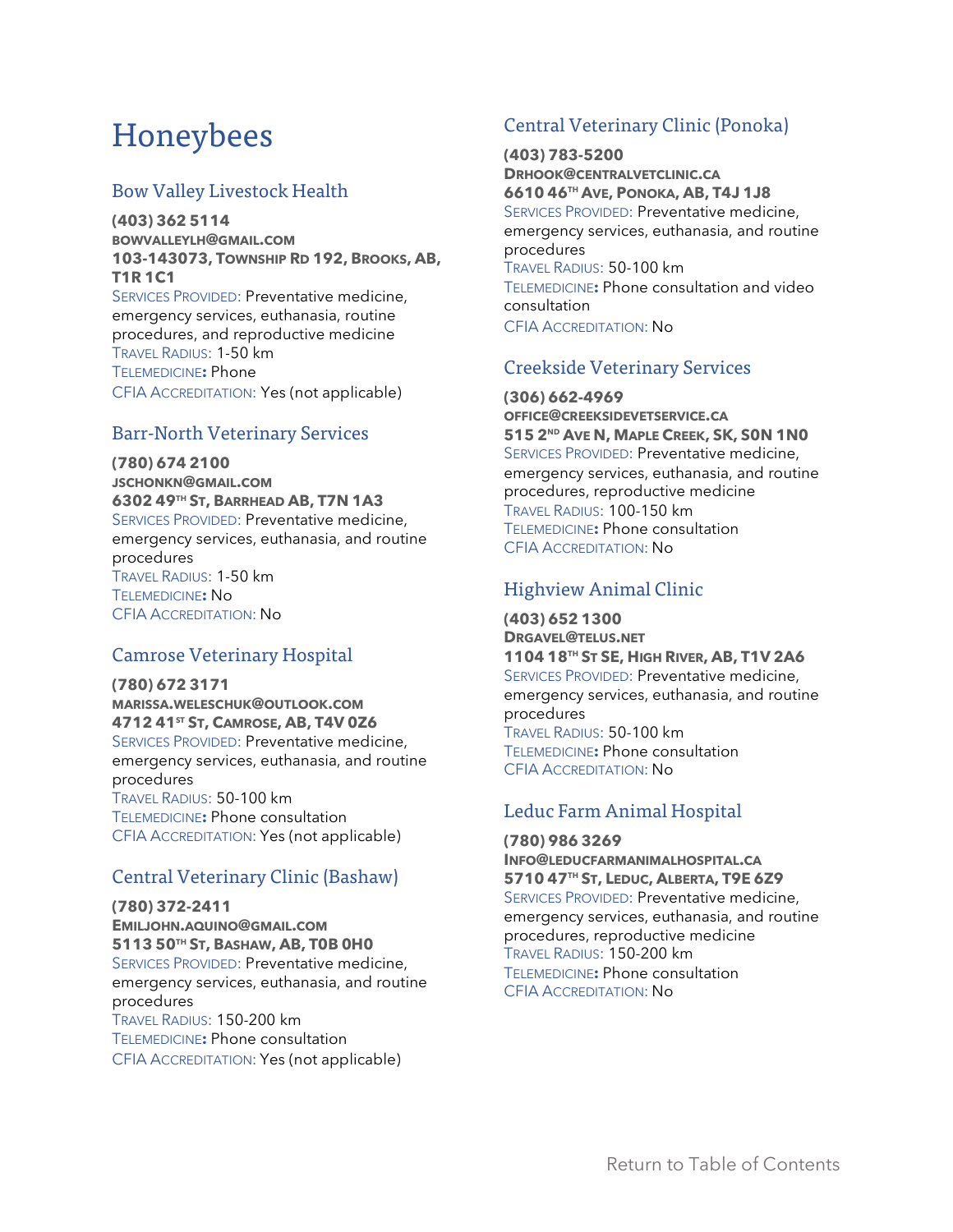## <span id="page-51-0"></span>Marshall Swine and Poultry Health

**(780) 672 5876**

**FRANK@MARSHALLSWINEANDPOULTRY.COM 3831 44TH AVE, CAMROSE, AB, T4V 3T1** SERVICES PROVIDED: Preventative medicine, euthanasia, and routine procedures TRAVEL RADIUS: 100-150 km TELEMEDICINE**:** Phone consultation and video consultation CFIA ACCREDITATION: No

## Peace River Veterinary Services

**(780) 624 1606 MICHELLE.DUBRULE@PEACERIVERVET.COM 7710 100TH AVE, PEACE RIVER, AB, T8S 1M5** SERVICES PROVIDED: Preventative medicine, emergency services, euthanasia, routine procedures, and reproductive medicine TRAVEL RADIUS: 200+ km TELEMEDICINE**:** No CFIA ACCREDITATION: Yes (not applicable)

## Pioneer Veterinary Services

**(403) 638-3774 SUNDRE@PIONEERVET.CA 709 MAIN AVE W, SUNDRE, AB, T0M 1X0** SERVICES PROVIDED: Preventative medicine, emergency services, euthanasia, routine procedures, and reproductive medicine TRAVEL RADIUS: 100-150 km TELEMEDICINE**:** Phone consultation CFIA ACCREDITATION: No

## <span id="page-51-1"></span>Rimbey Veterinary Clinic

**(403) 843 2234 INFO@RIMBEYVET.CA 4607 50TH AVE, RIMBEY, AB, T0C 2J0** SERVICES PROVIDED: Preventative medicine, emergency services, euthanasia, and routine procedures TRAVEL RADIUS: 50-100 km TELEMEDICINE**:** Phone consultation CFIA ACCREDITATION: Yes (not applicable)



## <span id="page-51-2"></span>Riverstone Veterinary Services

**(403) 507 4412**

**VETS@RIVERSTONEVETSERVICES.CA 32539 RG RD 43 HWY 27, SUNDRE, AB, T0M 1X0**

SERVICES PROVIDED: Preventative medicine, emergency services, euthanasia, routine procedures, and reproductive medicine TRAVEL RADIUS: 50-100 km TELEMEDICINE**:** Phone consultation and video consultation

<span id="page-51-3"></span>CFIA ACCREDITATION: Yes (not specified)

## Rocky Rapids Veterinary Services

**(780) 542 2144 INFO@ROCKYRAPIDSVET.COM 5605 56TH ST, DRAYTON VALLEY, AB, T7A 0B2** SERVICES PROVIDED: Preventative medicine, emergency services, euthanasia, and routine procedures TRAVEL RADIUS: 1-50 km TELEMEDICINE**:** Phone consultation and video consultation CFIA ACCREDITATION: No

## <span id="page-51-4"></span>Stettler Veterinary Clinic Ltd.

**(403) 742 3338 STETVET@STETVET.COM 4605 51ST AVE, STETTLER, AB, T0C 2L0** SERVICES PROVIDED: Preventative medicine, emergency services, euthanasia, routine procedures, and exports TRAVEL RADIUS: 50-100 km TELEMEDICINE**:** Phone consultation CFIA ACCREDITATION: Yes (not specified)

## <span id="page-51-5"></span>Stone Ridge Veterinary Services Ltd.

**(780) 554 0663 OFFICE@STONERIDGEVETSERVICES.COM**

**59525 RG RD 235, WESTLOCK COUNTY, AB, T0G 0P0**

SERVICES PROVIDED: Preventative medicine, emergency services, euthanasia, routine procedures, reproductive medicine, and referrals

TRAVEL RADIUS: 50-100 km TELEMEDICINE**:** Phone consultation and video consultation CFIA ACCREDITATION: No